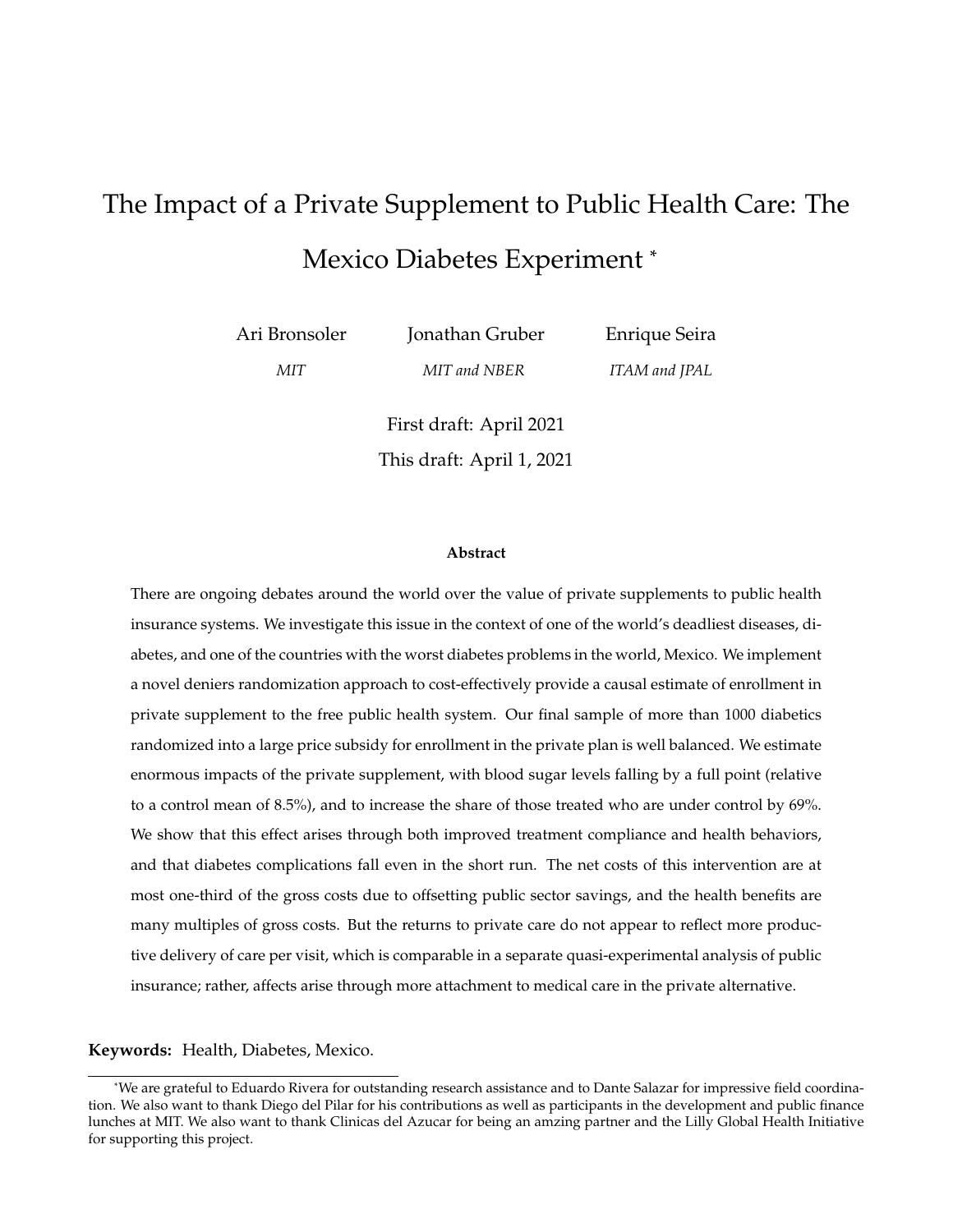## **1 Introduction**

Most countries of the world feature universal or near universal public provision of either health insurance, or direct health care, to residents. And in all of these countries, this public provision is to some extent supplemented by private options, such as private insurance products or private health care providers. A common feature of all nations with such mixed public-private systems is dissatisfaction with the current mix. Regardless of the relative size of the private alternative, advocates and opponents of privatization argue for a larger or smaller public sector role.

A classic example is the debate in the U.S. over allowing Veterans to access private providers outside of the Veterans' Affairs system, as well as debates in the U.K. over tendering of private contracts for their National Health System (see the discussion in [Frakes et al.](#page-40-0) [\(2021\)](#page-40-0).). This debate extends to the developing world as well. For example, a plan by the economist running Mexico's largest social insurance institution to test privatized medical services was strongly opposed by the unionized public sector doctors and ultimately shut down.<sup>[1](#page-1-0)</sup>

In this paper, we investigate this set of issues in the context of one of the most important public health issues facing developing countries: diabetes. After decades of being primarily concerned with undernutrition around the world, policy makers are shifting their focus to this new problem that arises from both improper eating and overconsumption. There were 4.2 million deaths due to diabetes complications in 2019. Worldwide prevalence rates have risen from 4.7% in 1980 to 9.3% in 2019 and the increase has been most rapid for developing nations; the rate of diabetes is now higher in low-income nations than in high-income nations. [\(Saeedi et al.,](#page-41-0) [2019\)](#page-41-0).

We focus on Mexico, one of the nations hardest hit by the growth in diabetes. Diabetes prevalence has risen from 6.7% in 1994 to 11% in 2018, and, signaling poor control, the country has almost twice the mean diabetic hospital admission rate among the OECD countries. The estimated costs of addressing diabetes and its complications are 2.25% of GDP, and diabetes spending represents 10% of the entire budget of the Ministry of Health. However, when uncontrolled, diabetes often leads to dire consequences. In Mexico, the disease is the second most common cause of death and is among the top 5 causes of disability [\(OECD,](#page-41-1) [2019;](#page-41-1) [Barraza-Lloréns et al.,](#page-40-1) [2015;](#page-40-1) [INEGI,](#page-40-2) [2019b;](#page-40-2) [INSP,](#page-40-3) [2018\)](#page-40-3).

<span id="page-1-0"></span><sup>&</sup>lt;sup>1</sup>See [almomento.mx](#page-40-4) [\(2015\)](#page-40-4)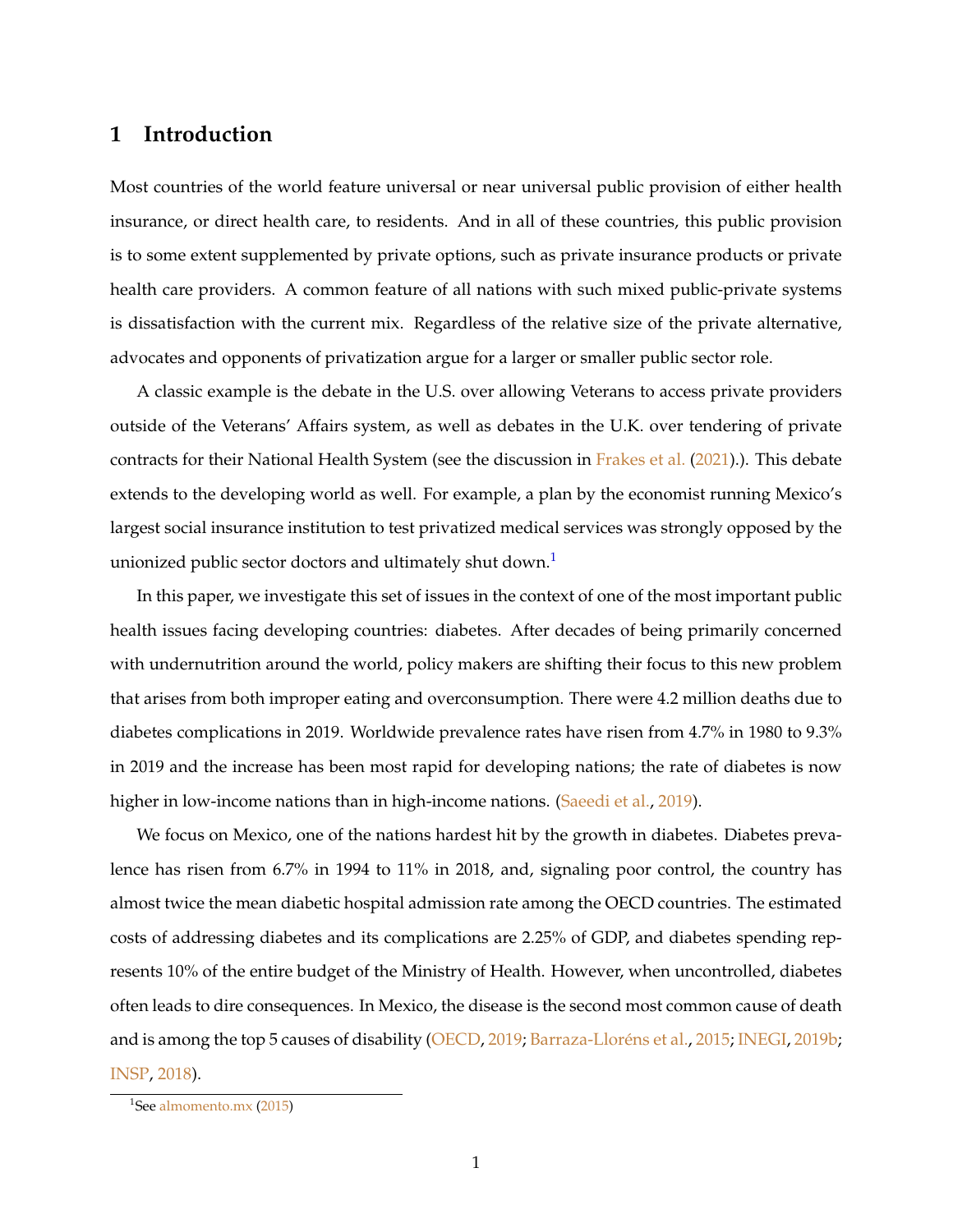<span id="page-2-2"></span>The primary approach taken by Mexico to address the health consequences of diabetes is through its public health systems, the largest of which covers 70.3 million formal sector work-ers and their families in the nation and serves 4.7 million diabetics per year [\(IMSS,](#page-40-5) [2020,](#page-40-5) [2018a\)](#page-40-6). Yet there is widespread dissatisfaction with this care; 22% of those who used the public sector would not return for future care if given a choice and under a quarter rate the service as very good [\(INSP,](#page-40-3) [2018\)](#page-40-3). As the result of large waiting times<sup>[2](#page-2-0)</sup>, a nascent private sector has emerged to provide complementary primary care. The share of private medical offices went from 5% in 1990 to over 30% in 2020. In 2018, nearly 20% of diabetics reported getting treatment on private institutions [\(INSP,](#page-40-3) [2018;](#page-40-3) [SSP,](#page-41-2) [2021\)](#page-41-2).

Given the enormous human and fiscal costs of this disease for Mexico, understanding the implications of these private alternatives for the costs and consequences of diabetes in the nation is paramount. Yet evaluating the impact of private alternatives faces a number of challenges. Use of private alternatives is endogenous, and randomized trials are very difficult due to recruitment challenges and the enormous sample needed to obtain sufficient first stage power. As a result, neither in Mexico nor in other middle and lower-income countries, do we have well-identified estimates of the impact of private treatment for disease.

In this paper, we implement a novel *deniers randomization* approach to cost-effectively provide a causal estimate of enrollment in private diabetes care. We run this experiment in partnership with a private provider of comprehensive diabetes care in Mexico, Clinicas de Azucar (CdA). CdA runs a chain of clinics that provide a wide range of services to diabetics, ranging from blood sugar measurement to medical interventions to nutritional counseling. This service is fairly expensive, at a cost of 7000 Pesos (\$350 USD) per year, or 5% of median Mexican family yearly income, at the time of our experiment.<sup>[3](#page-2-1)</sup>

Our initial sample is individuals who undergo a free initial comprehensive diabetes evaluation at CdA, which we randomize into treatment and control groups and survey at baseline. After their evaluation, these individuals are offered the opportunity to enroll in CdA at full-price, and 60% do so. Among those who decline, an additional opportunity to enroll at 40% of the baseline price

<span id="page-2-0"></span> $^2$ IMSS has an average of 1 hour of 15 minutes in waiting times while private sector has only a 20 minutes wait [\(INSP,](#page-40-3) [2018\)](#page-40-3).

<span id="page-2-1"></span> $3$ Estimation based on monthly earnings from the 5th decile in the distribution in [INEGI](#page-40-7) [\(2018\)](#page-40-7). The cost of CdA has risen recently to 8000 Pesos.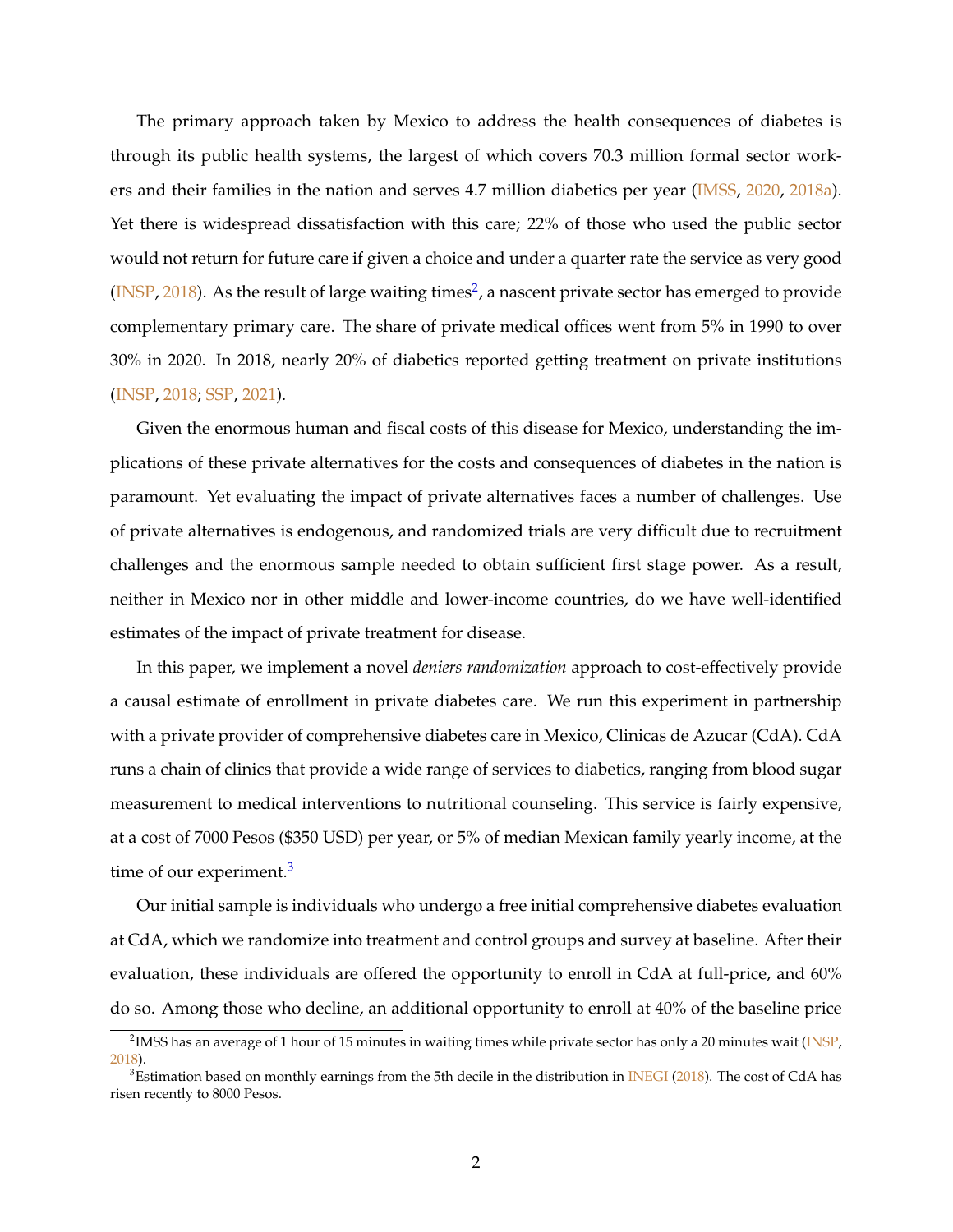<span id="page-3-0"></span>is presented to treatments but not controls. The rate of use among those offered this discount is 49%, compared to a 21% ultimate rate of enrollment for the control group that does not get this offer (but may receive subsequent marketing from CdA). This provides a powerful first stage to investigate the impact of CdA treatment in a cost-effective way.

Our follow up surveys and biometric measurement were scheduled for May, 2020, making us one of the many randomized trials adversely impacted by COVID-19. But due to aggressive use of PPE and other protocols, our follow up was delayed by only 4 weeks. Our follow up rate of data collection of 45% was below expectations, but provided a sufficiently large sample to powerfully investigate the impact of the CdA treatment; moreover, the sample appears balanced along all measurable dimensions and we see no evidence of differential attrition.

Using this approach, we find a striking positive effect of the CdA intervention: the implied effect of participation is to lower blood sugar levels (measured by glycated hemoglobin or HbA1c) by a full point (relative to a control mean of 8.5%), and to increase the share of those treated who are under control by 69%. This is a huge impact, which according to the widely cited UKPDS study, could reduce microvascular diabetes complications by 35%. Moreover, this impact is at the upper end of estimated effect sizes from other diabetes interventions reviewed in a recent meta-analysis [\(Pimouguet et al.,](#page-41-3) [2011a\)](#page-41-3).

We show that this effect arises through a number of changes to behavior, including greater compliance with recommended medications and substitution for less effective and more invasive treatments; some change in behavior such as exercise and diet, and importantly more frequent visits to medical providers. We find that diabetic complications fall, even in the short run. We also find significant heterogeneity, with those who have worst baseline blood sugar control seeing the largest benefit.

To consider further the welfare implications of our results, we then extend them in two ways. First, we explore the cost effectiveness of the CdA intervention. The net costs of this intervention are much lower than the gross costs because of savings to the public health system. Some of these savings arise from reduced use of public primary care. But the larger source of savings is the direct positive fiscal externality from improved private care in terms of reduced (publicly paid) hospital spending. Adding these components, we estimate that the net costs of this private supplement is only 1/3 of its gross costs. At the same time, our estimated health benefits are on the order of 3-6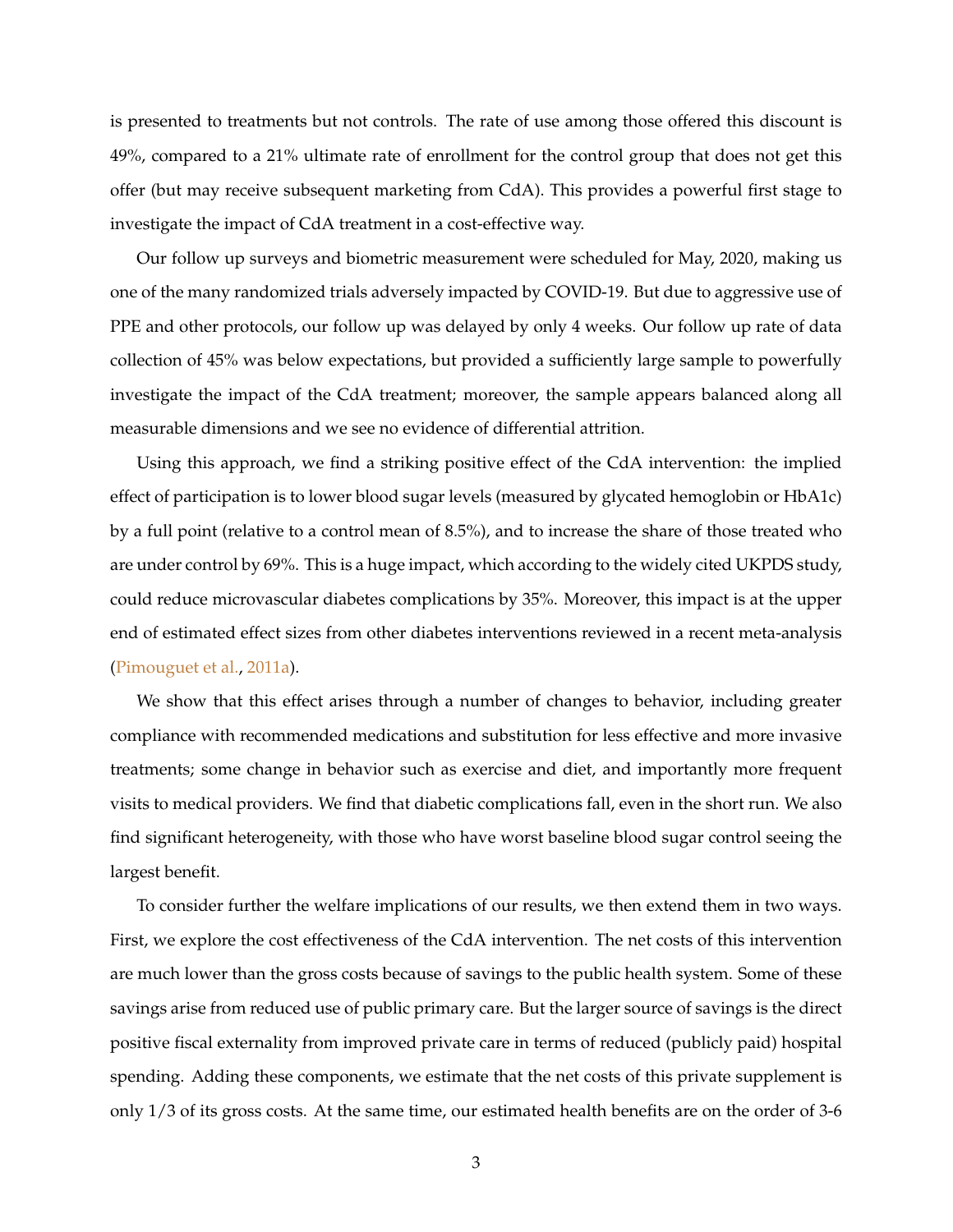<span id="page-4-0"></span>times the gross costs of the private program.

Second, we assess whether these returns to private care reflect a more productive delivery of care per visit or simply more quantity of care that is delivered equally effectively. We use data from the major public sector insurer (IMSS), along with variation coming from the distance to public clinics, to estimate the marginal returns per visit to IMSS diabetes care. We find that, after controlling for differential observable selection into private sector care, the returns to public and private care per visit are in fact comparable. This suggests that the returns from CdA reflect the ability of the private vendor to encourage more care. We confirm this conclusion by showing that our treatment effects are in fact highest where public clinics are most crowded.

Taken together, our findings suggest that private delivery of diabetes care had major benefits in Mexico. It led to improved health and significant offsets to public sector hospital expenditures, and at standard values of improved health was highly cost effective. But the source of the improvements was not necessarily better technology for diabetes care, but rather encouraging more care. This suggests multiple paths forward for governments seeking to improve their diabetes care, ranging from outsourcing care, to improving the attractiveness of the public option. Our paper also introduces a new cost-effective approach to randomization in evaluating private alternatives for public services delivery.

Our findings contribute to the long-standing discussion on public vs private healthcare provision. In a systematic review of the literature,  $Basu$  et al. [\(2012\)](#page-40-8) document that the private sector is usually not more efficient, accountable, or medically effective than the public sector but offers better waiting times and hospitality towards patients. [Das et al.](#page-40-10) [\(2012\)](#page-40-9) and Das et al. [\(2016\)](#page-40-10) document through standardized patient comparisons in India that both the public and private sector offer similar (low) quality services, with public sector physicians being more prepared but private sector practitioners compensating with more effort per appointment. We contribute to this literature by showing that there is a large health benefit of adding a (subsidized) private option, even for those with free public healthcare, and even if the private option is not necessarily of higher quality per unit of delivery. This is especially true in a context where public healthcare is overstretched. Second, we run one of the largest double-blind diabetes experiments in the normal field circumstances, and show that standard diabetes care with simple and cheap technology can have an enormous impact on reaching normal sugar levels, which means that the next relevant question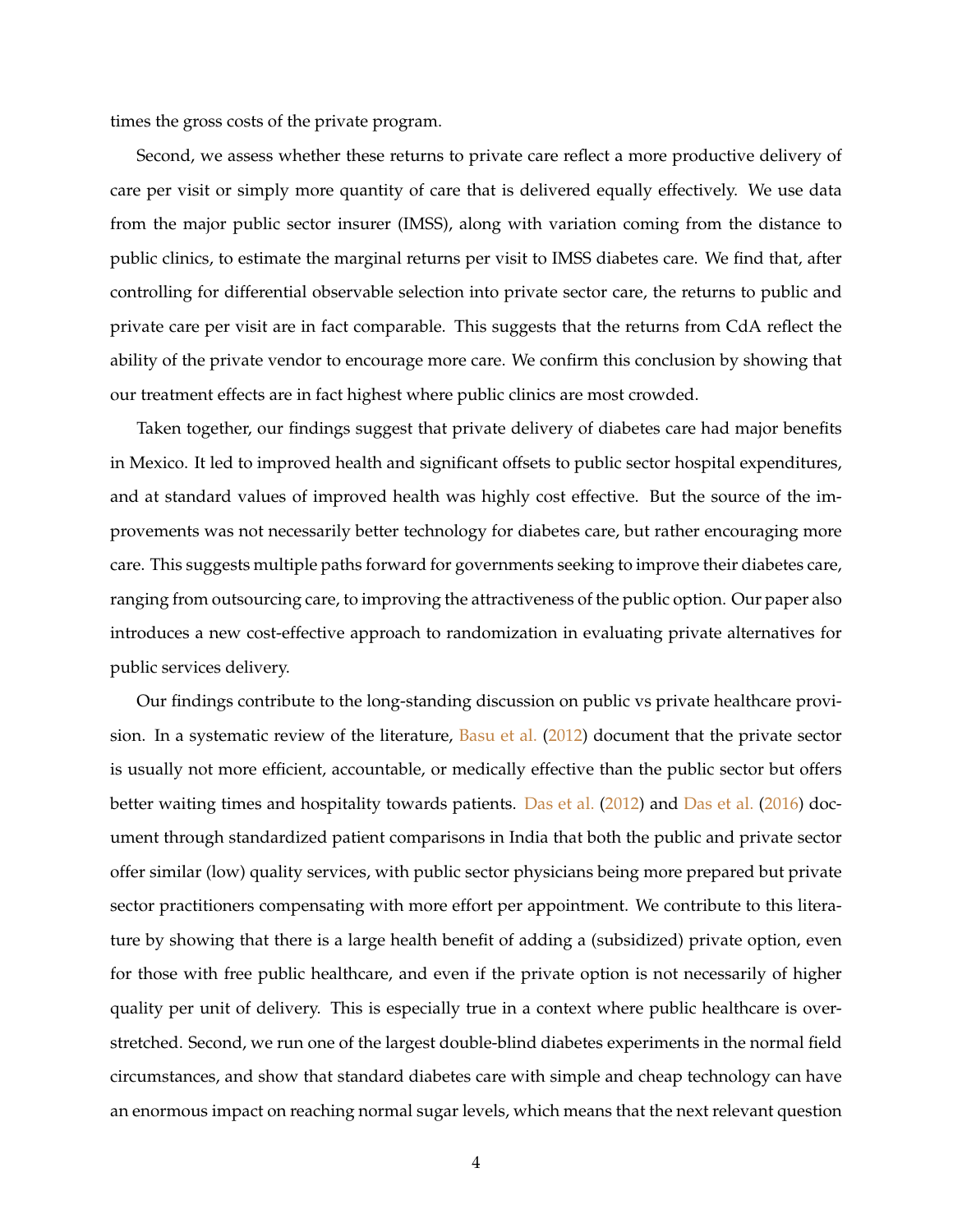<span id="page-5-3"></span>is how to attract people and keep them engaged with treatment. Meta reviews of different kind of interventions can be found in [Ismail et al.](#page-41-4) [\(2004\)](#page-41-4). [Umpierre et al.](#page-41-5) [\(2011\)](#page-41-5), [Ajala et al.](#page-40-11) [\(2013\)](#page-40-11) and [Pi](#page-41-6)[mouguet et al.](#page-41-6) [\(2011b\)](#page-41-6) Finally, we show that large fiscal externalities pay many-fold for the subsidy we implemented, contributing to the literature on fiscal externalities from health interventions. See literature discussion in [Chandra et al.](#page-40-12) [\(2010\)](#page-40-12)

Our paper proceeds as follows. Section [2](#page-5-0) provides background on diabetes in general and in Mexican context, on the Mexican public health care system, and on the role of private alternatives such as CdA. Section [3](#page-7-0) describes CdA and the design of the Mexico Diabetes Experiment. Section [4](#page-12-0) presents our basic results on outcomes, mechanisms, and heterogeneity. Section [5](#page-15-0) estimates the spillovers onto the public sector and the total social value of the improved care. Section [6](#page-19-0) then explores the relative efficacy of public and private sector care. Section [7](#page-24-0) concludes.

## <span id="page-5-0"></span>**2 Diabetes and the Mexican Health Care Context**

Over the past 25 years, one of the fastest growing public health problems around the world has been diabetes. Diabetes is a progressive and often-fatal disease with no known cure. It can attack every organ in the body, resulting in higher risk of heart failure, stroke and poor circulation, which can lead to amputation of extremities, kidney failure, retinopathy and death. Those with Type I diabetes don't produce insulin, which turns glucose (sugar) into energy; those with Type II diabetes don't respond to insulin appropriately and don't make sufficient amounts of insulin. Worldwide, 463 million people are estimated to have diabetes.

While diabetes cannot currently be cured, it can be brought under control by following diet and exercise recommendations, closely monitoring blood sugar levels, and adjusting prescriptions accordingly.<sup>[4](#page-5-1)</sup> Unlike several other chronic illnesses such as AIDS or Hepatitis C, diabetes can be easily and cheaply managed with relatively inexpensive medicine; Metformin, which is the most common pill used to control early-stage diabetes, costs under 2 dollars/month.<sup>[5](#page-5-2)</sup>

The gold standard for measuring diabetes status is glycated hemoglobin (HbA1c). A hemoglobin A1c (HbA1c) test measures the amount of blood sugar (glucose) attached to hemoglobin, the part of red blood cells that carries oxygen from lungs to the rest of the body. An HbA1c test shows what

<span id="page-5-1"></span><sup>&</sup>lt;sup>4</sup>[Saeedi et al.](#page-41-0) [\(2019\)](#page-40-13) and [IDF](#page-40-13) (2019).

<span id="page-5-2"></span><sup>5</sup>[Clinic](#page-40-14) [\(2020\)](#page-40-14).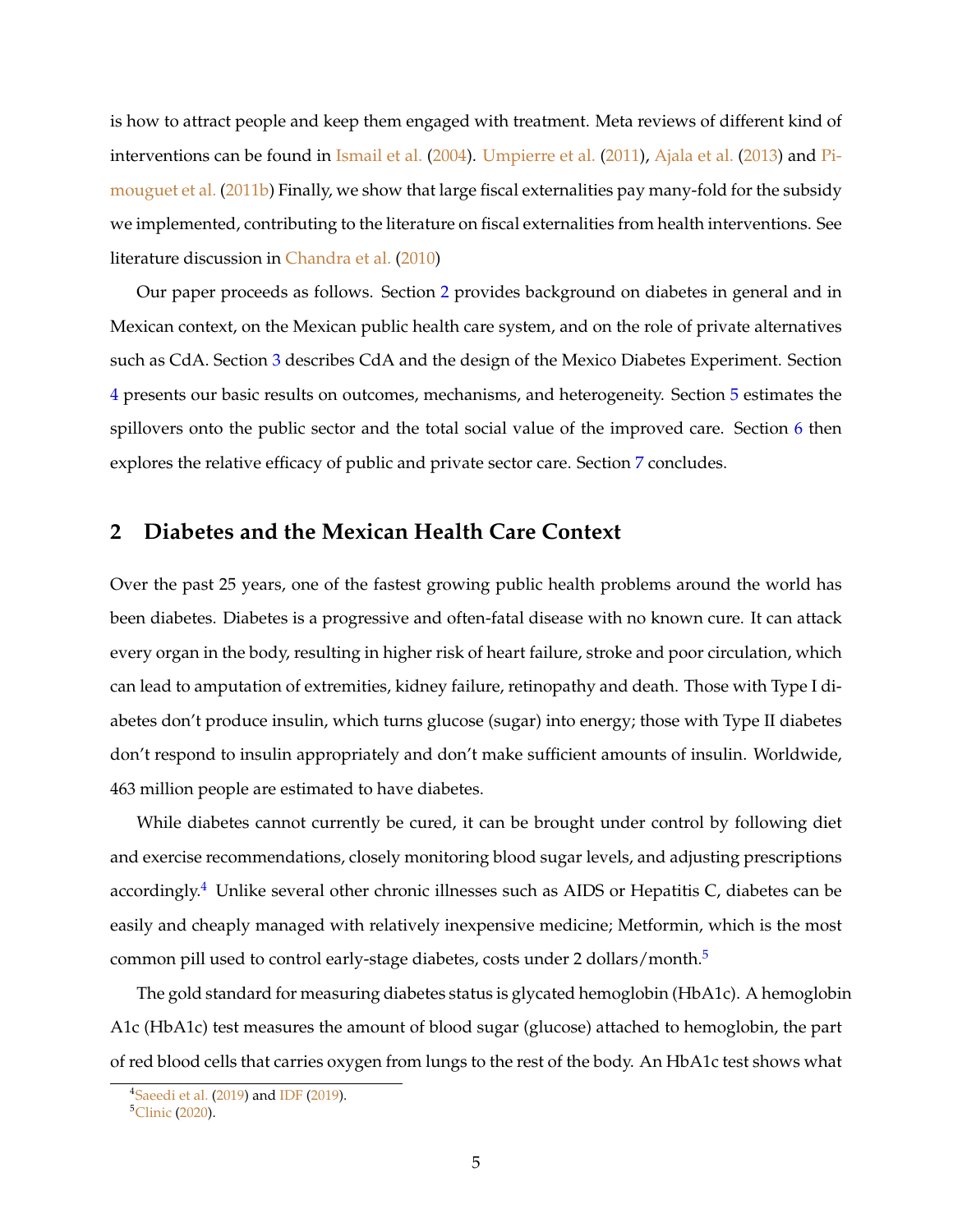<span id="page-6-2"></span>the average amount of glucose attached to hemoglobin has been over the past three months; a three month average is used because that's typically how long a red blood cell lives. Individuals are diagnosed as diabetic with an HbA1c level of over 6.5% and diabetic patients are recommended to keep their levels below 7% [\(NIDDK,](#page-41-7) [2018\)](#page-41-7). A more accessible and easier to use instrument to monitor blood sugar is the glucometer, which captures the blood sugar levels at any one point in time. While this measure has significantly more variance than HbA1c, it does not require lab processing and patients can use it in the privacy of their own home. Normal levels for this measurement are under 100 mm/hg and a patient will be diagnosed if she gets two fasting measurements over 125 [\(WHO,](#page-41-8) [2021\)](#page-41-8).

Health care in Mexico is provided primarily by several public sector institutions. The largest is Instituto Mexicano del Seguro Social (IMSS), the single payer insurance plan for formal sector workers in the country. This program covers formal workers and their families as well as students but also offers a voluntary enrollment option which makes up under 1% of beneficiaries. Every private employer that hires a new employee is required to enroll him/her to IMSS. This service is paid for in 3 parts: On average, the government contributes 5.3% of employees base wages, employers contribute 1[6](#page-6-0).5% and employees another 2.5%.<sup>6</sup> IMSS runs its own 1522 primary care clinics, 248 acute care hospitals, and 61 specialty hospitals [\(IMSS,](#page-40-15) [2018b\)](#page-40-15). Smaller but similar public options for particular sectors such as government workers (ISTEE), the navy (SEMAR), the army (SEDENA), and for workers of the state-owned oil company (PEMEX).

In 2003, Mexico introduced a new program, Seguro Popular, to extend health care coverage to informal workers. This program recently changed its name to the wellness institute (INSABI) and currently covers 60 million people, although everyone is eligible to enroll [\(SSP,](#page-41-9) [2018\)](#page-41-9). While this service expansion benefits workers in the informal sector, survey evidence shows that Mexicans prefer other options.<sup>[7](#page-6-1)</sup> Today, 83% of the population reports being affiliated to one of these systems, with 45% at formal sector systems, 38% at INSABI, and 0.6% holding private insurance. Total health care spending in Mexico is 5.6% of GDP [\(INEGI,](#page-40-16) [2017,](#page-40-16) [2019a\)](#page-40-17).

Despite the availability of free public health care, diabetes remains a major problem in Mexico.

<span id="page-6-1"></span><span id="page-6-0"></span><sup>&</sup>lt;sup>6</sup>Law of Social Security.

 $<sup>7</sup>$ Based on data from the health and nutrition survey in 2018 that asks about satisfaction with a service. Data shows</sup> that the following percentage of patients believe the service is very good: 40% from private, 26% for IMSS and ISSTE and 20% for SP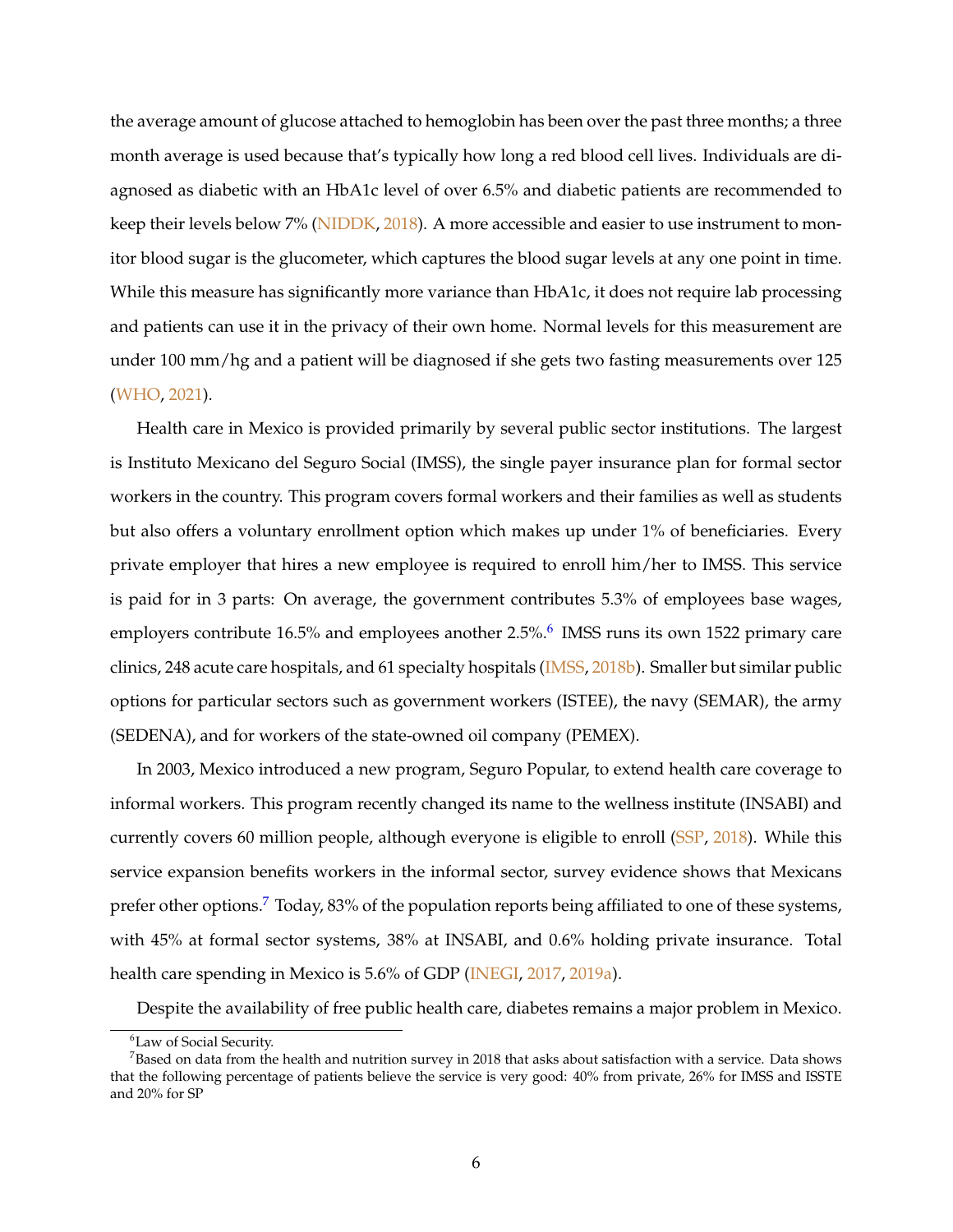<span id="page-7-3"></span>The public health care system in Mexico has responded with a number of policy efforts, including a program to encourage annual checkups, large scale programs to encourage active lifestyles, and a new tax in 2014 on sugary drinks and high-caloric foods.<sup>[8](#page-7-1)</sup> Despite these efforts, obesity rates have not receded in Mexico, and diabetes diagnosis rates have remained at 11% of the population since 2012 [\(INSP,](#page-40-3) [2018,](#page-40-3) [2012;](#page-40-18) [Ángel Rivera Dommarco et al.,](#page-41-10) [2018\)](#page-41-10). Diabetes patients who do not have the disease under control face much higher risks of hospitalization and disability. Mexico has twice the rate of hospitalizations per diabetic rate than the OECD average, and diabetes was the second highest cause of death in the country in 2019 [\(OECD,](#page-41-1) [2019;](#page-41-1) [Ojeda,](#page-41-11) [2019\)](#page-41-11).

While public health care is free, widespread dissatisfaction with the quality and waiting times of the public sector has caused the rapid growth of private health care systems in Mexico. This private care is primarily focused at the primary level; the share of private medical offices went from 5% in 1990 to over 30% in 2020. [\(SSP,](#page-41-2) [2021;](#page-41-2) [INSP,](#page-40-3) [2018\)](#page-40-3). In 2018, 18.2% of diabetics reported getting treatment on private institutions. Patients affiliated to either the formal sector or INSABI programs can get their medications for free in the pharmacies of their clinics, but often choose to pay a small amount to reduce wait times by going to private pharmacies instead.<sup>[9](#page-7-2)</sup>

## <span id="page-7-0"></span>**3 The Mexico Diabetes Experiment**

One of the private providers of disease care management is Clinicas de Azucar ("sugar clinics"). This chain of clinics was founded in the state of Monterrey by U.S. educated health care entrepreneur Javier Lozano. The first clinic was established in 2011, and the chain has grown to 17 clinics in 5 states.

The Sugar Clinics are a chain of specialized, diabetes clinics that provide affordable and comprehensive care. Each patient pays fixed-cost membership fees allowing him/her to have unlimited access to diagnostics, labs and consultations for one year. One of the main selling points of the clinics is that a patient can receive a full diabetes check-up with nutritionist assessments, and recommendations for diet, exercise and medication in under 90 minutes, avoiding several visits and long wait-times in the public sector. The approach used by CdA parallels a disease manage-

<span id="page-7-1"></span><sup>8</sup>[Aguilar et al.](#page-40-19) [\(2021\)](#page-40-19), and [Colchero et al.](#page-40-20) [\(2017\)](#page-40-20).

<span id="page-7-2"></span><sup>&</sup>lt;sup>9</sup>Health Federal Law.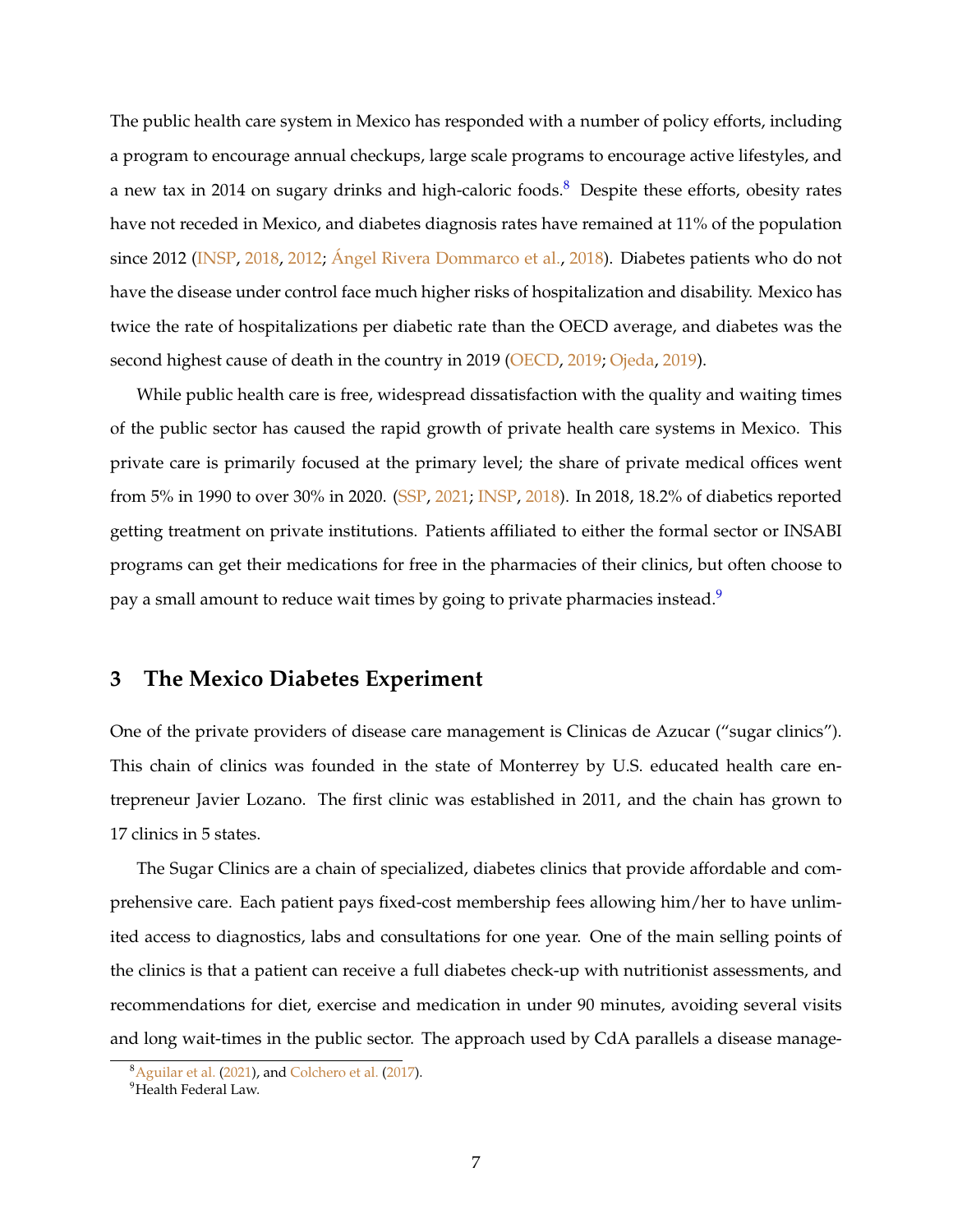<span id="page-8-2"></span>ment program generally applied internationally for chronic-obstructive pulmonary disease, certain types of cancer, and diabetes; a similar approach is used by Joslin Diabetes Center in Boston and Apollo Sugar Clinics in India.<sup>[10](#page-8-0)</sup> We therefore view our project as evaluating more generally the provision of privatized diabetes care. Although we cannot say with certainty whether the results from CdA extrapolate to other private providers, our findings on mechanisms in Section V suggest that the effects may be quite general.

Non-causal estimates of the impact of CdA are very promising. Estimates from CdA indicate that enrollees see their HbA1c levels fall by 2 points relative to baseline, and such an effect appears to be lasting. Based on these promising findings, we partnered with CdA to design an experimental intervention to assess the causal impact of their program, with funding from the Lilly Foundation. We preregistered in the AEA registry.<sup>[11](#page-8-1)</sup>

The past literature suggests two natural ways to set up such an experimental intervention. One would be to find and pay individuals to receive a free evaluation at CdA and to then potentially sign up for the service. This would have been extremely hard and expensive as it would have required us to test a large sample of individuals to assess whether they are diabetic, and then incentivize them to go to CdA clinics.

The other was to offer individuals who arrived at CdA for a free-screening a bonus for enrollment, which would target those on the margin of using the service. But this approach faced the problem that 60% of those who are offered the service are always takers. This limits the size of our potential first stage size; moreover, it would also imply that we would be giving a bonus to the 60% of patients that would have bought anyway. After running power calculations, we quickly realized that we could not afford to pay for this strategy and that we could only launch such an intervention if we managed to remove some always takers from the sample.

We therefore introduce a new approach of *deniers randomization*. Our experiment proceeds in several steps, as illustrated in Figure [1.](#page-35-0) When patients enter CdA clinics, we asked them if they would be willing to fill out a survey while waiting for the intake process to begin. After their free full check-up, individuals met with a physician who discussed their diagnosis and suggested a potential care package at CDA. We removed people who were not diagnosed with diabetes. After

<span id="page-8-0"></span><sup>&</sup>lt;sup>10</sup>IOEHC [\(2007\)](#page-41-12)

<span id="page-8-1"></span><sup>11</sup><https://www.socialscienceregistry.org/trials/3589>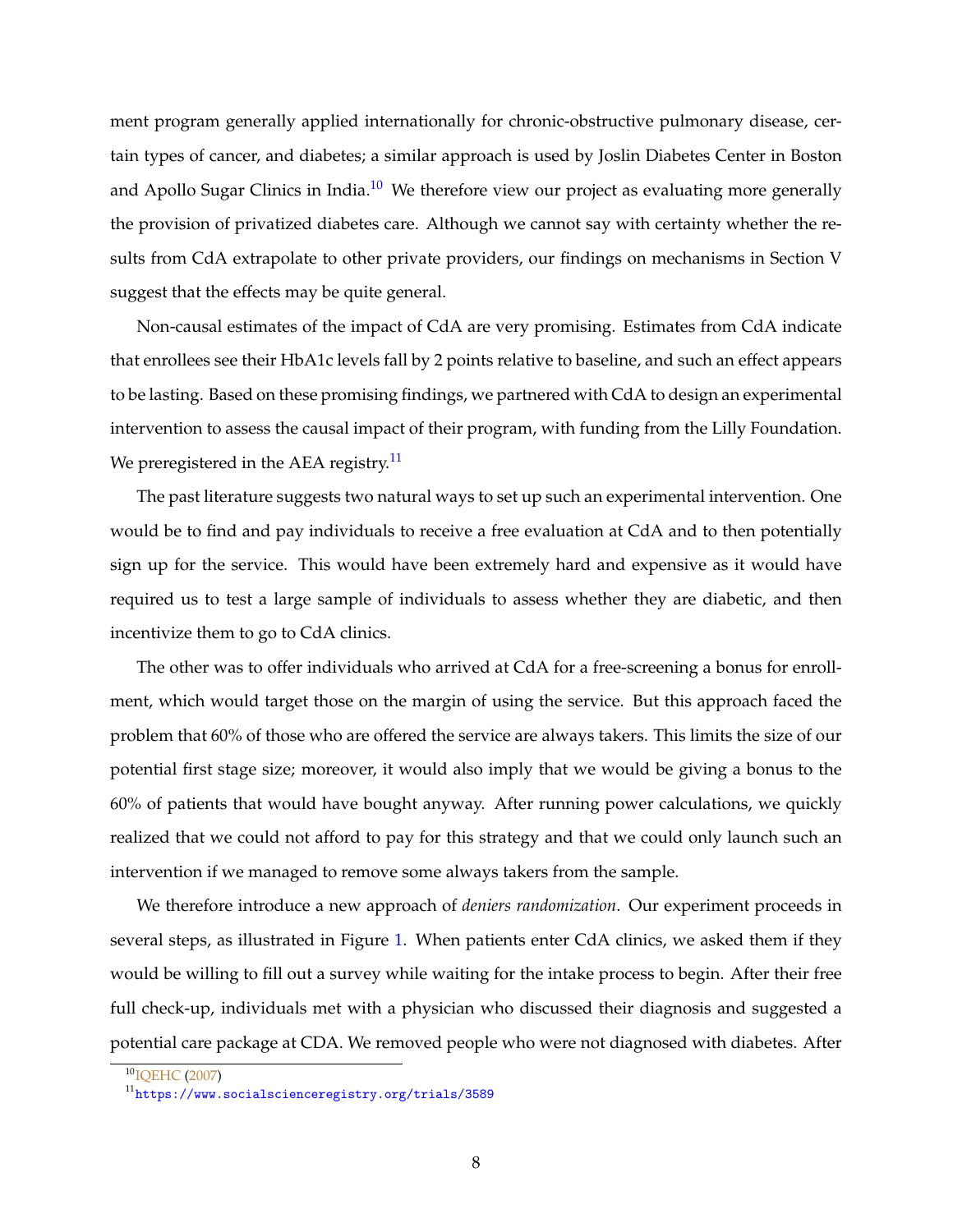that, individuals met with a sales force associate for potential enrollment under normal conditions (full price). If they decided to buy, they were removed from our experiment.

Our experiment began when potential enrollees indicated that they were not willing to buy. At that point, the sales force would ask if they were willing to be lotteried into an additional discount from our study, with a 50-50 chance of getting a 60% discount to CdA. If interested, the sales associate then (and, critically, not before) would consult the treatment/control status on their screen. If the individual showed up as being in the treatment group, the sales associate was then authorized to offer them a  $60\%$  discount. We used the consulted status to define our sample.<sup>[12](#page-9-0)</sup>

We were particularly concerned that the sales force might not wait until after the enrollee declined to offer them the discount lottery, interfering with our randomization. We pursued three strategies to address this concern. First, we offered higher commissions to the sales force for full price than for discounted sales in order to properly align incentives. Second, we carefully instructed the agents on the importance of first ensuring a lack of interest in the full-price membership before offering the discount. Third, we had bi-weekly meetings with the entire sales force where we reviewed the process and reinforced which patients should be offered the discount. Moreover, we would present some hypothetical cases and ask the staff what they should do to ensure they understood the process.<sup>[13](#page-9-1)</sup>

We recruited individuals over the period from June 2019 to February 2020, Figure [2](#page-36-0) summarizes our recruitment. We approached 7,882 individuals who showed up at CdA offices for their free evaluation, who we randomly divided into a treatment group of 3,967 and a control group of 3,915. All of these individuals were asked to fill out a baseline survey while waiting to receive the complementary checkup. The survey contained basic demographic questions, whether each patient was previously diagnosed with diabetes and a set of questions comparing the sugar clinics to the public system. 94% of both the Treatment and Control arms completed at least some of the baseline survey.<sup>[14](#page-9-2)</sup> Moreover, we can see that among patients who filled out the survey, the sales force screened out 67% of the individuals according to the procedure described above and only

<span id="page-9-0"></span> $12$ We chose the 60% discount based on a pilot run with CdA which showed that such a discount yielded a 48% take up rate

<span id="page-9-1"></span><sup>&</sup>lt;sup>13</sup>Our initial approach was to offer the discount via phone call 10 days after the initial visit, but take-up was under 20%, and rose only marginally when we waited only one day

<span id="page-9-2"></span><sup>&</sup>lt;sup>14</sup>Overall, we have an 87% of surveys with complete demographic information which we use on our main specifications, and our results do not change when restricting the sample to full surveys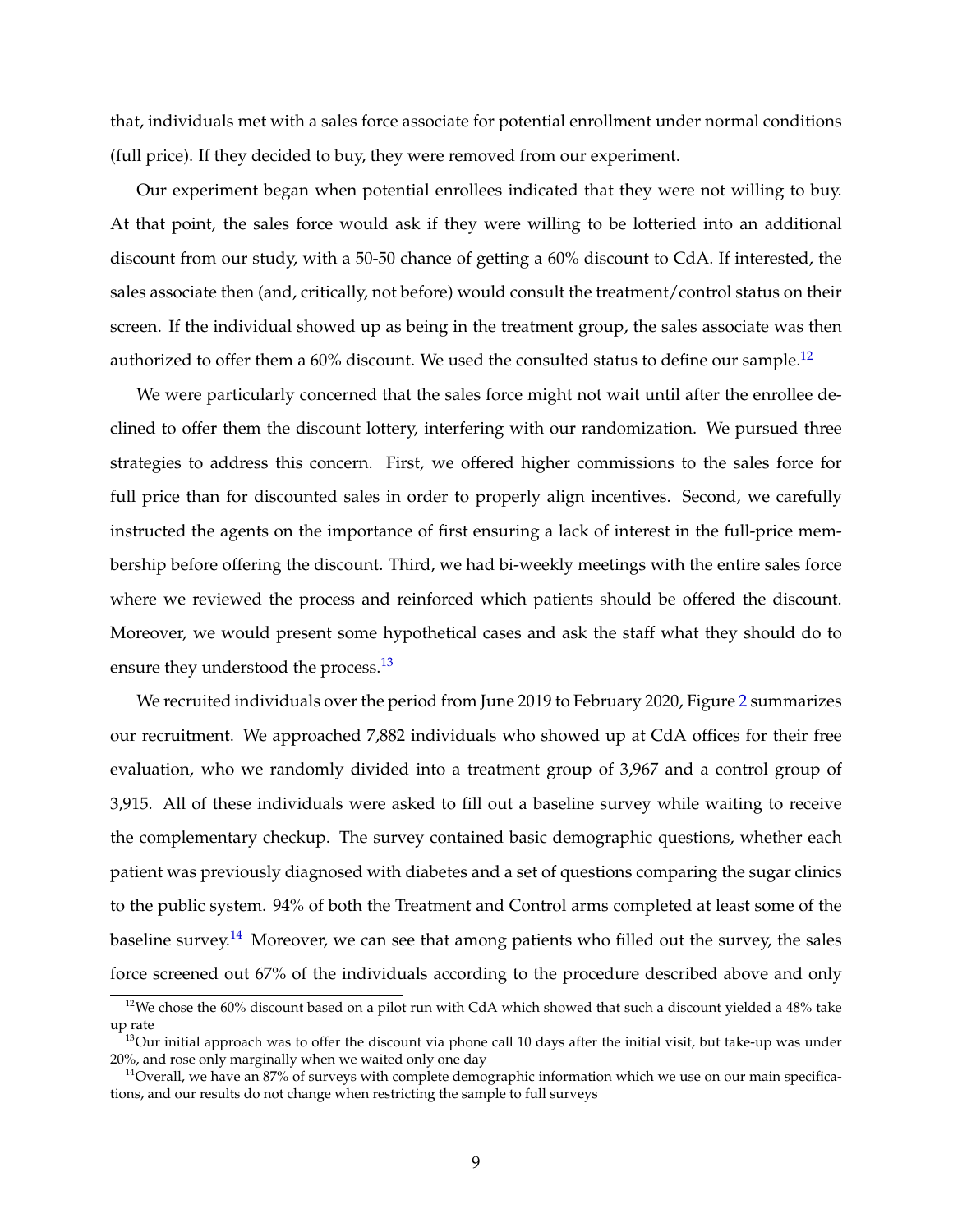consulted treatment/control status for the remaining 33%.

The last row of Figure [2](#page-36-0) shows, the final balance of our sample along a number of dimensions is excellent. We ended up with 1226 individuals in the treatment arm, and 1184 individuals in the control arm. They are very well balanced in terms of baseline HbA1c, weight and age. Importantly, there is a significant difference in the odds of using the services provided by CdA. Among the controls, 21% eventually enrolled in CdA, probably because of additional efforts made by CDA's marketing.<sup>[15](#page-10-0)</sup> Use was 28 points higher, at 49%, among the treatment group.

The advantage of our deniers randomization approach is an enormous gain in efficiency in the experiment. The cost for our actual experiment is an order of magnitude smaller than what it would have been if we would have randomly offered an incentive to every patient that walked in. The fact that 60% of patients are always takers would have made our first stage substantially weaker and we would have required a much larger sample, aorund 10 times as big in our setting, to have the same power. A larger sample also implies giving away more discounts as well as running more follow-ups. Since our follow-up was performed at patients' homes to prevent differential attrition, running extra surveys would be prohibitively expensive. We estimate that our budget was one-tenth what would have been required if we had included the always takers in our randomization.<sup>[16](#page-10-1)</sup>

In order to capture the same local average treatment effect (LATE) as traditional approaches, the deniers randomization requires that at the consultation stage we do not screen out would-be compliers and that the process of being denied does not impact enrollment decisions. To minimize any bias along these lines, we continued to provide a financial incentive for staff to enroll those who turned down the initial offer (although, as noted above, the incentive was lower than for full pay enrollment), and we continually emphasized to staff the importance of ensuring that all patients receive this lottery opportunity. In our setting, it is unlikely that the timing of the offer affects enrollment decisions as patients ultimately get the offer immediately after saying they do not want to pay full-price. Of course, any randomization that occurs once individuals express

<span id="page-10-0"></span> $15$ Following typical CdA practice, never takers would be called several times during the next two weeks to encourage enrollment. These subsequent contacts would also offer additional small (10-20%) discounts over the full price.

<span id="page-10-1"></span> $16$ For this exercise we run power calculations for different average treatment effects with an 80% power and a firststage power of 28% for our deniers randomization approach, compared to 9% for the discount to all those who enter CdA (assuming same set of compliers but 3 times the sample as 67% are screened out). Then we estimate expenses of follow-up and incentives.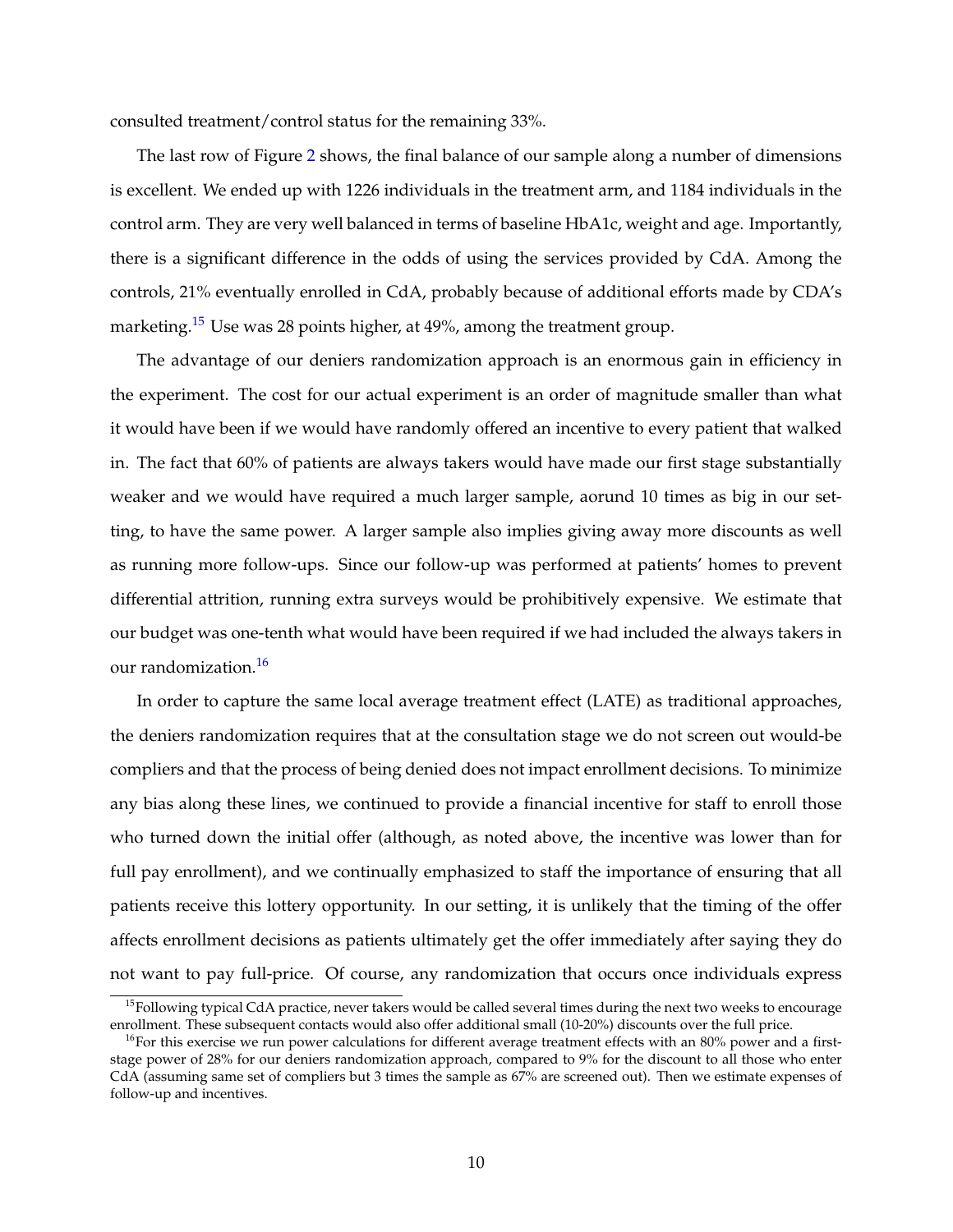<span id="page-11-0"></span>interest in CdA does not capture the effect for the typical diabetic in Mexico, and we discuss issues of external validity below.

After an eight month enrollment period that ended on February 2020, our plan was to begin a follow-up starting in May 2020 but the COVID-19 pandemic interfered with the plans, as Mexico entered into lockdown from March 23rd to June 1 [\(Político,](#page-41-13) [2020\)](#page-41-13). This raised two potential problems for our trial. The first is that individuals would stop interacting with CdA. In fact, in-person visits to CdA fell by 66% in April, but had returned to 95% of baseline by July. In the intervening time, CdA relied on telephone consultations with patients. These were likely at best partial substitutes for in person visits as the clinics were not able to utilize more advanced videoconferencing technology nor virtualize the required laboratory tests nor physical checkups, leading to a potential weakening of our effects.

The interference with data collection was more profound. The fact that the country was locked down meant a potentially catastrophic delay to our follow-up. Moreover, it was likely that some of our patients would no longer want to receive a surveyor at home to get their blood sugar tested and answer our follow-up survey. Ultimately, after incorporating a set of additional safety measures and personal protective equipment, we were able to follow up with 44% of the sample. Notably, as shown in Table [1,](#page-26-0) there was no differential attrition between treatment and control. In particular, we regress follow-up response on treatment status, and we find not correlation regardless of the richness of included controls.

The resulting sample is shown in Table [2;](#page-27-0) we show the means for control and treatment, as well as the difference, with standard errors in parentheses. The mean age of the control group is 52.4 years, and 32% are male; the lower male share may reflect the willingness of men to buy at full price, while wives may want to consult with spouses. 56% live in zipcodes that make above 15,000 USD a year, and 37% have at least high school. The mean level of HbA1c is 9.35, well above the control level of 7, and 76% of our sample is out of control. Mean BMI is 31, which is outside the recommended range of [18.5-25] and means that the average person who shows up to CDA is obese. Roughly 80% have access to public health systems. 67% of them had already been diagnosed with diabetes. And the self-reported level of trust in CdA is higher than that alternative providers.

Critically, we find no significant differences between treatment and controls , confirming the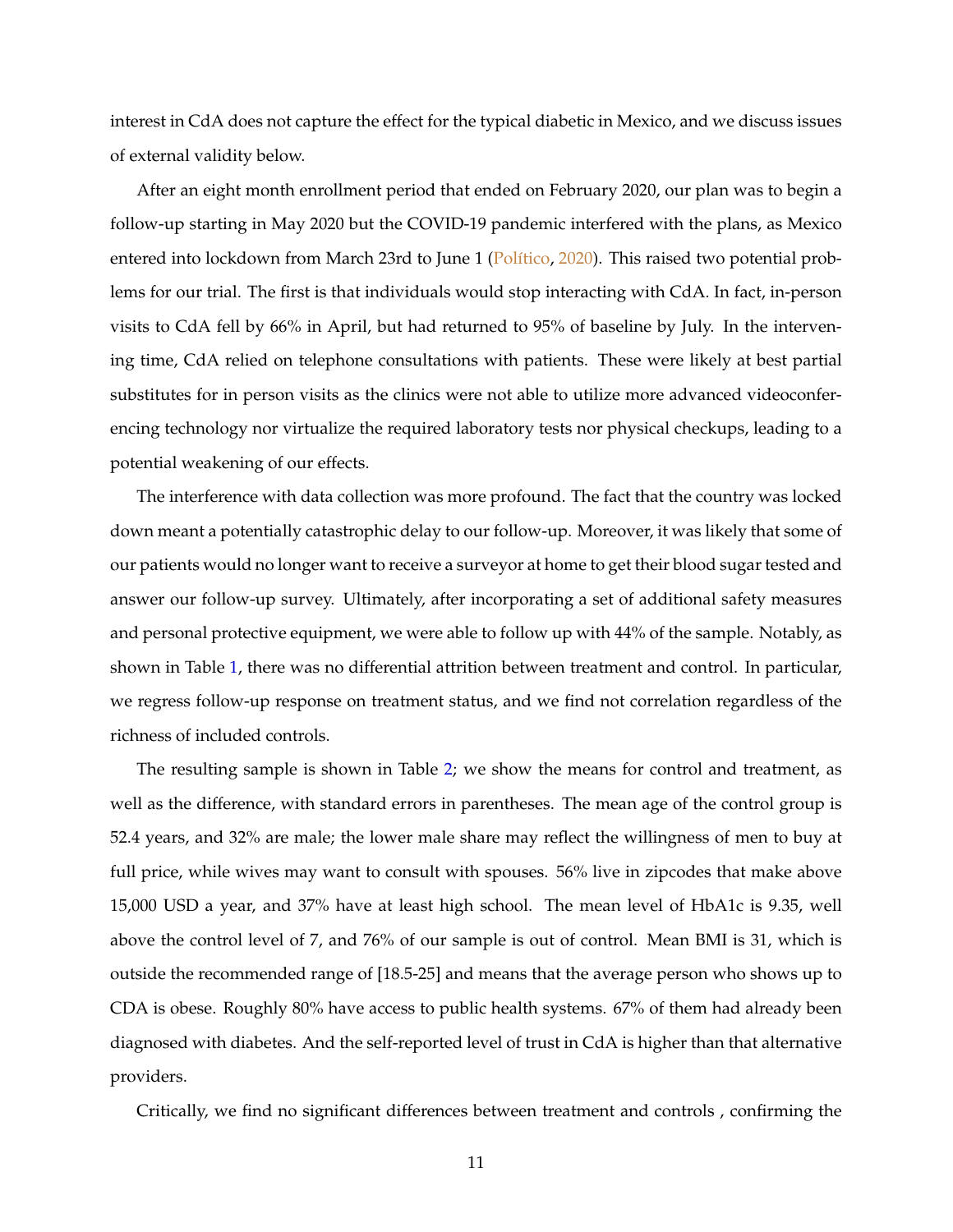validity of our randomization and the lack of attrition bias. There difference in HbA1c is an insignificant 0.15 points, which is only 1.6% of the mean and roughly one-eighth of our estimated treatment effect; the difference in the share out of control is an insignificant 0.03%, which is below 10% of the control mean and roughly one-seventh of our estimated treatment effect. The sample is also very well balanced on demographics and type of insurance coverage.

## <span id="page-12-0"></span>**4 The Causal Impacts of CdA**

#### **4.1 Effect on Blood Sugar**

We implement our evaluation of the experiment through a straightforward regression framework. We initially estimate OLS models of the effect of HbA1c of the form:

<span id="page-12-1"></span>
$$
Y_{i,j,t} = \beta_0 + \beta_1 U_i + \Gamma_j + \psi_t + \chi_i + \epsilon_{i,j,t} \tag{1}
$$

Where  $Y_{i,j,t}$  is HbA1c values for individual i who enrolled in clinic j on month t,  $U_i$  is an indicator for using CdA services,  $\Gamma_j$  and  $\psi_t$  capture clinic and month of enrollment fixed effects and  $\chi_i$  includes controls for baseline HbA1c, BMI, gender, age, schooling and income. These controls are missing for about 100 patients, lowering our regression sample size to 939; results are almost identical if we exclude the 5 variables and use the somewhat larger sample. Standard errors are robust. We then use the standard two stage least squares approach of instrumenting CdA usage by being in the treatment group to estimate the local average treatment effect of using CdA on our sample based on the same specification.

Our main results are shown in Table [3.](#page-28-0) Column 1 shows the OLS estimate of using the Cda services on blood sugar, which indicates that CdA lowers blood sugar by -0.98 points, off a base of 8.54 points. This is much lower than the 2-point estimate that CdA finds in following its enrollees. An important part of the difference is improvement among those who do not use CdA but may go elsewhere for care – in fact, we see that our control population improves 0.9 points relative to baseline. Another part of the difference could be through selection of those who stay in the program, and therefore continue to be measured by CdA's internal metrics, and those who leave, who are also included in our evaluation.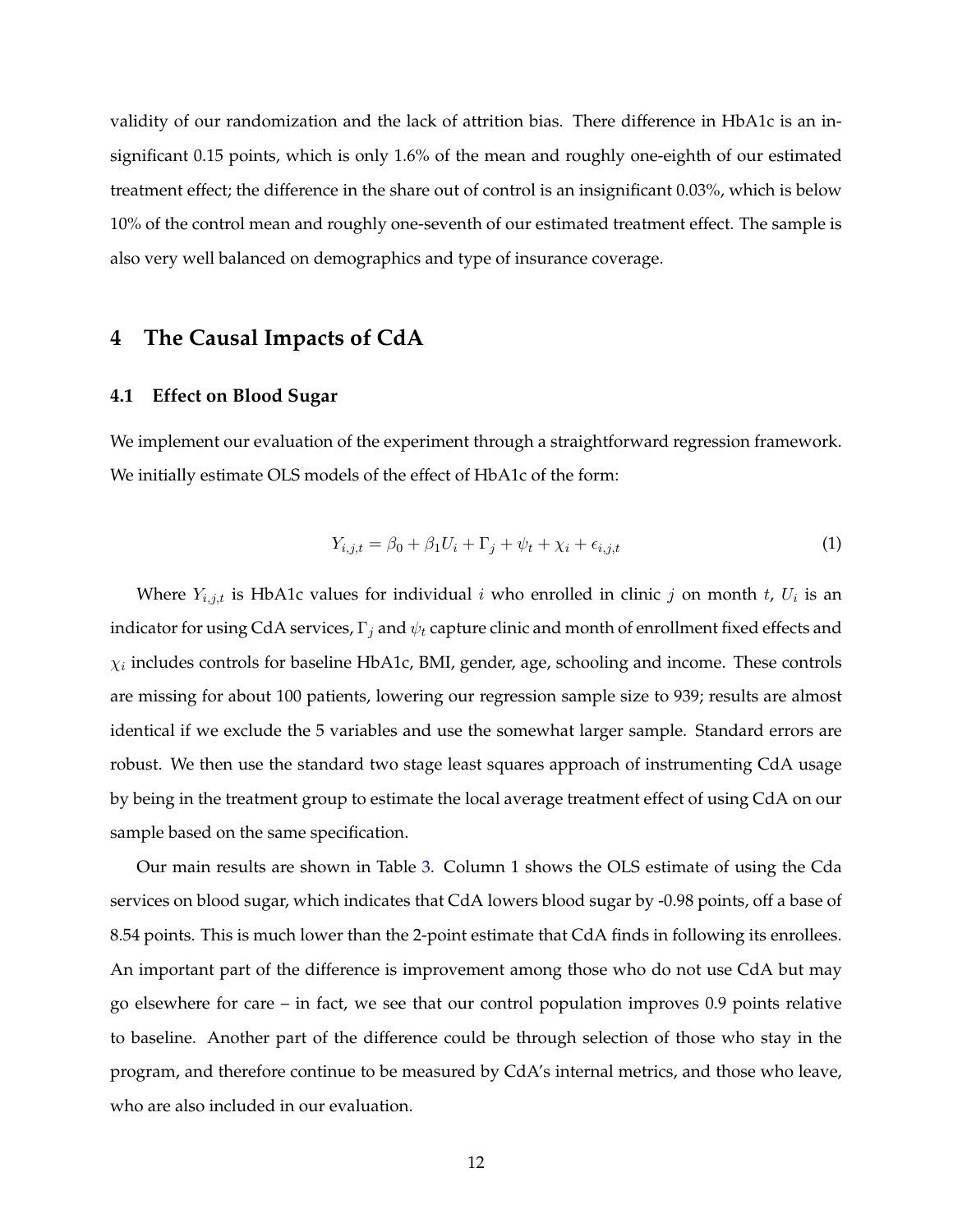<span id="page-13-2"></span>Additionally, our evaluation does not incorporate the value of the initial evaluation done by CdA. Our estimate compares treatments and controls conditional on the initial evaluation. But if the initial evaluation itself has value in terms of helping potential enrollees to understand how to manage their diabetes, it could lead to some decline relative to their level of blood sugar at entry to the clinic.<sup>[17](#page-13-0)</sup> As a result, our experimental effect is a lower bound on the total impact of interacting with CdA.

The rest of the table shows the coefficients on the control variables. By far the most important control variable is baseline HBA1c, with each point in baseline HbA1c associated with a 0.5 percentage point level of HbA1c ex-post. The other significant relationship is with income, where being in the lowest income group is associated with HbA1c that is 0.57 points higher. Interestingly, we find little impact of BMI conditional on baseline blood sugar. The other coefficients are also insignificant.

Column 2 shows the corresponding IV estimate, where we instrument by the treatment indicator. We find an effect that is comparable, but about 10% bigger at -1.1 points. Another way to illustrate the effects of the intervention is to look at the share of individuals who have their blood sugar under control, defined as a level of HbA1c below 7. Columns 3 and 4 present these results. For this outcome, our IV estimate shows that 22% of individuals are brought under control by the intervention, which is more than two thirds of the baseline rate of control in our sample.

These are very large effects. For example, a set of recent meta-analysis shows that, on average psychological interventions reduce HbA1c by 0.32, physical activity interventions by 0.67-0.89, self-monitoring of blood-sugar by 0.39, dietary approaches between 0.12 and 0.47 and disease management programs similar to the one we are working with show reductions in HbA1c between 0.38 and 0.45 points, less than half of what we find.<sup>[18](#page-13-1)</sup> A widely cited study notes that a reduction of the magnitude we find in Table [3](#page-28-0) is sufficient to reduce complications by 35% and reduce mortality by 4% [\(King et al.,](#page-41-14) [2001;](#page-41-14) [Arnold and Wang,](#page-40-21) [2014\)](#page-40-21). Moreover, increasing the fraction of patients with HbA1c under control of control by 69% makes an enormous difference for life expectancy; each year a patient spends with diabetes out of control is estimated to reduce life expectancy by 100

<span id="page-13-0"></span> $17$ Note that this is not a particular limitation of our deniers randomization approach – any approach which conditioned on individuals arriving at CdA and being evaluated would suffer from this problem. To avoid this would require randomizing whether individuals attend CdA at all

<span id="page-13-1"></span> $^{18}$ [Ismail et al.](#page-41-4) [\(2004\)](#page-41-4), [Umpierre et al.](#page-41-5) [\(2011\)](#page-41-5) [Ajala et al.](#page-40-11) [\(2013\)](#page-40-11) and [Pimouguet et al.](#page-41-6) [\(2011b\)](#page-41-6)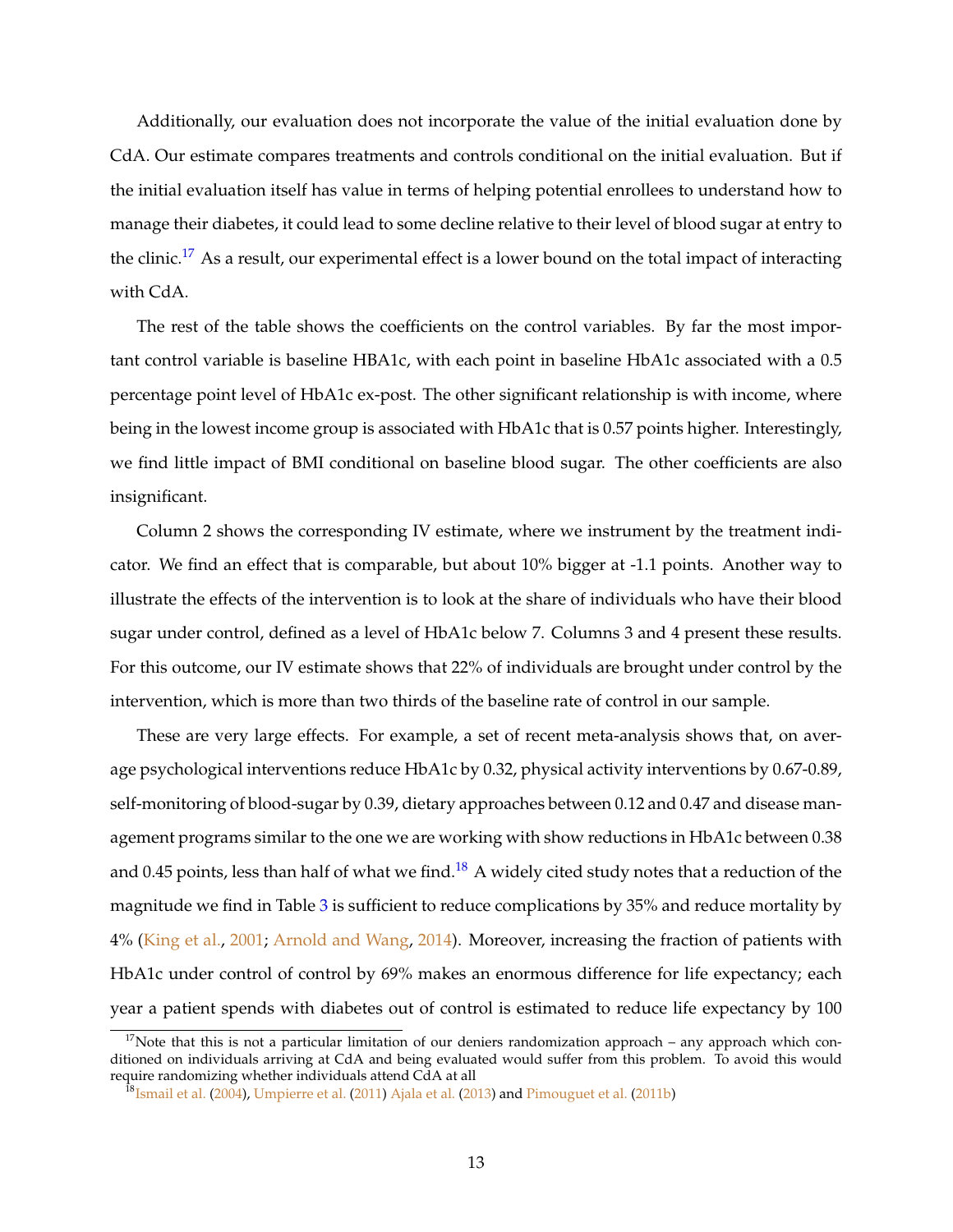<span id="page-14-0"></span>days [\(Heald et al.,](#page-40-22) [2020\)](#page-40-22).

#### **4.2 Mechanisms**

Our survey results allow us to explore a variety of mechanisms through which CdA may have had its effects. The results of this analysis are shown in Table [4,](#page-29-0) using the IV version of equation [1.](#page-12-1) All dependent variables come from the responses to the follow up survey; the number of observations varies.

We find that CdA enrollment leads to a very large increase in the odds of receiving medical care. Total physician visits increase by 2.6, which is 40% of the control mean. Column 2 shows the number of visits that involve specific check-ups on potential complications from diabetes, and we find that these almost double relative to baseline. The number of visits to diabetes specialists rises by almost 50%. An important mechanism is then that patients are getting more quantity of care.

We also find evidence for the key mechanism of drug compliance. In the follow up survey we ask individuals if they are likely to stop medication if they "feel good". The right answer to this question is clearly no: diabetes cannot be cured, and ongoing medication remains very inexpensive compared to the underlying health risks. Yet 25% of enrollees in the control group answer yes, indicating inappropriate use of medication. We find that the estimated effect of CdA is a reduction of this response by 22%. Thus, by this measure of proper disease management, CdA causes an 88% improvement with respect to the mean.

Corresponding to this finding, we find a dramatic shift in how individuals intervene to manage their blood sugar. We see a significant rise in the use of cost effective (typically generic) blood sugar-reducing medication, with use rising by 25% from a baseline of 73%. Correspondingly, we see a 15% decline in the use of insulin, or 100% of baseline. This is an important finding for the efficiency of diabetes management, since insulin is more costly than sugar-reducing medication and is used at later stages of disease progression.

As noted earlier, CdA provides a full suite of interventions, including nutritional and exercise advice. Behaviors such as eating and exercise are notoriously difficult to influence [\(Jager,](#page-41-15) [2003\)](#page-41-15). Yet we find suggestive evidence that, in the short term at least, CdA influenced these behaviors positively. Our follow up survey includes a dichotomous variable for whether individuals report dieting or engaging in exercise. We find that the odds of both exercise and diet rise by 14%, and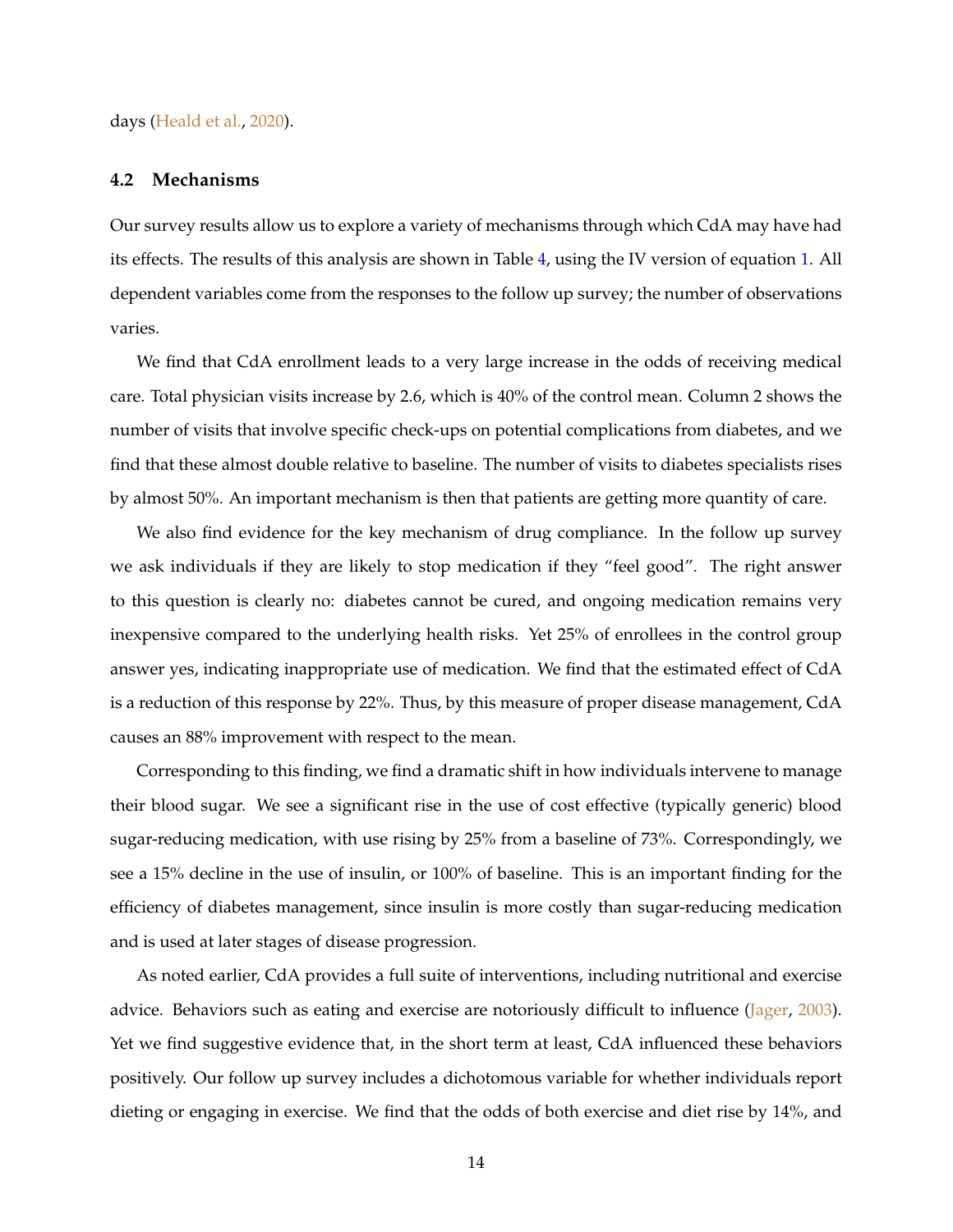<span id="page-15-2"></span>that there is a marginally significant increase in the odds of either diet or exercise by 26%, from a mean of 73%. We also find insignificant declines in the number of sodas and cigarettes consumed per week.

#### **4.3 Heterogeneity**

We explored a wide variety of dimensions along which we might find heterogeneous impacts. To model heterogeneity, we estimate the following model:

<span id="page-15-1"></span>
$$
Y_{i,j,t} = \beta_0 + \beta_1 T_i + \beta_2 H_i + \beta_3 T_i * H_i + \Gamma_j + \chi_i + \epsilon_{i,j,t}
$$
 (2)

Where  $Y_{i,j,t}$  is HbA1c values for individual i who enrolled in clinic j on month t,  $T_i$  is an indicator for being part of the treatment group,  $H_i$  is a dummy for whether the patient has a value higher than the median of the heterogeneity variable and  $\Gamma_j$  captures clinic fixed effects. The coefficient of interest for this analysis is  $\beta_3$ . The results are shown in Table [5.](#page-30-0)

While our estimates are somewhat imprecise, we find no significant heterogeneity across age, sex, BMI or schooling. We do find that there is significant heterogeneity by baseline level of HbA1c. Sicker individuals at baseline improve more than their healthier counterparts. To further understand how our effects are distributed we apply [Athey and Wager](#page-40-23) [\(2019\)](#page-40-23)'s method for conditional average treatment effects. Briefly, the method trains a causal forest which enables the estimation of the average treatment effect for each patient in the experiment . To start, a forest is trained using random subsamples of the data; next the algorithm gathers a weighted list of the sample's neighbors based on what leaf nodes of the tree it falls in; finally, the treatment effect is calculated using the outcomes and treatment status of the neighbor examples.

<span id="page-15-0"></span>We use these estimates to assess the impact of our deniers randomization approach versus an approach that would include always takers in randomization, we show the CATE for both our enrollees and the set of always takers we screened out in the first step of the experiment's protocol. Figure [3](#page-37-0) compares the CATE of both distributions. Here we can see that the effect of CDA is slightly bigger on average than that of our complier sample. This could be explained if people with higher returns are more likely to enroll.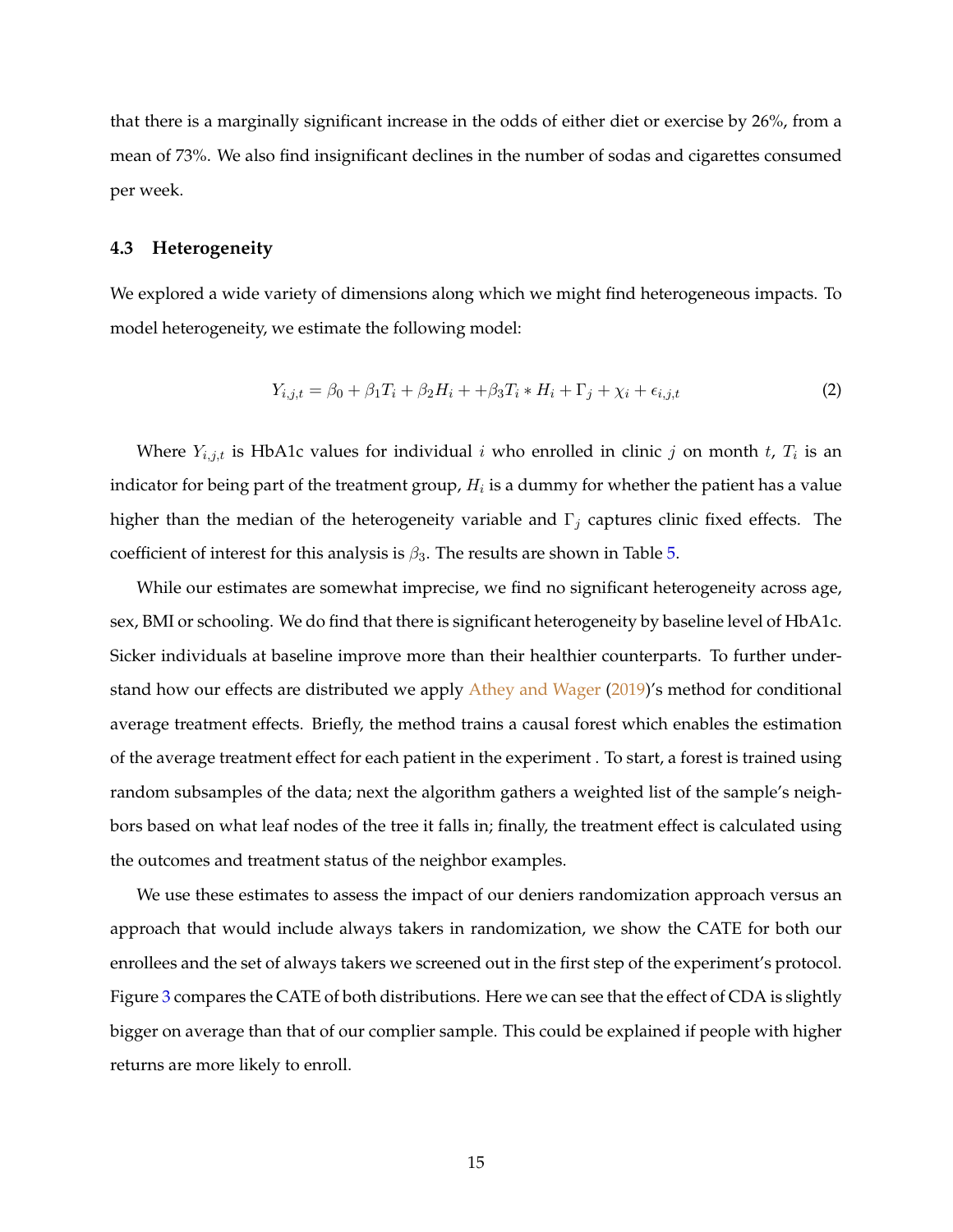## <span id="page-16-1"></span>**5 Fiscal Externalities on the Public Sector**

In many public systems such as Mexico's, privatized care is provided at lower levels of care, but the costs of higher levels of care are primarily borne by the public sector. In Mexico, there is relatively little private hospital care, even among those who use private sources for their primary care. While 70% of hospitals are private, only 24% of beds are represented by them. From our sample, 74% of individuals who utilized a hospital report a public option as their main health provider. As a result, improved primary care through private diabetes clinics may impart a significant fiscal externality on the public sector.

Indeed, the hospital costs of diabetes to the Mexican public insurance system are enormous. Total costs amount to 2.25% of GDP, with 1.1% being direct medical costs and 87% of this total is due to complications. These costs primary arise from a series of complications associated with diabetes such as diabetic retinopathy, diabetic foot and diabetes kidney disease.<sup>[19](#page-16-0)</sup> Bringing blood sugar levels under control significantly reduces the risk of such complications – leading to reduced hospital costs [\(Barraza-Lloréns et al.,](#page-40-1) [2015\)](#page-40-1). The fact that Mexico has twice the OECD average diabetic hospitalization rate highlights that there is much to gain from improving early-stage care.

We investigate this in two ways. First, we directly estimate the effect of CdA on self-reported diabetic complications. This is challenging since we only have a short follow up time for our CdA enrollees, so that we will meaningfully understate the long-term impacts on complications. Second, we use a simulation model based on our estimated reduction in blood sugar, combined with the best estimates of the marginal impacts of reduced blood sugar on future complications.

Column 1 of Table [6](#page-31-0) shows our estimated treatment effects for complications, which are defined as the sum of the early symptoms a person might experience. Despite the short follow up, we find a significant reduction in complications, with enrollment associated with a decline of complications of -0.25 off a base of 1.4.

<span id="page-16-0"></span><sup>&</sup>lt;sup>19</sup>Diabetic retinopathy: is a diabetes complication that affects eyes. It's caused by damage to the blood vessels of the light-sensitive tissue at the back of the eye (retina). At first, diabetic retinopathy may cause no symptoms or only mild vision problems. Eventually, it can cause blindness. *Diabetic foot*: Diabetes can damage your nerves or blood vessels. Nerve damage from diabetes can cause you to lose feeling in your feet. You may not feel a cut, a blister or a sore. Foot injuries such as these can cause ulcers and infections. Serious cases may even lead to amputation. *Kidney disease*: Diabetes can damage the blood vessels in your kidneys. When the blood vessels are damaged, they don't work as well. When your kidneys are damaged, they can't filter blood like they should, which can cause wastes to build up in your body.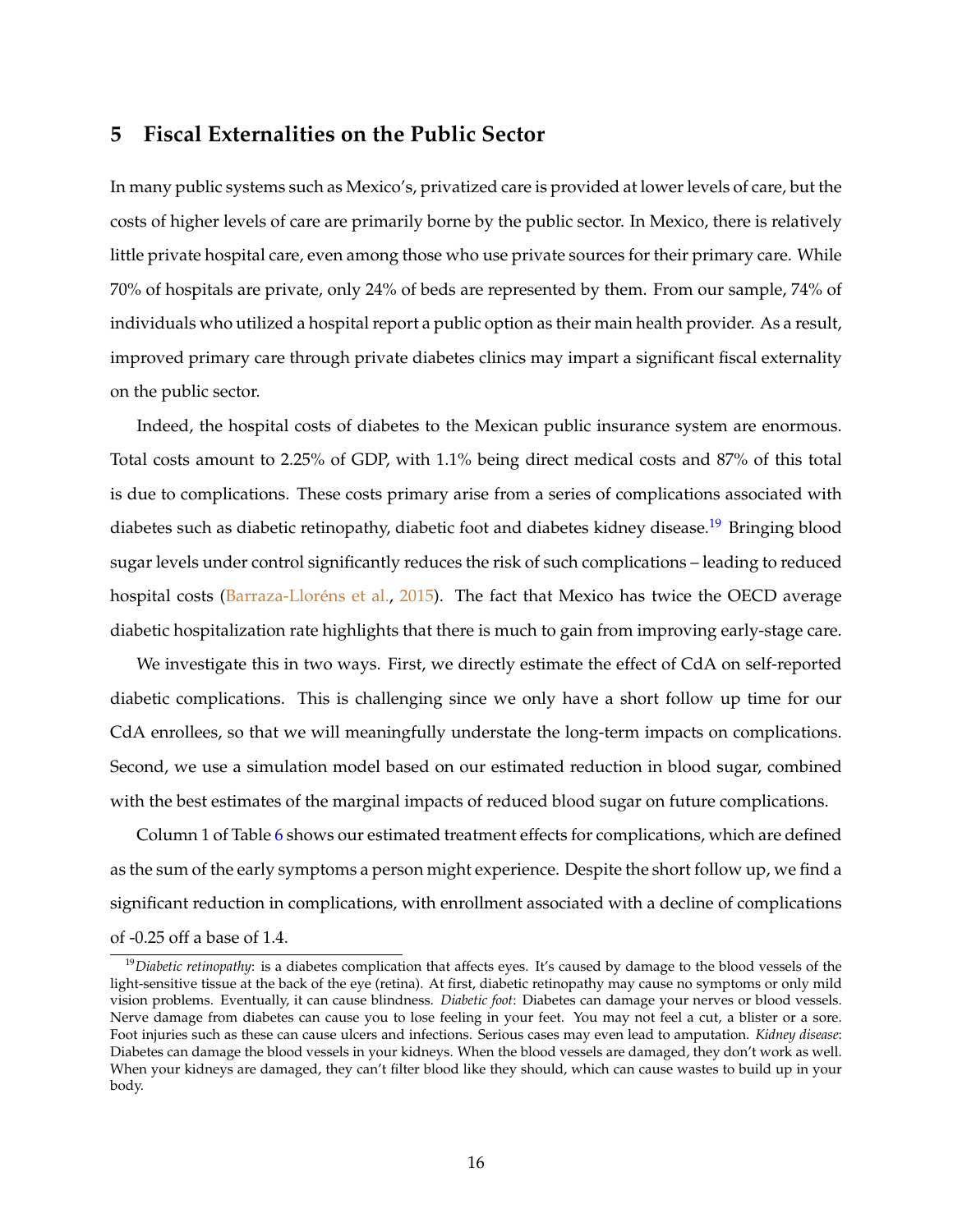<span id="page-17-1"></span>To put this result in context, we compute the estimated decline in complications that we would expect over time based on our blood sugar reductions. According to the widely cited UKPDS study, a point reduction in HbA1c could lower the likelihood of complications by 35%- significantly higher than the 18% we find experimentally, which is unsurprising given our short term follow up.

We next turn to estimating the fiscal externality, in six steps, recognizing the important heterogeneity in impacts by baseline blood sugar levels. First, we classify our sample into HbA1c baseline value bins, using the smaller nearest integer. Second, for those in the control group, in each bin we averaged their HbA1c observed at follow up ( $HbA1C_{C\bar{c}}^{following}$  $C_j^{(j\,on\,on\,\mu)}$ ). Third, to go from HbA1c levels to health complications, we use the complications incidence tables by level of HbA1c from the widely cited UKPDS 35 study [\(King et al.,](#page-41-14) [2001\)](#page-41-14).<sup>[20](#page-17-0)</sup> This gives us the estimated complications for the control group by bin. Fourth, we apply an analogous method for the treatment group. We start from their baseline level and add in the conditional local average treatment effect (CLATE) of the respective bin, where the estimate is done as above but separately for each bin. That is for each bin j we calculate the number  $HbA1C_{T_s}^{followup}$  $T_j^{following}=HbA1C^{baseline}_{T_j}+CLATE_j$ , and map these to health complications. Fifth, we define averted hospitalizations as the difference expected hospitalizations between treatment and control group for each bin. Finally, to estimate the savings to the system from reduced hospitalizations, we multiply what each complication costs by the averted hospitalizations using the cost data from [Barraza-Lloréns et al.](#page-40-1) [\(2015\)](#page-40-1) for 2013 in Mexico updated for inflation.

Figure [4](#page-38-0) showcases our results. The vertical bars represent the savings in pesos (left Y-axis) estimated per patient year at each level of baseline HbA1c. These generally rise with HbA1c levels both because (a) the rate of complications is higher for those with higher blood sugar and (b) our CLATE estimates show larger effects of our intervention for those with higher blood sugar at baseline. The moving blue line shows the distribution of HbA1c at baseline in our sample (measured in the left Y-axis), and the horizontal line shows the annualsubscription price of CdA. Our results show that at high levels of blood sugar, the program essentially pays for itself in reduced hospital spending; overall, we estimate that reduced hospital expenditures amount to 55% of the cost of

<span id="page-17-0"></span><sup>&</sup>lt;sup>20</sup>For each group, we interpolate linearly between the 2 HbA1c integer numbers that the incidence tables in the paper report. Since dynamics of the effect of higher blood sugar for each complication vary, we estimate incidence for each main complication separately. We focus on neuropathy, ulcers, amputations, ophthalmic complications, diabetic coma, nephropathy, stroke, and heart attack.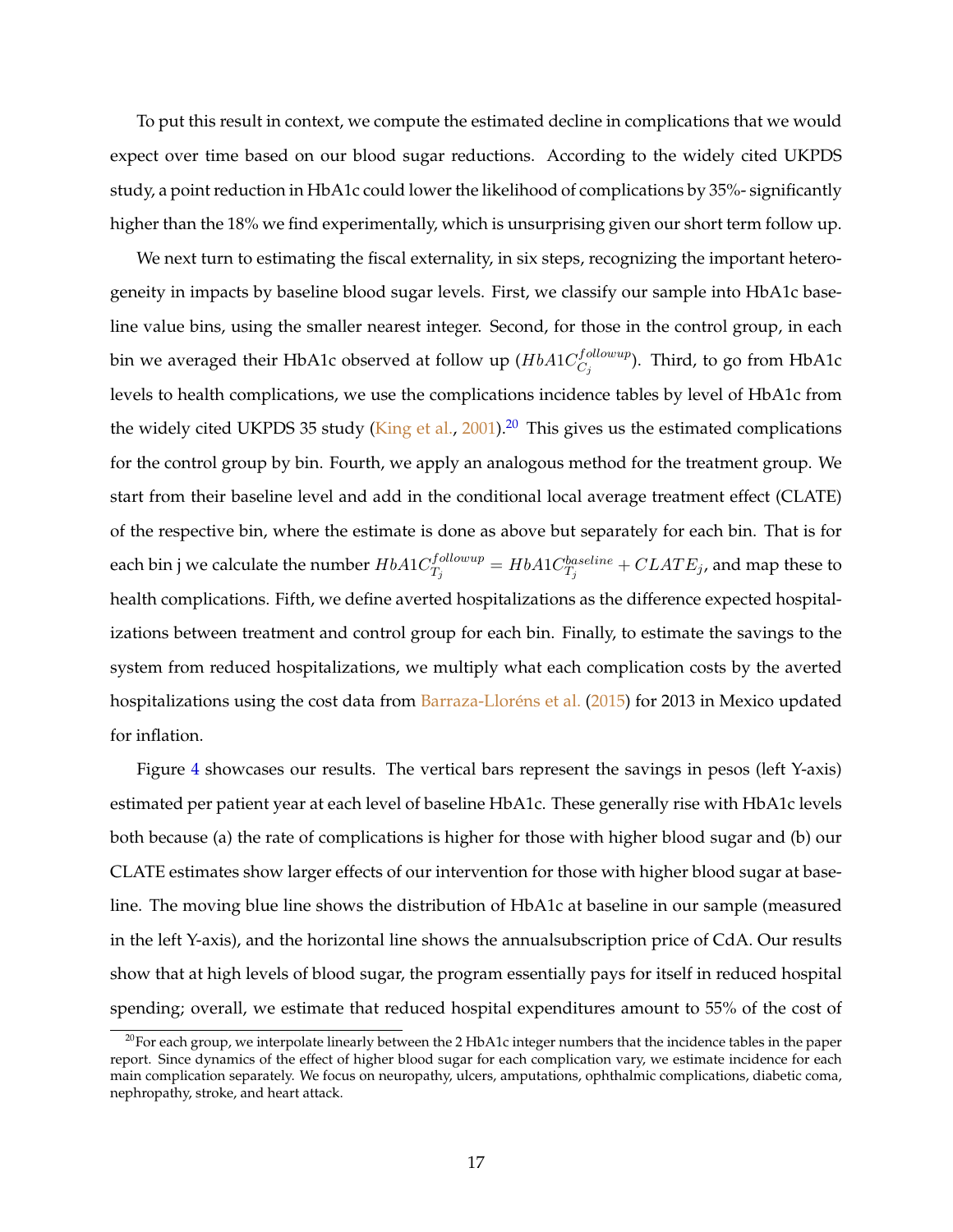<span id="page-18-1"></span>CdA.

Of course, these calculations are not precise. On the one hand, we assume that the marginal reductions in blood sugar from our intervention have the same impact as the average reduction in blood sugar used by UKPDS 35. On the other hand, we only consider the direct fiscal externality from hospitalizations averted and do not consider the savings from care substitution (with the CdA visits displacing public visits). To address this, we directly measure care substitution in the next two columns of Table [6.](#page-31-0) The second column measures visits to a public insurance provider. This falls by 0.11 visits, or about one fifth of the control group mean at baseline, but the estimate is insignificant. One problem with this measure, however, is that COVID-19 may have had the impact of reducing all medical care use, for both treatments and controls, mitigating any estimated displacement effect. The next column uses a measure which may be more reliable, whether the respondent considers the public health system to be their main health care provider. While this variable has essentially the same mean, our estimated effect is nearly twice as large, and amounts to 40% of baseline mean.

At baseline, our control group has 5 visits on average to their public provider in the year before joining CdA. The direct cost to IMSS of each visit is 800 pesos. In addition, IMSS data shows that the total cost of maintaining care for an under control diabetic is \$9000 pesos per year. So a 20% reduction in visits would save \$800-\$1800 pesos per year; if we use the larger estimate from the third column of Table [6,](#page-31-0) we would have savings of \$1600-\$3600 pesos per year.

Recall that for our sample the cost of CdA treatment for one year was \$7000 pesos. Using our estimate of offsetting hospital spending on complications, as well as our lowest estimate of offsetting primary care expenditures, roughly 65% of the costs of CdA are offset by reduced public sector costs; at the upper bound, the offset is 105%. In either case, the net cost of this incremental care through CdA is much less than the gross costs.

Even using the gross costs, however, our estimates suggest that this treatment is highly cost effective. In Table [3,](#page-28-0) we show that patients enrolled in CdA are 22% more likely to be in control than those who do not enroll. The medical literature estimates that every year that a diabetic patient spends out of control reduces life expectancy by 100 days.<sup>[21](#page-18-0)</sup> Typical estimates of the value of a life-year in international contexts is in the \$50,000-\$100,000 range, which would suggest that

<span id="page-18-0"></span><sup>21</sup>[Heald et al.](#page-40-22) [\(2020\)](#page-40-22)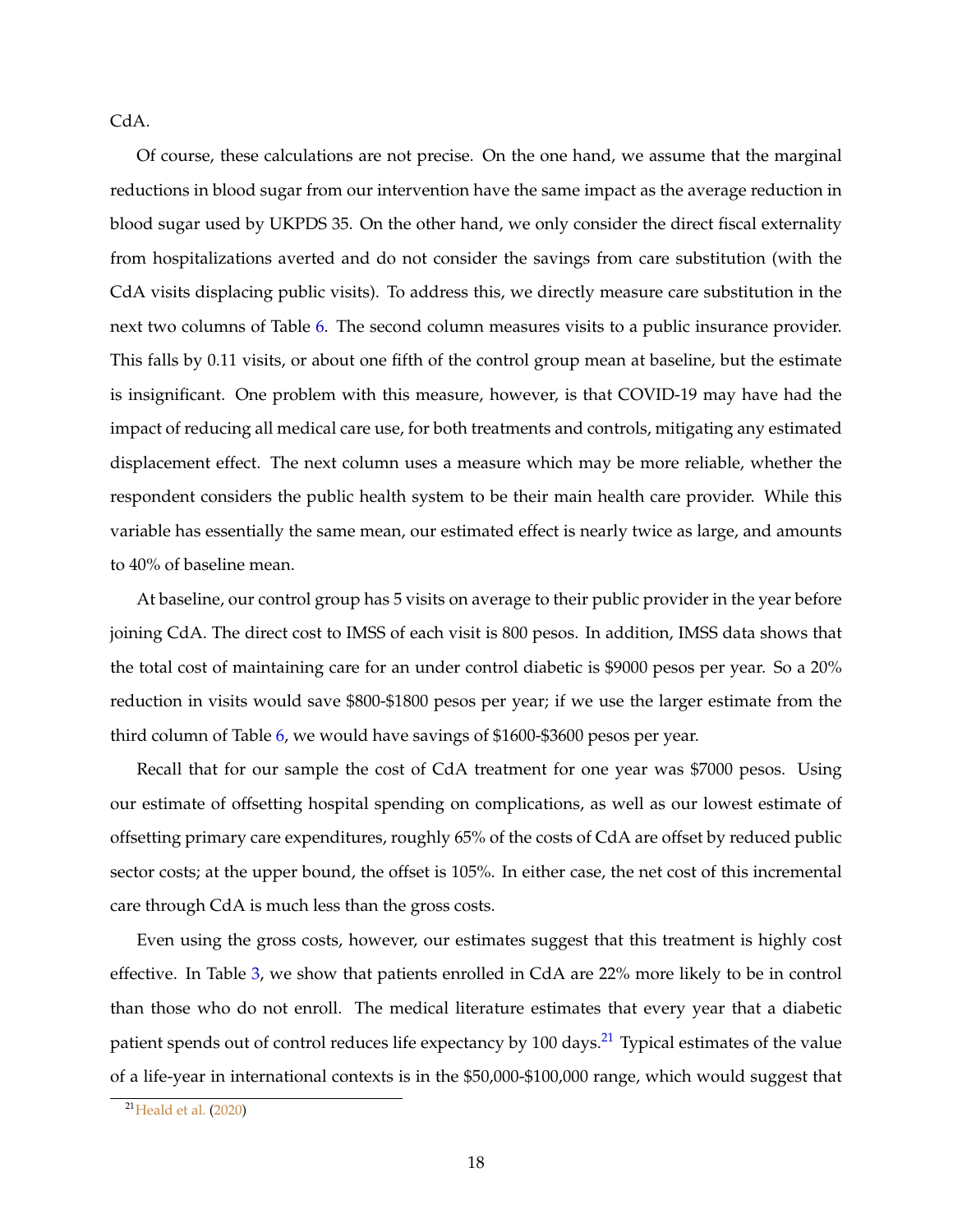<span id="page-19-3"></span>this intervention is worth  $$3000-$6000$  per person, many multiples of gross or net program costs.<sup>[22](#page-19-1)</sup>

While estimating the value of life in this particular population is beyond our scope, it is worth noting that even this estimate excludes the valuation of the large reduction in morbidity – which does not only save the public sector costs but improves quality of life

## <span id="page-19-0"></span>**6 Why Does the Private Sector Improve Outcomes?**

The striking finding that enrolling in CdA dramatically improves health outcomes for diabetics that have access to free public care raises the key question of *why* the private sector is doing a better job than the public sector addressing the medical needs of diabetics. One potential explanation is that our finding is driven by heterogeneity in the type of public insurance. While there is technically universal public coverage in Mexico, the care delivered by the formal sector social insurance programs is typically perceived to be much higher quality than that delivered by the residual public welfare program, Seguro Popular. As a result, if our findings are driven by those individuals in our sample who are not formally employed and have to rely on Seguro Popular, this may reflect the lower quality of care in that public program. However, we find no evidence that the impact of CdA is driven by informal workers – if anything, the opposite appears to be true.<sup>[23](#page-19-2)</sup>

If even the higher quality public programs do not perform as well as private care, the difference must be explained by either quality or quantity differences between the two platforms. On the one hand, it could be the case that CDA is providing a higher quality of service per interaction. On the other hand, perhaps CdA is doing more to attract diabetics to interact with care, improving outcomes through quantity rather than quality. To separate these hypotheses, we supplement our analysis with an estimate of the marginal return to public care.

In particular, we incorporate data from the IMSS program, the largest formal sector health care system in Mexico, between 2010 and 2015. We worked with IMSS to collect administrative data for every primary care visit and the place of residence for all enrollees; this is a novel data set which has not been previously exploited for economics research. The data combines several

<span id="page-19-1"></span> $22$ [Lee et al.](#page-41-16) [\(2009\)](#page-41-16) argues that the value per year of quality life is \$129,00 but \$50,000-\$100,00 has been de facto international standard. For the calculation we multiply the effect on likelihood of control, times 100/365 days, times \$50,000-\$100,000.

<span id="page-19-2"></span> $23A$  regression of HbA1c on treatment interacted with having informal insurance shows a positive but insignificant interaction – suggesting that our results are not driven by larger impacts among those informally insured, see last column Table [5.](#page-30-0)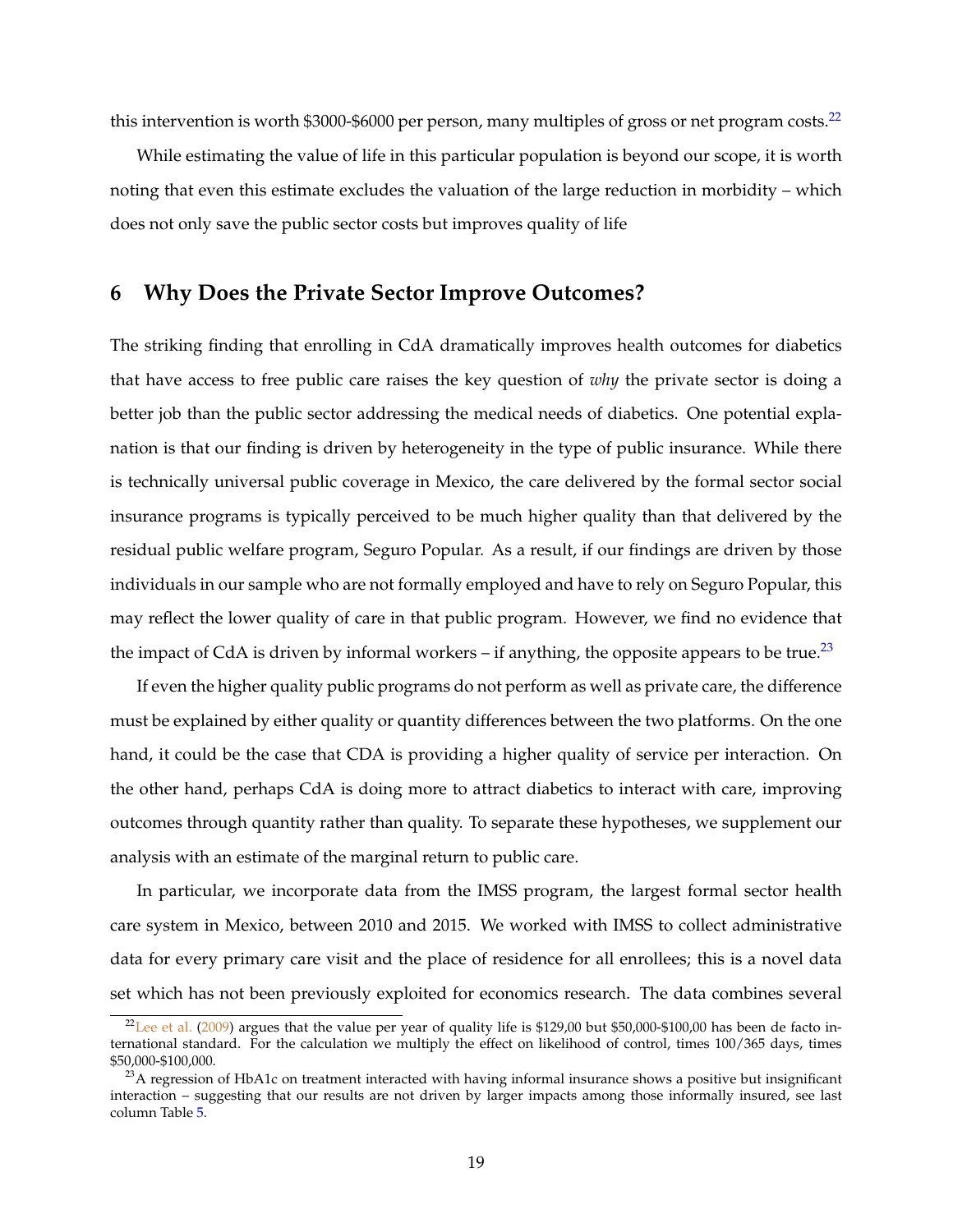<span id="page-20-2"></span>large administrative datasets. First, annual testing data. All IMSS enrollees are supposed to have a check-up that includes blood sugar once per year as part of the PrevenIMSS program and we have administrative data for the 73 million checkups recorded in that period.<sup>[24](#page-20-0)</sup> Second, we have administrative data from every primary care visit that includes ICD-10 codification. On average there are around 80 million visits per year, so we have over 400 million observbations total. Third, we have exact location data for 47 million families' homes. Fourth, we have an infrastructure dataset that includes geocoded locations for the nearly 1,500 primary care clinics providing care through IMSS. In order to estimate the marginal return to care, we create a sample of all patients who have been treated for diabetes at IMSS and who had at least one PrevenIMSS checkup, leaving us with a sizeable sample of 440,000 diabetics. Moreover, 160 thousand have a second Prevenimss appointment one year later, which allows us to track their blood sugar dynamics.

We use these data to estimate the marginal returns to additional IMSS care versus care from CdA. To assess the marginal returns to IMSS, we use variation in the distance of individuals from their IMSS clinic. Individuals in IMSS are assigned to a local clinic based on fixed geographic designations, and as a result, the distance from homes to an IMSS clinics varies substantially. Figure [5](#page-39-0) shows the distribution of distances from individual homes to IMSS clinics, which varies substantially.

We restrict our analysis sample further to patients with two measures of blood sugar from PrevenIMSS, one year apart. We can use these measurements to assess whether more care during the intervening year induces improved outcomes – instrumenting the amount of care received with distance from an IMSS clinic.

In particular, we will estimate models of the following form:

<span id="page-20-1"></span>
$$
Y_{i,j,t} = \beta_0 + \beta_1 N_{t,i} + \beta_2 Y_{t-1,i} + \Gamma_j + \psi_t + \chi_i + \epsilon_{t,i,j}
$$
(3)

Where the dependent variable  $Y_{i,j,t}$  is the level of blood sugar for individual i who got his checkups at clinic j at time t,  $N_{t,i}$  is the number of visits to IMSS clinics in the 12 months after the first blood sugar measurements,  $\Gamma_j$  captures clinic fixed effects,  $\psi_t$  captures month fixed effects and  $\chi_i$  are demographic control variables (gender, age and age-squared). We instrument the number

<span id="page-20-0"></span> $24$ <sub>[IMSS](#page-40-24)</sub> [\(2013\)](#page-40-24)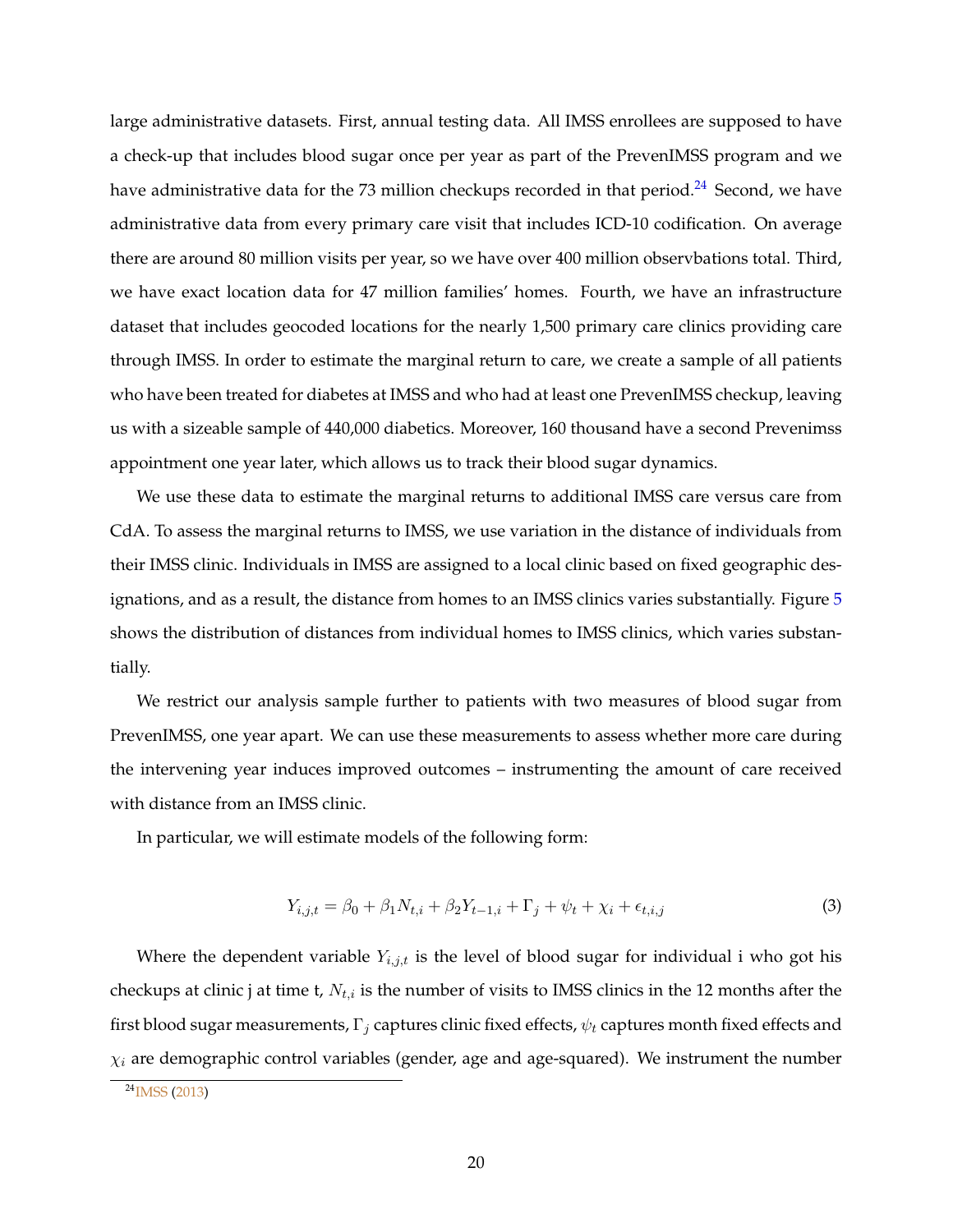<span id="page-21-1"></span>of visits with the distance from residence to the assigned IMSS clinic.

This quasi-experimental approach faces two key identification concerns. The first is that distance is correlated with underlying health. We address this by controlling for baseline blood sugar at time t-1, so that we are assessing the impact of visits on the improvement in blood sugar. Of course, this does not solve the underlying identification problem if those who live near IMSS clinics are on differential underlying health trajectories than are those who live far away. But the inclusion of clinic fixed effects control for any neighborhood factors that might drive such trends.

The second concern is that the measurement itself may be correlated with distance  $-$  e.g. those who live farther away may be differentially likely to get their blood sugar measured. This is a particular concern given that only 160,000 out of 440,000 patients have a second yearly check-up. We can address this directly by assessing whether the odds of blood sugar measurement is itself correlated with distance.

The results of our analysis are shown in Table [7.](#page-32-0) The first column shows the first stage estimate of the impact of distance on the number of IMSS visits. The coefficient is highly significant, indicating that each 30 kilometers of distance results in .1 fewer visits. The second column tests for selection in having a blood measurement. In fact, we see no evidence of a correlation between likelihood of second check-up and distance.

We then turn to causal estimates of the impact of visits on blood sugar. Since PREVENIMSS captures capillary blood sugar measurements rather than HbA1c, we utilize that metric instead for our analysis. To compare to our earlier findings, our experimental results are equivalent to a reduction from 226 to 197.[25](#page-21-0)

We begin by estimating equation [3](#page-20-1) for our CdA intervention. That is, we regress blood sugar levels on number of CdA visits, controlling for baseline blood sugar. We instrument number of visits with our treatment indicator, so that we are essentially measuring the total treatment effect as a function of number of visits. Remember that our treatment effect excludes the impact of the initial evaluation (which occurs for both treatments and controls), so that in this specification we are assuming linear impacts of each additional CdA visit. The third column of Table 7 shows that each CdA visit reduces blood sugar by 8 points

<span id="page-21-0"></span> $^{25}$ We utilize a conversion from [Nathan et al.](#page-41-17) [\(2008\)](#page-41-17). Notably similar to what we find experimentally from enrolling through our IV, an effect of 29 capillary points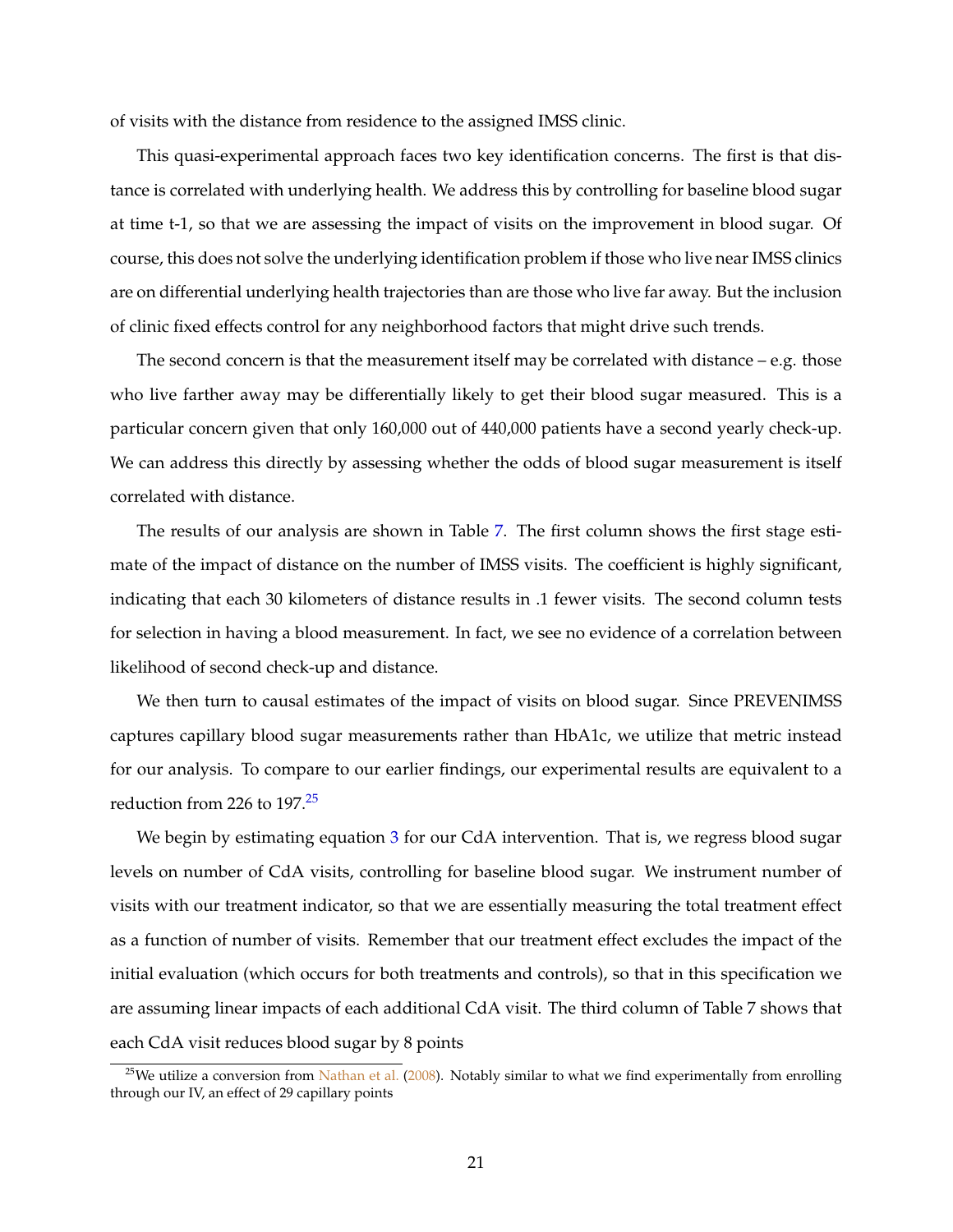The fourth column estimates equation [3,](#page-20-1) instrumenting by distance to an IMSS clinic, to estimates the estimated return on each marginal visit at IMSS. We find that each additional visit provides a benefit of 5 points. While significant, this is less than two-thirds as large as the estimate for CdA (although the differences between CdA and IMSS are not statistically significant). This suggests that part of the reason for a larger effect for CdA is more effectiveness per visit; moreover, as noted earlier, we potentially understate the impact of CdA because this treatment-control comparison excludes any impacts of the initial evaluation.

But this result does not account for potential selection on treatment effectiveness. In fact, those who sign up for CdA have considerably higher blood sugar than the typical person in IMSS, while the average baseline blood sugar in Cda is 225, at IMSS it is 135. And we showed earlier that the effect of CdA is larger for those with higher blood sugar – the same may be true for IMSS. To assess this, we re-estimate the regression for IMSS from column 4, but reweighting the sample by baseline blood sugar to make them more comparble. The final column of Table [7](#page-32-0) shows that doing so dramatically increases the estimated IMSS treatment effect, which more than doubles. Indeed, this estimate is higher than the comparable CdA estimate, although not significantly so. Thus, these results do not indicate that CdA's impacts arise through a better "technology," at least in terms of the returns per visit.

The other reason for CdAs effectiveness would be that treatment individuals use more total care and are more willing to attend appointments at CdA. In fact, a host of evidence suggests that this is the case. Most importantly, Table [4](#page-29-0) showed directly that the treatment group has more visits to doctors. Table [2](#page-27-0) also finds a much higher level of trust in CdA than their alternative care provider, suggesting a higher willingness to engage with the provider. The changes in trust across time strengthen this. In Table [8](#page-33-0) we explore whether the CdA trust advantage grows as a result of treatment. The first column regresses the difference in the self-reported trust<sup>[26](#page-22-0)</sup> between  $CdA$ versus the alternative at follow up against our instrumented use CdA indicator, controlling for the baseline difference. The second column carries out the same exercise for a different variable, which measures whether enrollees trust *the diagnoses* that comes from CdA as opposed to their current health provider. Both variables have a mean difference above 2 points on a ten point scale. And

<span id="page-22-0"></span><sup>26</sup>The questions are: *Do you think that if you follow the recommendations of CdA, you will improve your health substantially?, Do you think that if you follow the recommendations of IMSS, you will improve your health substantially? and Do you think that if you follow the recommendations of Seguro Popular, you will improve your health substantially?*.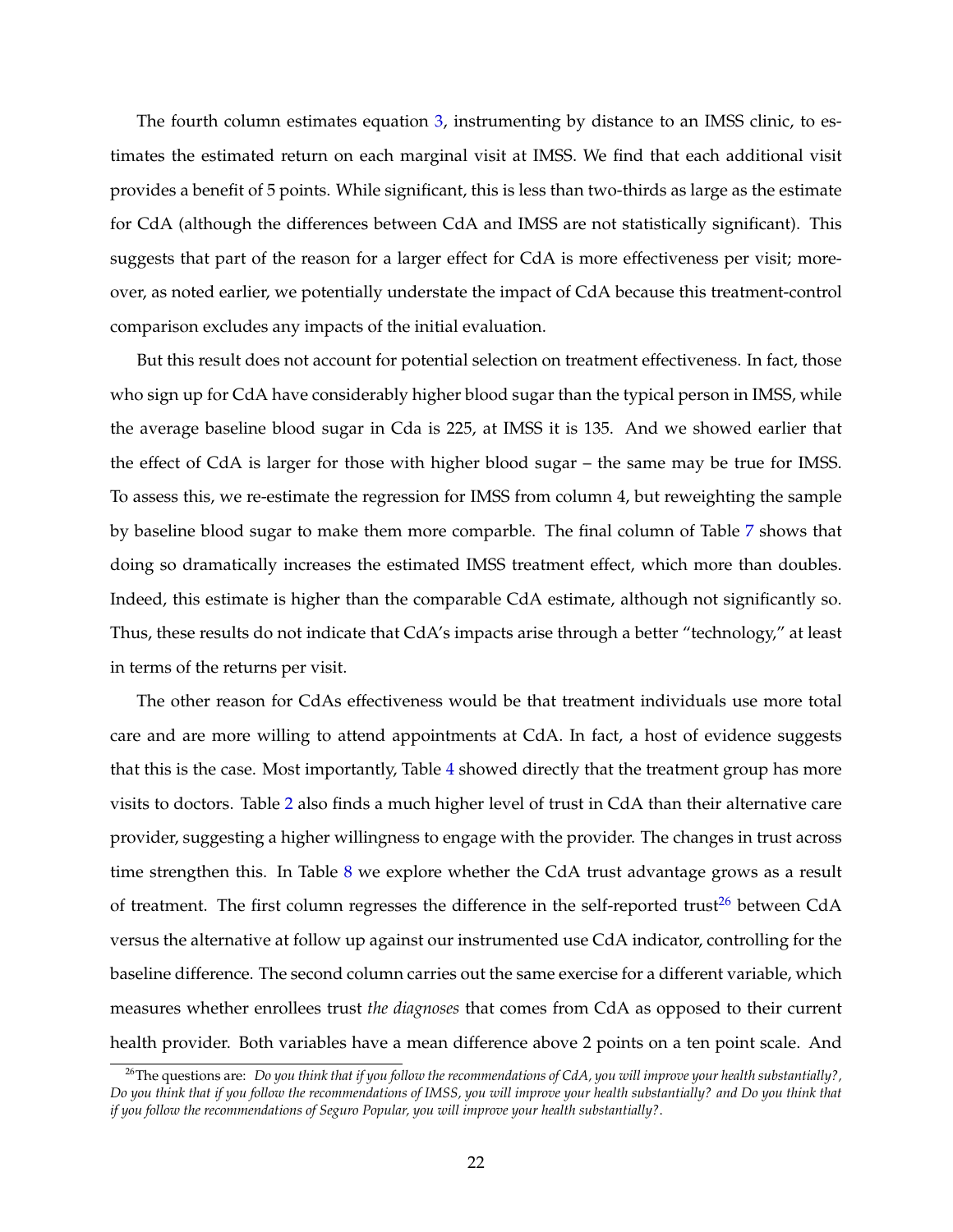IV regressions of this gap in beliefs on being a CdA user shows that the gap increases significantly with use of CdA. These results highlight that patients are more engaged with the service once they use it – which may lead them to get care more often.

Moreover, the experience at CdA appears to be higher quality along one critical dimension: waiting time. Our follow up survey asked treatments and controls about their waiting time for care. Column 3 of Table [8](#page-33-0) shows our IV estimates for waiting time, and the impacts are striking: a reduction of 30 minutes in waiting time, or more than half of the baseline mean. Note also that this is an estimate per visit. While CDA offers a one-stop-shop model of care, the public sector usually requires the patient to visit several times because of slow lab-processing times and low availability of testing.

To further explore whether making care more accessible is the key mechanism, we focus on the subsample of our treatment and control groups that is enrolled in IMSS, and we consider the heterogeneity of our treatment effect by the level of IMSS clinic "saturation", a direct measure of how hard it is to access care at IMSS. If indeed the key mechanism is through more access to care rather than better care, one would expect our effect to be bigger among the IMSS users who have to utilize a more saturated clinic.<sup>[27](#page-23-0)</sup>

Using data on visits from the period 2006-2016 for 31 clinics in the region, we match each patient to the closest IMSS clinic to their home and exploit administrative data to define clinic saturation. We begin by dividing the number of patients seen at the clinic by the number of medical office in that clinic. We take as a benchmark the 15 minutes per visit recommended by IMSS guidelines. We then label a clinic as "saturated" if they have on average at least 85% (3.4 visits) of the maximum 4 visits per hour they can handle at maximum capacity per year. We then rerun our outcomes regressions, interacting our treatment dummy with a dummy for the closest clinic being saturated; we redo the exercise for non-IMSS users as a placebo, matching non-IMSS users to the nearest IMSS clinic.

In the first column of Table [9,](#page-34-0) we show that our treatment effect is larger for IMSS users when the clinics are more saturated, consistent with the notion that it is those who face the largest barri-

<span id="page-23-0"></span><sup>&</sup>lt;sup>27</sup>This comparison assumes that the more saturated clinics don't themselves deliver very different quality of care that less saturated clinics. If the care delivered at more saturated clinics is lower than at less saturated clinics, then part of the response we see here may be through differences in quality and not quantity. Of course, if saturation arises because there is more use of the highest quality clinics, the bias would go in the opposite direction.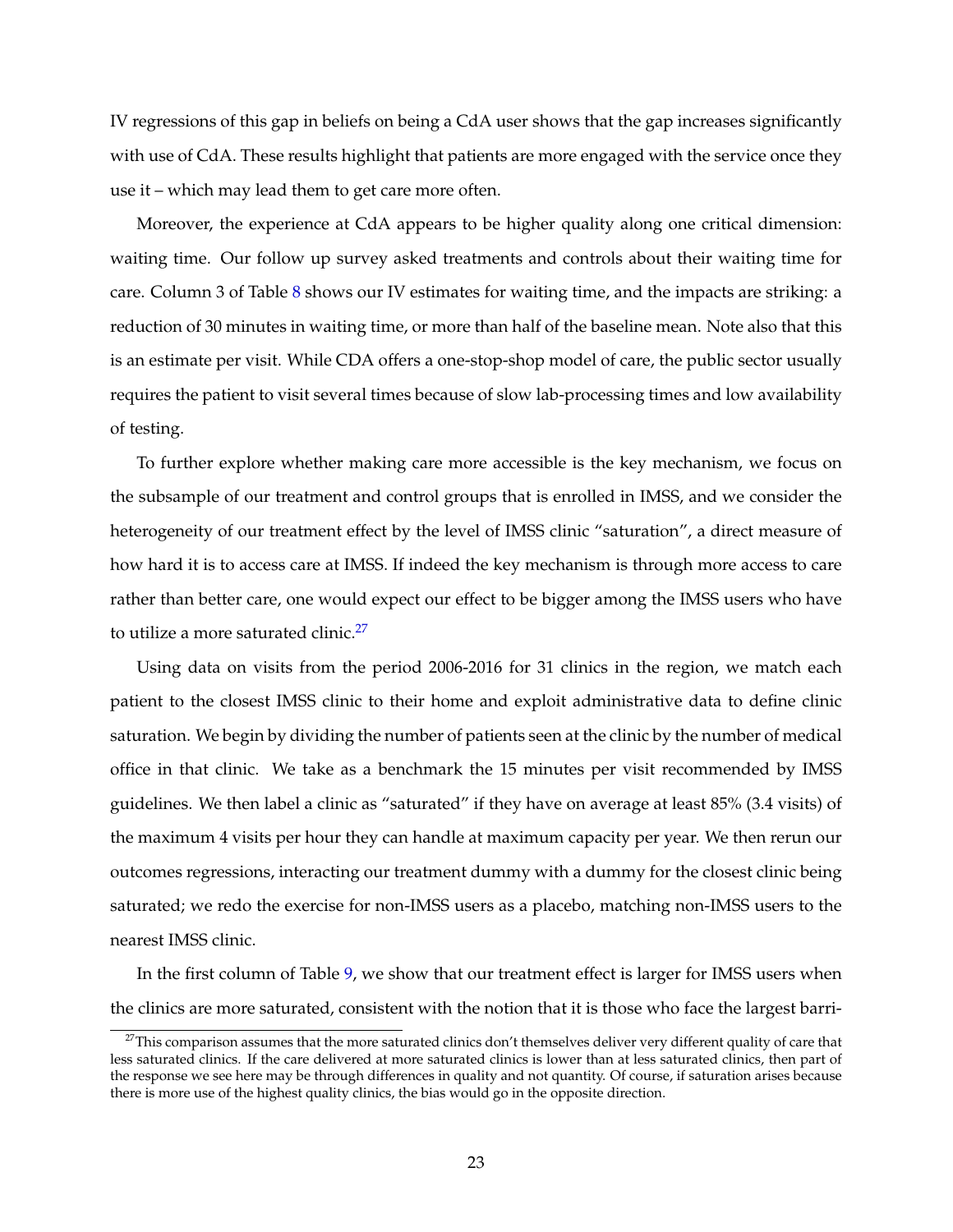ers to IMSS care who benefit most from CdA. Moreover, in the second column we show that such a relationship does not exist for the patients who are not enrolleed at IMSS; in fact the point estimate goes in the opposite direction. We see this evidence as supporting the hypothesis that the improvements due to CdA arise through more care, rather than higher quality care – so that improving access to care would go a long way in terms of better health control for chronic-degenerative diseases.

## <span id="page-24-0"></span>**7 Conclusion**

Ongoing debates over private versus public delivery of health care are central throughout the world. Yet these arguments often take place on grounds of political philosophy and not empirical evidence. This is unsurprising, as it is challenging to design studies that compare private versus public options for enrollees in an empirically compelling framework.

This paper introduced such a framework, relying on a novel deniers randomization framework to run a trial of the private provision of diabetes care to a publicly insured population in Mexico. Our findings are striking: supplementary private care causes a highly significant and large reduction in the blood sugar levels of diabetics, increasing blood sugar control by more than two-thirds. We estimate that this occurred through improved use of medication, more frequent medical treatment, and more diet and exercise. This sizeable reduction in blood sugar was associated even within the first year with reduced diabetes complications. These large health effects suggest that this supplemental private service was highly cost effective. We estimate that two-thirds or more of the cost of the private program are offset by reduced public primary and (especially) hospital care, and that the estimated health benefits are many multiples of either gross or net costs

Interestingly, our results also suggest that the strong performance of this private sector alternative was not because of dramatic improvement in care modality, but rather through stronger attachment of patients to the private alternative due to shorter wait times and other advantages over public clinics. This suggests that much of the gains from privatization in this context could actually be captured by the public sector itself by improving access to care for its enrollees. An open and important question for future work is whether the public sector could best improve care by contracting out to the private sector or by expanding its own resources.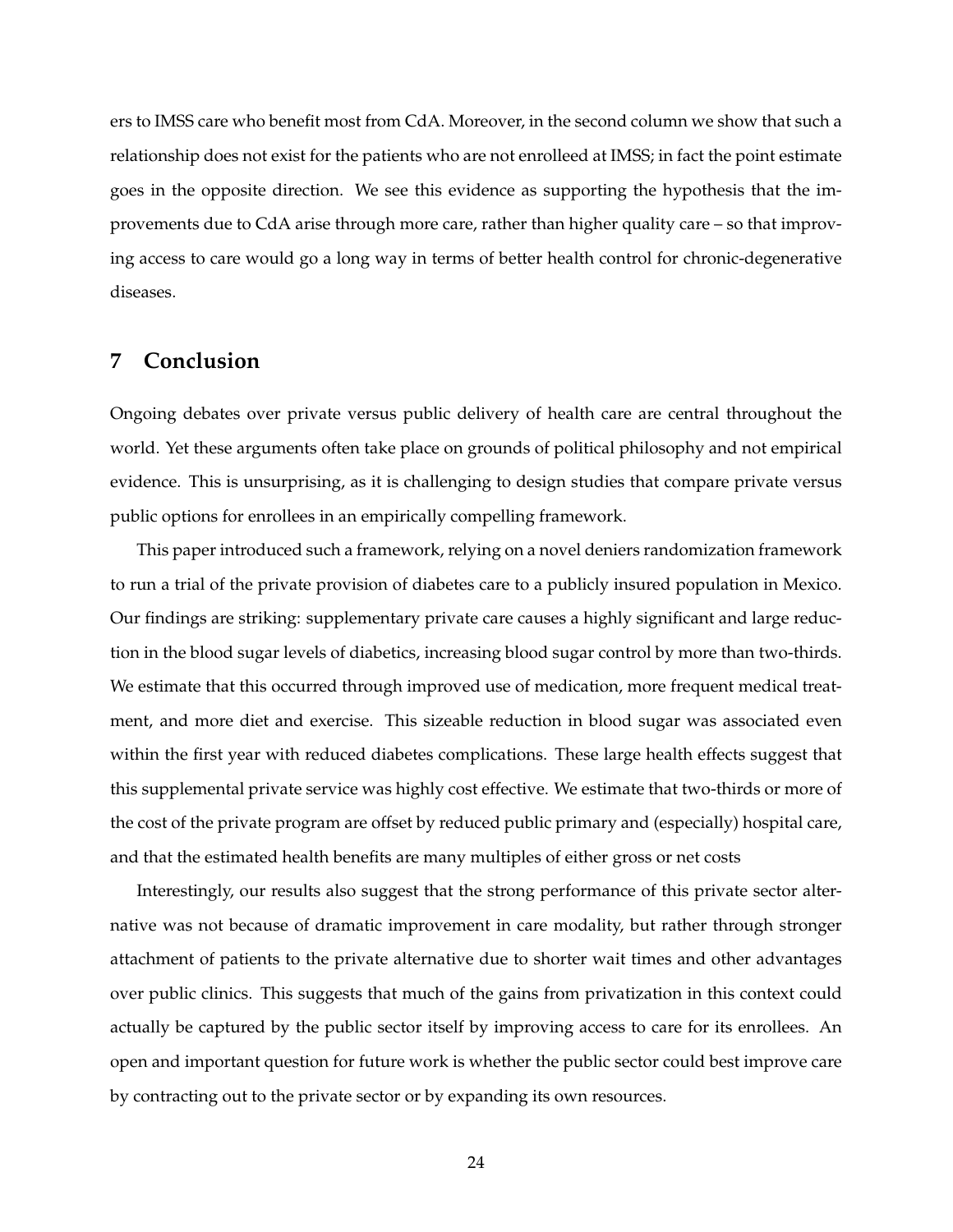Our approach does have some limitations. We argue that our deniers randomization approach is an innovative means of cost-effectively evaluating an alternative like CdA, and show that based on our estimated heterogeneity in treatment effects, the estimates are likely to apply to always takers; but our heterogeneity estimates are noisy and more work is needed to confirm this approach. We also examine a particular program, CdA, and outcomes may not extend to other alternatives that are designed differently. Moreover, our conclusion that the gains from privatization are simply in increased care, and not in substantial changes to the technology of care, may reflect the particular case of diabetes, where there is a standard and cost-effective course of treatment. For other diseases with less standardized and/or more expensive treatment modalities, private delivery may or may not offer gains in the quality as well as the quantity of care.

Despite these caveats, however, our study provides a framework for estimating the effects of privatization on medical care. We focus here on diabetes, one of the world's deadliest chronic conditions, in Mexico, one of the countries where this problem is largest. The lessons from diabetes in Mexico could be usefully tested and applied to other diseases and other nations around the world.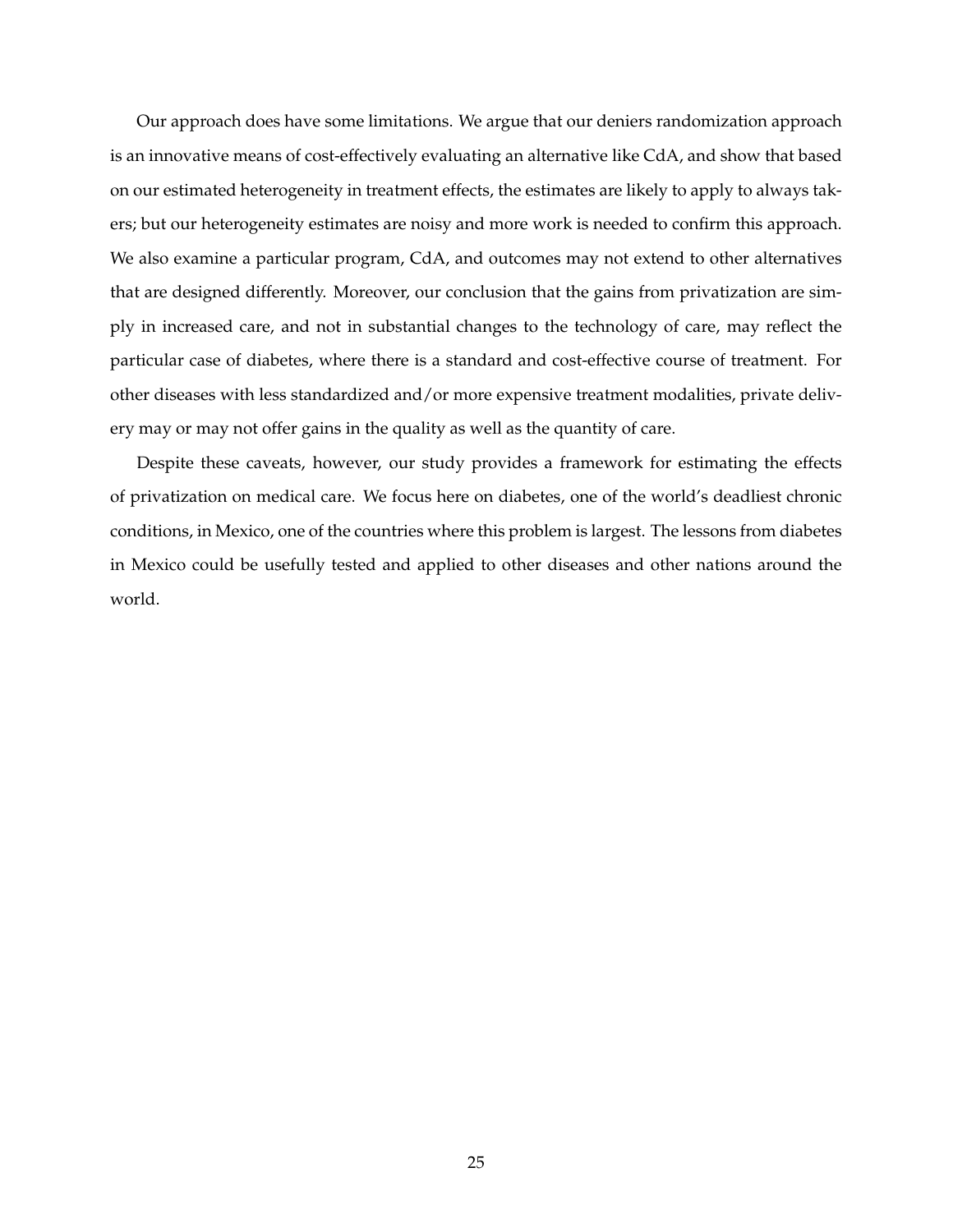## <span id="page-26-0"></span>**Tables**

|                       |                  | Answered follow up |                  |
|-----------------------|------------------|--------------------|------------------|
|                       | (1)              | (2)                | (3)              |
| Treatment             | 0.025<br>(0.020) | 0.026<br>(0.020)   | 0.014<br>(0.021) |
| Branch FE             | No               | Yes                | Yes              |
| Enrollment Month Fe   | Nο               | Yes                | Yes              |
| <b>Basic Controls</b> | $\overline{N}$   | $\overline{N}_{0}$ | Yes              |
| Observations          | 2,410            | 2,410              | 2,042            |
| R-squared             | 0.001            | 0.011              | 0.109            |
| Mean dep. var.        | 0.43             | 0.43               | 0.43             |

**Table 1:** Attrition

**Notes:** This table presents the results from running a regression on a dummy of answering follow-up on the treatment group dummy. The first column reports the regression without any controls, the second column controls for branch fixed effects and enrollment month fixed effects and the third column also includes Basic Controls: age, gender, HbA1c, BMI, Schooling and Income. Robust standard errors in parentheses. \* $p < 0.10,$ \*\* $p < 0.05$  ,\*\*\* $p < 0.01.$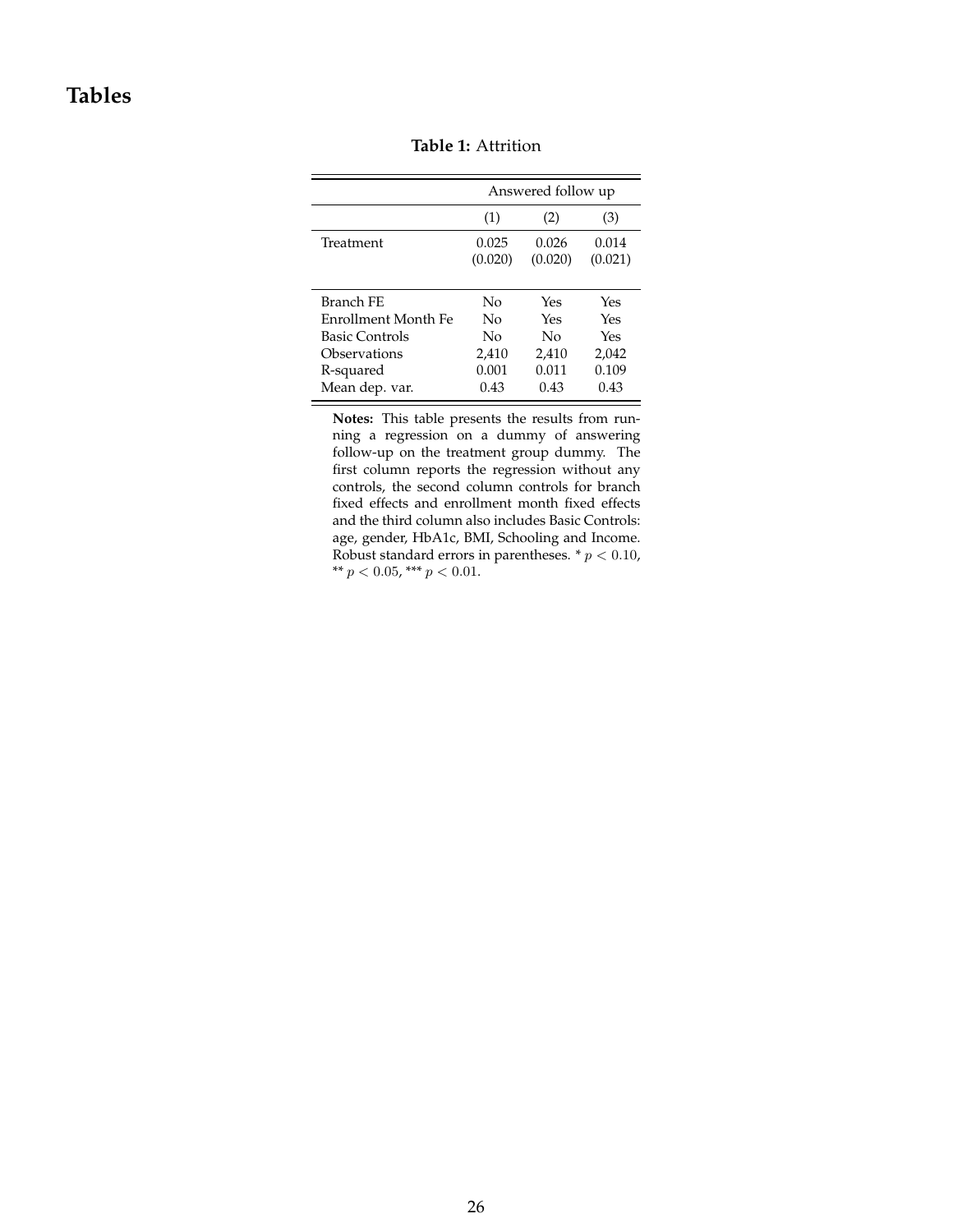<span id="page-27-0"></span>

|                                                                          |     | Control |     | Treatment | Difference |
|--------------------------------------------------------------------------|-----|---------|-----|-----------|------------|
| Variable                                                                 | N   | Mean/SE | N   | Mean/SE   | $C-T$      |
| Panel A: Demographics                                                    |     |         |     |           |            |
| Age                                                                      | 509 | 52.39   | 558 | 53.06     | $-0.67$    |
|                                                                          |     | (0.50)  |     | (0.52)    | (0.73)     |
| Male                                                                     | 509 | 0.32    | 558 | 0.35      | $-0.03$    |
|                                                                          |     | (0.02)  |     | (0.02)    | (0.03)     |
| % High income                                                            | 509 | 0.56    | 558 | 0.56      | $-0.01$    |
|                                                                          |     | (0.02)  |     | (0.02)    | (0.03)     |
| % High School or more                                                    | 457 | 0.37    | 485 | 0.39      | $-0.02$    |
|                                                                          |     | (0.02)  |     | (0.02)    | (0.03)     |
| Panel B: Health and Health services                                      |     |         |     |           |            |
| HbA1c                                                                    | 508 | 9.35    | 556 | 9.51      | $-0.15$    |
|                                                                          |     | (0.11)  |     | (0.11)    | (0.16)     |
| BMI                                                                      | 509 | 31.07   | 557 | 30.83     | 0.24       |
|                                                                          |     | (0.27)  |     | (0.25)    | (0.37)     |
| Has IMSS, ISSSTE or Seguro Popular                                       | 509 | 0.78    | 558 | 0.79      | $-0.01$    |
|                                                                          |     | (0.02)  |     | (0.02)    | (0.03)     |
| Percentage that use IMSS, ISSSTE or Seguro Popular                       | 509 | 0.74    | 558 | 0.74      | 0.00       |
|                                                                          |     | (0.02)  |     | (0.02)    | (0.03)     |
| HbA1c out of control (HbA1c>10)                                          | 508 | 0.38    | 556 | 0.41      | $-0.03$    |
|                                                                          |     | (0.02)  |     | (0.02)    | (0.03)     |
| Panel C: Beliefs                                                         |     |         |     |           |            |
| Trust to improve following CDA recomendations (0-10)                     | 432 | 9.43    | 467 | 9.54      | $-0.12$    |
|                                                                          |     | (0.07)  |     | (0.06)    | (0.09)     |
| Trust to improve following current health provider recomendations (0-10) | 414 | 7.89    | 460 | 7.93      | $-0.03$    |
|                                                                          |     | (0.13)  |     | (0.13)    | (0.18)     |
| Trust in CDA diagnosis (0-10)                                            | 444 | 9.33    | 469 | 9.37      | $-0.04$    |
|                                                                          |     | (0.07)  |     | (0.07)    | (0.09)     |
| Trust in current health provider diagnosis (0-10)                        | 411 | 7.93    | 450 | 7.88      | 0.05       |
|                                                                          |     | (0.13)  |     | (0.13)    | (0.18)     |

### **Table 2:** Balance Table for Those Measured at Follow Up

**Notes:** This table presents the balance among the patients who did answer our follow-up. *(1) % High income*: Is an indicator variable equal to 1 if the person lived in zip codes that the AMAI classifies as above middle income. This variable is an administrative variable and is based on the place of residency of each potential client at CdA. *(2) Has IMSS, ISSSTE or Seguro Popular*: Is an indicator variable equal to 1 if the person declared to be affiliated to a public service to the medical staff at CdA. *(3) Percentage that use IMSS, ISSSTE or Seguro Popular*: Is an indicator variable equal to 1 if the person declared to go for medical attention to the public services in our baseline survey. *(4) Trust to improve following CDA recommendations (0-10)*: Is variable that measures the trust in improving with CdA. *(5) Trust to improve following current health provider recommendations (0-10)*: Is a variable that measures the trust in improving with their current health provider. Robust standard errors in parentheses. \*  $p < 0.10$ , \*\*  $p < 0.05$ , \*\*\*  $p < 0.01$ .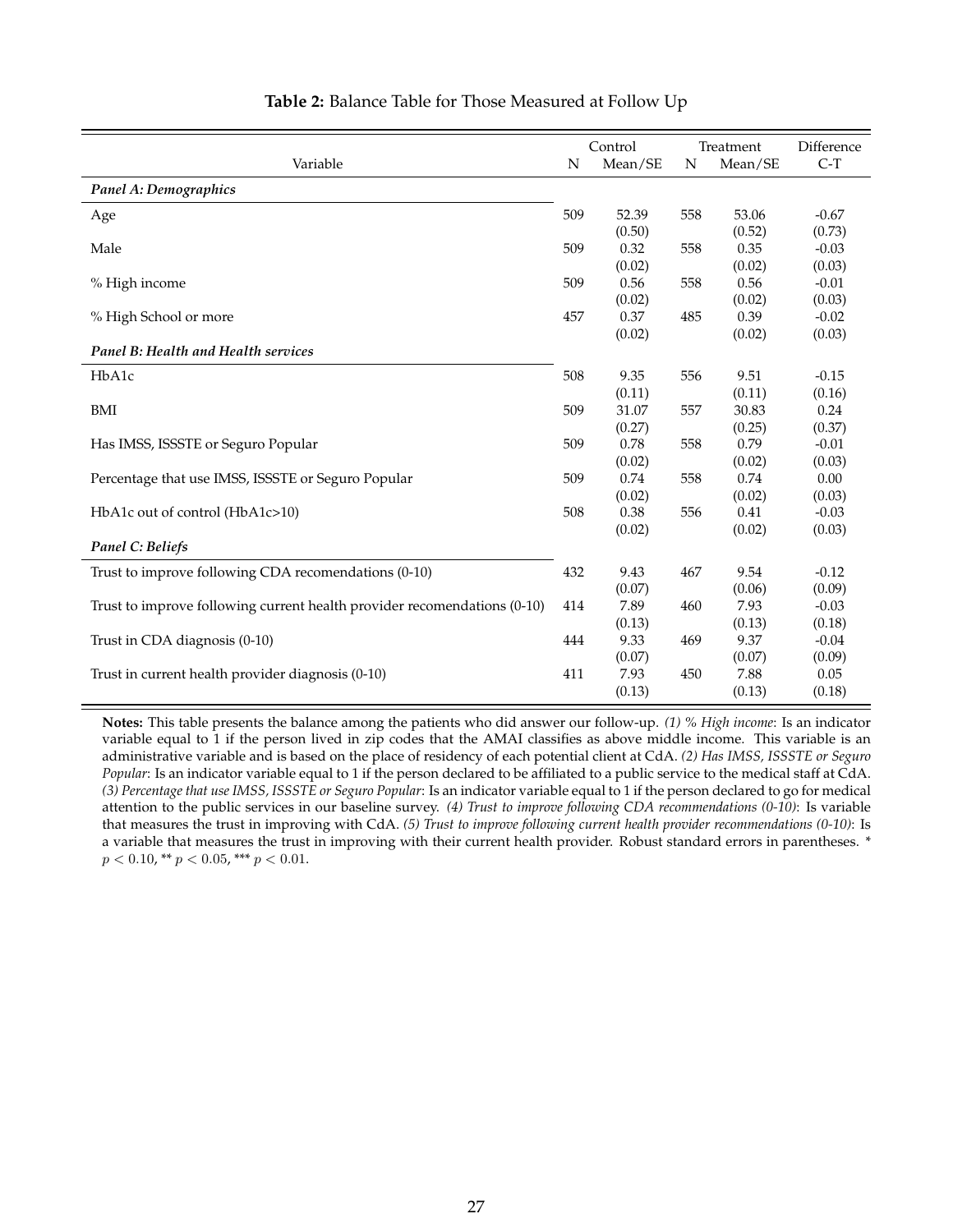<span id="page-28-0"></span>

|                          | HbA1c OLS  | HbA1C      | Under Control-OLS<br>I(HbA1C<7) | <b>Under Control</b><br>I(HbA1C<7) |
|--------------------------|------------|------------|---------------------------------|------------------------------------|
|                          | (1)        | (2)        | (3)                             | (4)                                |
| Use Cda                  | $-0.98***$ | $-1.12***$ | $0.15***$                       | $0.22**$                           |
|                          | (0.13)     | (0.41)     | (0.03)                          | (0.09)                             |
| HbA1c Bl                 | $0.50***$  | $0.50***$  |                                 |                                    |
|                          | (0.03)     | (0.03)     |                                 |                                    |
| $I(HbA1c<7)$ Bl          |            |            | $0.51***$                       | $0.52***$                          |
|                          |            |            | (0.04)                          | (0.04)                             |
| <b>BMI</b>               | $-0.02$    | $-0.02$    | 0.00                            | 0.00                               |
|                          | (0.01)     | (0.01)     | (0.00)                          | (0.00)                             |
| Age                      | $-0.00$    | $-0.00$    | 0.00                            | $-0.00$                            |
|                          | (0.01)     | (0.01)     | (0.00)                          | (0.00)                             |
| Gender                   | $-0.17$    | $-0.17$    | 0.04                            | 0.03                               |
|                          | (0.14)     | (0.14)     | (0.03)                          | (0.03)                             |
| <b>Elementary School</b> | 0.28       | 0.30       | 0.06                            | 0.05                               |
|                          | (0.42)     | (0.43)     | (0.09)                          | (0.09)                             |
| Secondary School         | 0.43       | 0.44       | 0.04                            | 0.03                               |
|                          | (0.42)     | (0.43)     | (0.09)                          | (0.09)                             |
| High School              | 0.05       | 0.06       | 0.05                            | 0.04                               |
|                          | (0.44)     | (0.45)     | (0.09)                          | (0.09)                             |
| Tecnica o Normal         | 0.22       | 0.23       | 0.10                            | 0.09                               |
|                          | (0.44)     | (0.44)     | (0.09)                          | (0.09)                             |
| University               | $-0.08$    | $-0.06$    | 0.14                            | 0.12                               |
|                          | (0.47)     | (0.48)     | (0.10)                          | (0.10)                             |
| Income C+                | 0.26       | 0.25       | $-0.04$                         | $-0.04$                            |
|                          | (0.31)     | (0.31)     | (0.12)                          | (0.12)                             |
| Income C                 | 0.24       | 0.23       | $-0.06$                         | $-0.05$                            |
|                          | (0.29)     | (0.29)     | (0.11)                          | (0.12)                             |
| Income D+                | $0.57*$    | $0.56*$    | $-0.15$                         | $-0.14$                            |
|                          | (0.31)     | (0.31)     | (0.12)                          | (0.12)                             |
| Income D or Lower        | 0.41       | 0.40       | $-0.09$                         | $-0.08$                            |
|                          | (0.32)     | (0.32)     | (0.12)                          | (0.12)                             |
|                          |            |            |                                 |                                    |
| Observations             | 939        | 939        | 939                             | 939                                |
| R-squared                | 0.36       | 0.35       | 0.26                            | 0.22                               |
| $\overline{F}$           |            | 93.26      |                                 | 93.33                              |
| First coeff              |            | 0.301      |                                 | 0.300                              |
| Mean dep. var            | 8.538      | 8.538      | 0.322                           | 0.322                              |

**Table 3:** Effect on HbA1c

**Notes:** This table shows the results of estimating equation [1.](#page-12-1) The first column captures the OLS regression on the effect of using CdA on HbA1c, the second column captures the local average treatment effect (LATE) on HbA1c from our randomization, the third column captures the OLS regression on a dummy that captures if an individual has controlled his diabetes (HbA1c<7) and the fourth column captures the LATE from our experiment in terms of controlled diabetes.. In all regressions we are controlling for branch and month fixed effects as well as basic demographics control (age, sex, BMI, baseline HbA1c or controlled diabetes at baseline, schooling and income). Our schooling controls are self-reported from our baseline survey and the income controls are from administrative data from CdA; this administrative data use the locations of houses and the Asociación Mexicana de Agencias de Investigación y Opinión Pública A.C. classification: A/B upper class, C+ upper middle class, C middle class, D+ medium-low class and D lower class. Robust standard errors in parentheses. \*  $p < 0.10$ , \*\*  $p < 0.05$ , \*\*\*  $p < 0.01$ .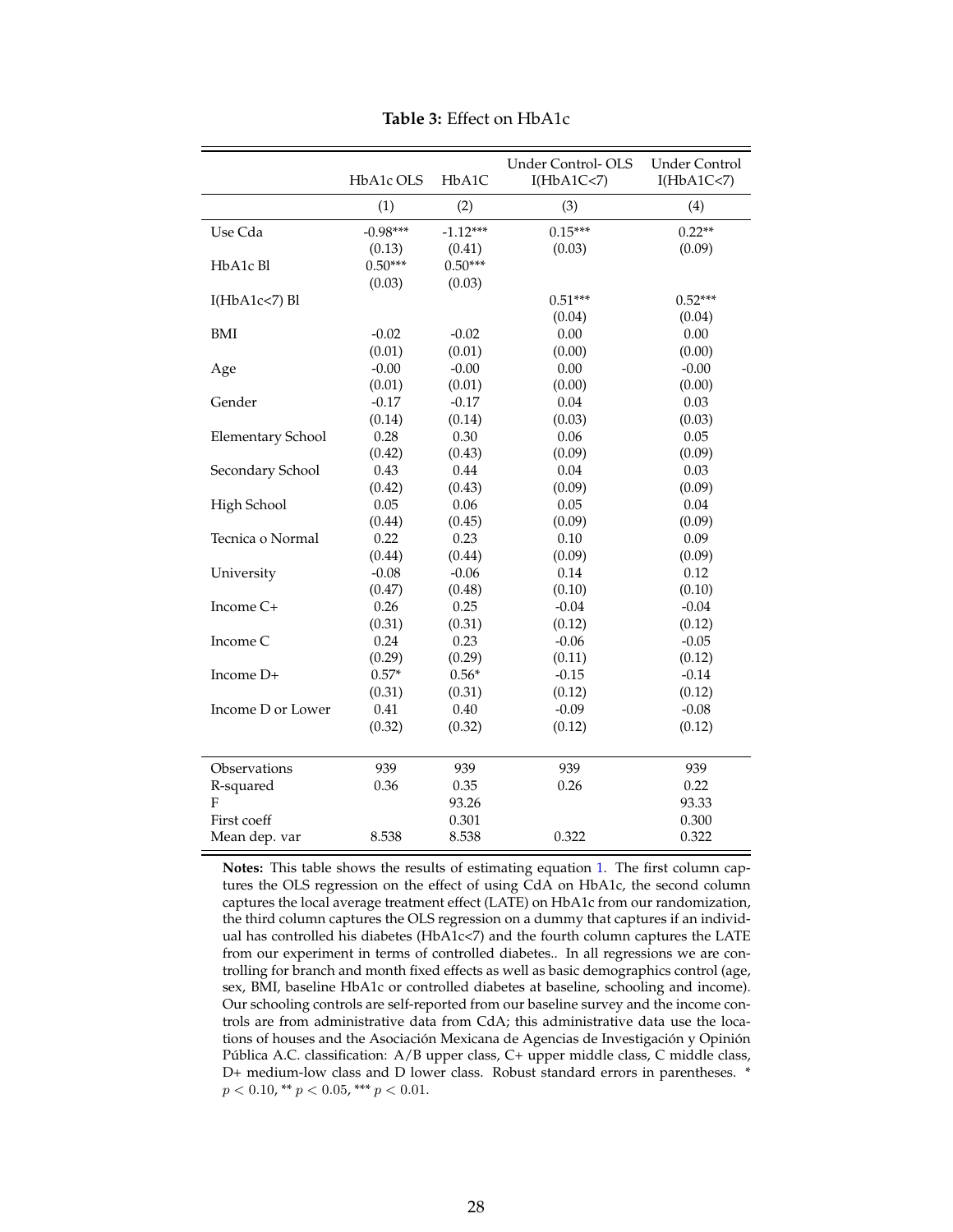|                                                                                                                                                                                                                                                                                                                                                                                                                                                                                                                                                                                                                          | Visits to<br>Doctor | Check ups<br># Special | #Specialists        | Vaiting time          | if feels good<br>Stop med | Takes<br>Pills      | Insulin<br>Takes    | I(Exercise)    | I(Diet)        | Diet+Exercise                                                                                                                                                                                                                                                                                                                                                         | #Cigaretts        | #Sodas            |
|--------------------------------------------------------------------------------------------------------------------------------------------------------------------------------------------------------------------------------------------------------------------------------------------------------------------------------------------------------------------------------------------------------------------------------------------------------------------------------------------------------------------------------------------------------------------------------------------------------------------------|---------------------|------------------------|---------------------|-----------------------|---------------------------|---------------------|---------------------|----------------|----------------|-----------------------------------------------------------------------------------------------------------------------------------------------------------------------------------------------------------------------------------------------------------------------------------------------------------------------------------------------------------------------|-------------------|-------------------|
|                                                                                                                                                                                                                                                                                                                                                                                                                                                                                                                                                                                                                          | $\widehat{\Xi}$     | $\widehat{\omega}$     | $\odot$             | $\bigoplus$           | $\overline{5}$            | $\odot$             | $\mathfrak{S}$      | $\circledast$  | $\widehat{e}$  | (10)                                                                                                                                                                                                                                                                                                                                                                  | $\left(11\right)$ | (12)              |
| Use Cda (instrumented)                                                                                                                                                                                                                                                                                                                                                                                                                                                                                                                                                                                                   | $2.59**$<br>(1.06)  | $1.32***$<br>(0.38)    | $0.64***$<br>(0.27) | $-30.33***$<br>(9.02) | $-0.22**$<br>(0.09)       | $0.25***$<br>(0.09) | $-0.15**$<br>(0.06) | (0.10)<br>0.14 | (0.10)<br>0.14 | $0.26*$<br>(0.15)                                                                                                                                                                                                                                                                                                                                                     | (0.80)<br>$-0.72$ | (0.14)<br>$-0.06$ |
| Branch FE                                                                                                                                                                                                                                                                                                                                                                                                                                                                                                                                                                                                                | Yes                 | Yes                    | Yes                 | Yes                   | Yes                       | Yes                 | Yes                 | Yes            | Yes            | Yes                                                                                                                                                                                                                                                                                                                                                                   | Yes               | Yes               |
| Months since enrollment FE                                                                                                                                                                                                                                                                                                                                                                                                                                                                                                                                                                                               | Yes                 | Yes                    | Yes                 | Yes                   | Yes                       | Yes                 | Yes                 | Yes            | Yes            | Yes                                                                                                                                                                                                                                                                                                                                                                   | Yes               | Yes               |
| Controls Basic                                                                                                                                                                                                                                                                                                                                                                                                                                                                                                                                                                                                           | Yes                 | Yes                    | Yes                 | Yes                   | Yes                       | Yes                 | Yes                 | Yes            | Yes            | Yes                                                                                                                                                                                                                                                                                                                                                                   | Yes               | Yes               |
| Observations                                                                                                                                                                                                                                                                                                                                                                                                                                                                                                                                                                                                             | 878                 | 817                    | 940                 | 739                   | 815                       | 913                 | 913                 | 940            | 940            | 940                                                                                                                                                                                                                                                                                                                                                                   | 774               | 857               |
| R-squared                                                                                                                                                                                                                                                                                                                                                                                                                                                                                                                                                                                                                | 0.04                | 0.03                   | 0.10                | $-0.05$               | 0.05                      | 0.09                | 0.14                | 0.05           | 0.06           | $0.07\,$                                                                                                                                                                                                                                                                                                                                                              | 0.45              | 0.15              |
|                                                                                                                                                                                                                                                                                                                                                                                                                                                                                                                                                                                                                          | 98.82               | 83.46                  | 96.13               | 82.49                 | 91.35                     | 99.83               | 99.84               | 96.10          | 97.31          | 97.12                                                                                                                                                                                                                                                                                                                                                                 | 78.83             | 104.7             |
| First coeff                                                                                                                                                                                                                                                                                                                                                                                                                                                                                                                                                                                                              | 0.321               | 0.307                  | 0.306               | 0.325                 | 0.323                     | 0.315               | 0.316               | 0.306          | 0.308          | 0.308                                                                                                                                                                                                                                                                                                                                                                 | 0.307             | 0.332             |
| Mean dep. var                                                                                                                                                                                                                                                                                                                                                                                                                                                                                                                                                                                                            | 6.502               | 1.408                  | 1.383               | 43.46                 | 0.249                     | 0.727               | 0.134               | 0.289          | 0.436          | 0.725                                                                                                                                                                                                                                                                                                                                                                 | 0.911             | 0.841             |
| treatment effect (LATE) that we causally estimated from our experiment using instrumental variables. In all regressions we are controlling for branch and month fixed effects as well as<br>Notes: This table presents the results for regressions of the form of equation 1 on different self-reported behaviors. For all of these specifications we are reporting the local average<br>basic demographics control (age, sex, BMI, baseline HbA1c, schooling<br>the person had the last year. (2) # Special Check Ups: Is a variable that<br>blood check ups. (3) # Specialists: Is a variable that captures the number |                     |                        |                     |                       |                           |                     |                     |                |                | and income). (1) Visits to Doctor: Is a variable that captures how many visits to the doctor related with diabetes<br>sum the check ups that the person received during the last year related with diabetes, i.e eyes, kidney, foot and<br>r of specialist, related with diabetes, who attended the person in a regular visit to their health provider. $(4)$ Waiting |                   |                   |
|                                                                                                                                                                                                                                                                                                                                                                                                                                                                                                                                                                                                                          |                     |                        |                     |                       |                           |                     |                     |                |                |                                                                                                                                                                                                                                                                                                                                                                       |                   |                   |

<span id="page-29-0"></span>Table 4: Mechanism **Table 4:** Mechanism

29

blood check ups. (3) # Specialists: Is a variable that captures the number of specialist, related with diabetes, who attended the person in a regular visit to their health provider. (4) Waiting *Time*: Is a variable that captures the waiting time whenever the persons attend to his health provider to have an appointment related with diabetes, we winzorized at 5% the upper tail to omit implausible waiting times. (5) St*op Medication if feels good*: Is an indicator variable equal to 1 if the person declared that he suspended his medication whenever he start to felling good. (6) Takes Pills and Takes Insulin: Both are indicator variables equal to 1 if the person declared that he took pills and/or insulin respectively as a part of his treatment, also we control for their baseline measure. (7) I(Diet) and I(Exercise): Both are indicator variables equal to 1 if the person declared that he did exercise and was involved in a diet as an effort to take care of his health. (8) Diet+Exercise: is a variable that sums the variables I(Diet) and I(Exercise). (9) # Clgarrets and #Sodas: are variables that captures the number of cigarettes

Time: Is a variable that captures the waiting time whenever the persons attend to his health provider to have an appointment related with diabetes, we winzorized at 5% the upper tail to omit implausible waiting times. (5) felling good. (6) Takes Pills and Takes Insulin: Both are indicator variables equal to 1 if the person declared that he took pills and/or insulin respectively as a part of his treatment, also we control for their baseline measure. (7) I(Diet) and I(Exercise): Both are indicator variables equal to 1 if the person declared that he did exercise and was involved in a diet as an effort to take care of his health. (8) Diet+Exercise: is a variable that sums the variables I(Diet) and I(Exercise). (9) # Cigarrets and #Sodas: are variables that captures the number of cigarettes

and sodas consumed in a regular day by the person, also we control for their baseline measure. Robust standard errors in parentheses. \*  $p < 0.10$ , \*\*  $p < 0.05$ , \*\*\*  $p < 0.01$ .

and sodas consumed in a regular day by the person, also we control for their baseline measure. Robust standard errors in parentheses. \*  $p < 0.10$ , \*\*  $p < 0.05$ , \*\*  $p < 0.01$ .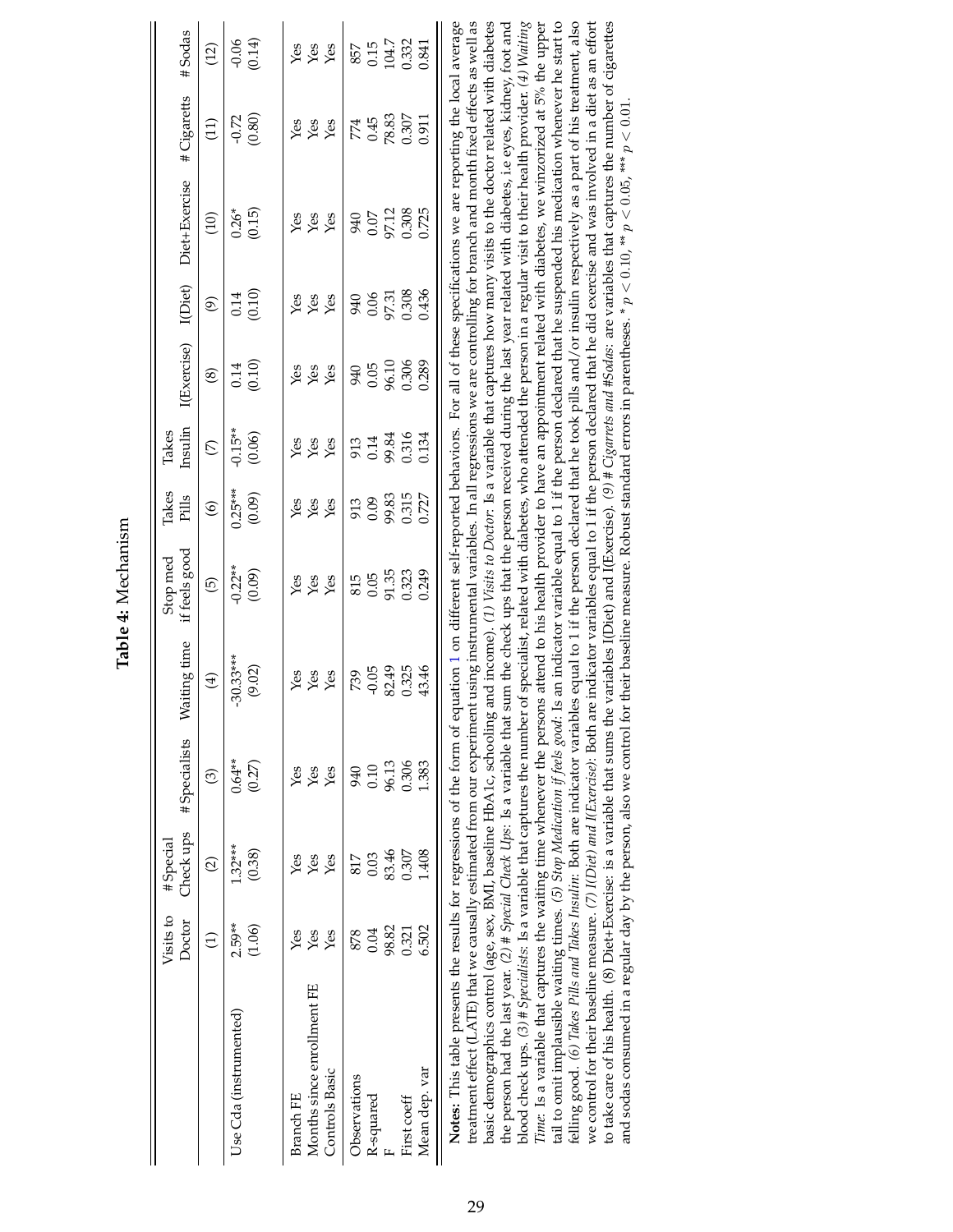#### **Table 5:** Heterogeneity Effect

|                       | Age          | Male        | Income         | Schooling      | HbA1c      | BMI       | Informal    |
|-----------------------|--------------|-------------|----------------|----------------|------------|-----------|-------------|
|                       | (1)          | (2)         | (3)            | (4)            | (5)        | (6)       | (7)         |
| Treatment             | $-0.5125**$  | $-0.4042**$ | $-0.2938*$     | $-0.3679*$     | $-0.1687$  | $-0.2125$ | $-0.4062**$ |
|                       | (0.2130)     | (0.1729)    | (0.1566)       | (0.1951)       | (0.1251)   | (0.2084)  | (0.1637)    |
| Regressor             | $-0.6622***$ | $-0.0091$   | $-0.5085*$     | $-0.5705**$    | 2.2659***  | $-0.3409$ | 0.0863      |
|                       | (0.2077)     | (0.2278)    | (0.2931)       | (0.2246)       | (0.1914)   | (0.2118)  | (0.2366)    |
| Treatment X regressor | 0.4571       | 0.2782      | $-0.1074$      | 0.2097         | $-0.4253*$ | $-0.2063$ | 0.3137      |
|                       | (0.2785)     | (0.3048)    | (0.3657)       | (0.3065)       | (0.2553)   | (0.2824)  | (0.3209)    |
| Branch FE             | Yes          | Yes         | <b>Yes</b>     | Yes            | <b>Yes</b> | Yes       | Yes         |
| Controls              | No           | No          | N <sub>o</sub> | N <sub>o</sub> | No.        | No        | No          |
| R <sub>2</sub>        | 1,067        | 1,067       | 1,067          | 942            | 1,064      | 1,066     | 1,067       |
| Num. Obs              | 0.0281       | 0.0191      | 0.0249         | 0.0272         | 0.2149     | 0.0274    | 0.0209      |

<span id="page-30-0"></span>

| Dep Var HbA1c follow up |  |  |  |  |  |
|-------------------------|--|--|--|--|--|
|-------------------------|--|--|--|--|--|

**Notes:** This table presents the heterogeneity results from the effect of getting CDA treatment on health, estimated from including in equation [2](#page-15-1) an interaction with the regressor listed at the top of each column. For each of these, we report the treatment coefficient, the baseline effect on the explored dimension and the interaction between the 2. In all regressions we are controlling for branch fixed effects. For the variables age, HbA1c and BMI we split by the median. For the variables income and schooling we split for those considered middle or upper class and those with high school or higher education respectively. Informal: is an indicator variable equal to 1 if the person declared to be affiliated to the Seguro Popular or to not have social insurance to the medical staff at CdA. Robust standard errors in parentheses. \*  $p < 0.10$ , \*\*  $p < 0.05$ , \*\*\*  $p < 0.01$ .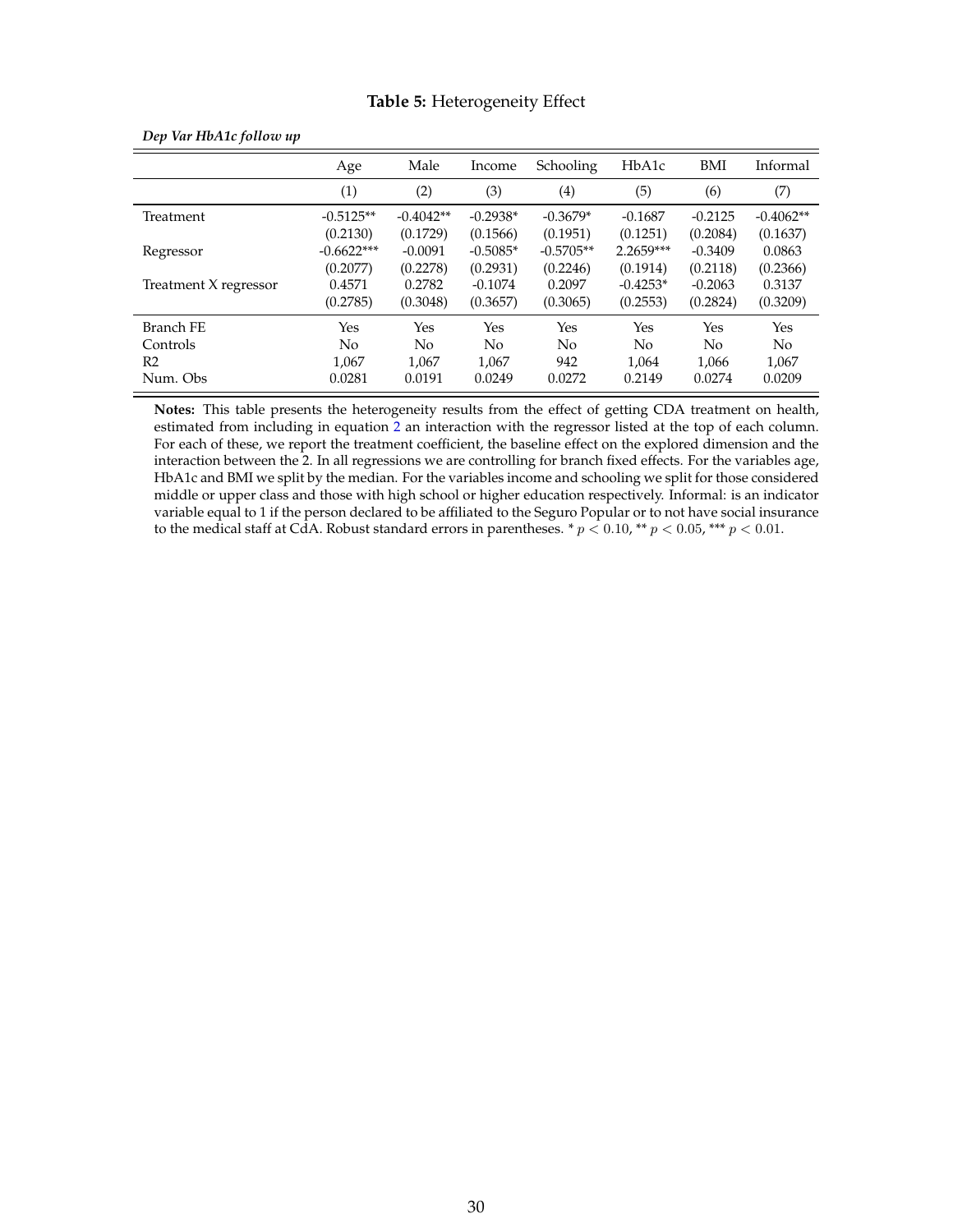<span id="page-31-0"></span>

|                       | Total           | Use of  | Public             |
|-----------------------|-----------------|---------|--------------------|
|                       | <b>Diabetes</b> | Public  | Service as         |
|                       | Complications   | Service | Principal Provider |
|                       | (1)             | (2)     | (3)                |
| Use Cda               | $-0.25*$        | $-0.11$ | $-0.25**$          |
|                       | (0.13)          | (0.10)  | (0.10)             |
| <b>Branch FE</b>      | Yes             | Yes     | Yes                |
| Enrollment Month Fe   | Yes             | Yes     | Yes                |
| <b>Basic Controls</b> | Yes             | Yes     | Yes                |
| Observations          | 939             | 940     | 909                |
| R-squared             | 0.05            | 0.09    | 0.14               |
| F                     | 93.31           | 96.06   | 95.34              |
| First coeff           | 0.301           | 0.306   | 0.310              |
| Mean dep. var         | 1.383           | 0.611   | 0.640              |

### **Table 6:** Averted complications and Health Provider Substitution

**Notes:** This table presents the results from the effect of getting CDA treatment on complications, the effect of using CDA on utilizing the public sector and the effect of CDA on saying that the public sector is your main provider. We are controlling for branch and month fixed effects as well as basic demographics control (age, sex, BMI, baseline HbA1c, schooling and income). *(1) Total diabetes complications*: Is a variable that sum the short run complications related to diabetes experienced by the person, i.e eyes, feet and hand tingling, we also control by the total complications at baseline. *(2) Use of Public Service*: Is an indicator variable equal to one if the person declared to attended to IMSS, Seguro Popular or ISSSTE in the previous year for any medical reason, we also control for the baseline value of this variable. *(3) Public Service as Main Provider*: Is an indicator variable equal to one if the person declared a public service (IMSS, Seguro Popular, ISSSTE) as their principal health provider, we control for their health affiliation at baseline. Robust standard errors in parentheses. \*  $p < 0.10$ , \*\*  $p < 0.05$ , \*\*\*  $p < 0.01.$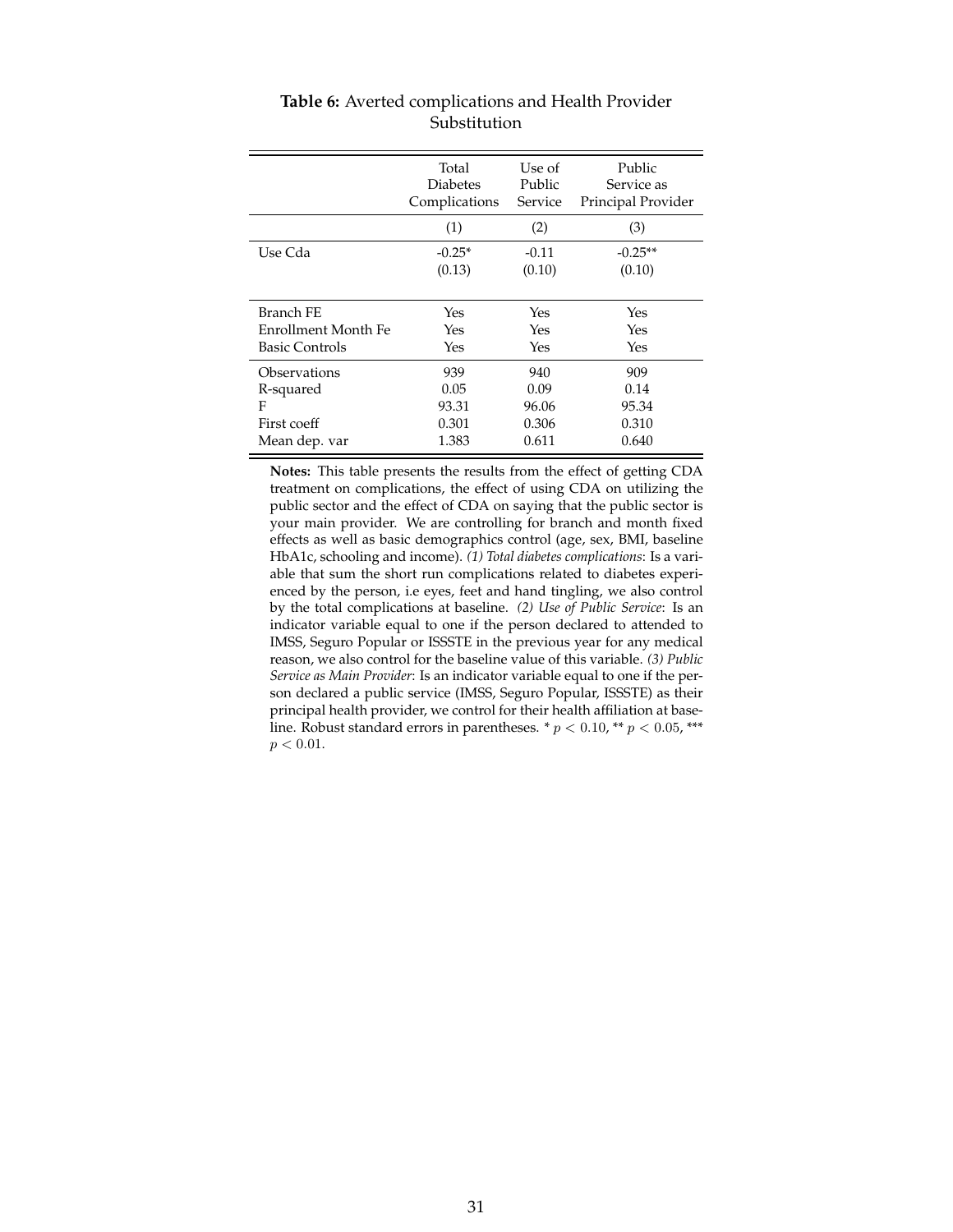<span id="page-32-0"></span>

|                          | <b>IMSS</b>                 |                             | CdA                  |                      | <b>IMSS</b>          |
|--------------------------|-----------------------------|-----------------------------|----------------------|----------------------|----------------------|
|                          | Number of<br>medical visits | $I(12$ months<br>follow up) | Capillary<br>Glucose | Capillary<br>Glucose | Capillary<br>Glucose |
|                          | (1)                         | (2)                         | (3)                  | (4)                  | (5)                  |
| Distance (km)            | $-0.0030***$<br>(0.0005)    | 0.0001<br>(0.0000)          |                      |                      |                      |
| Number of medical visits |                             |                             | $-8.3936**$          | $-5.0737*$           | $-12.6946**$         |
|                          |                             |                             | (4.0728)             | (2.6946)             | (6.4316)             |
|                          |                             |                             |                      |                      |                      |
| Observations             | 160,035                     | 439,287                     | 1,067                | 160,035              | 137,308              |
| R-squared                | 0.1149                      | 0.0546                      | 0.1741               | $-0.0562$            | $-0.2812$            |
| F                        |                             |                             | 60.31                | 35.29                | 12.96                |
| First coeff              |                             |                             | 1.284                | $-0.00304$           | $-0.00198$           |
| Instrument               |                             |                             | Discount             | Distance             | Distance (W)         |

#### **Table 7:** Comparison IMSS vs Cda Effect

**Notes:** All columns except (3) estimated in IMSS data. First column shows regression of number of visits at IMSS on distance from the clinic. Second column shows regression of dummy for having a follow up blood sugar measurement on distance. Third column shows IV regression in CdA data where we regress capillary glucose on number of visits, instrumented by treatment indicator. Fourth column shows an IV regression of capillary glucose on number of IMSS visits, instrumented by distance. Fifth column repeats this exercise but reweighting the sample so that the baseline distribution for capillary blood sugar matches that of CDA. All specifications have branch and month fixed effects and basic controls (age, age squared, initial capilarity glucose and gender). All specifications have branch and month fixed effects and basic controls (age, age squared, initial capilarity glucose and gender). Robust standard errors in parentheses.  $* p < 0.10$ ,  $** p < 0.05$ ,  $*** p < 0.01$ .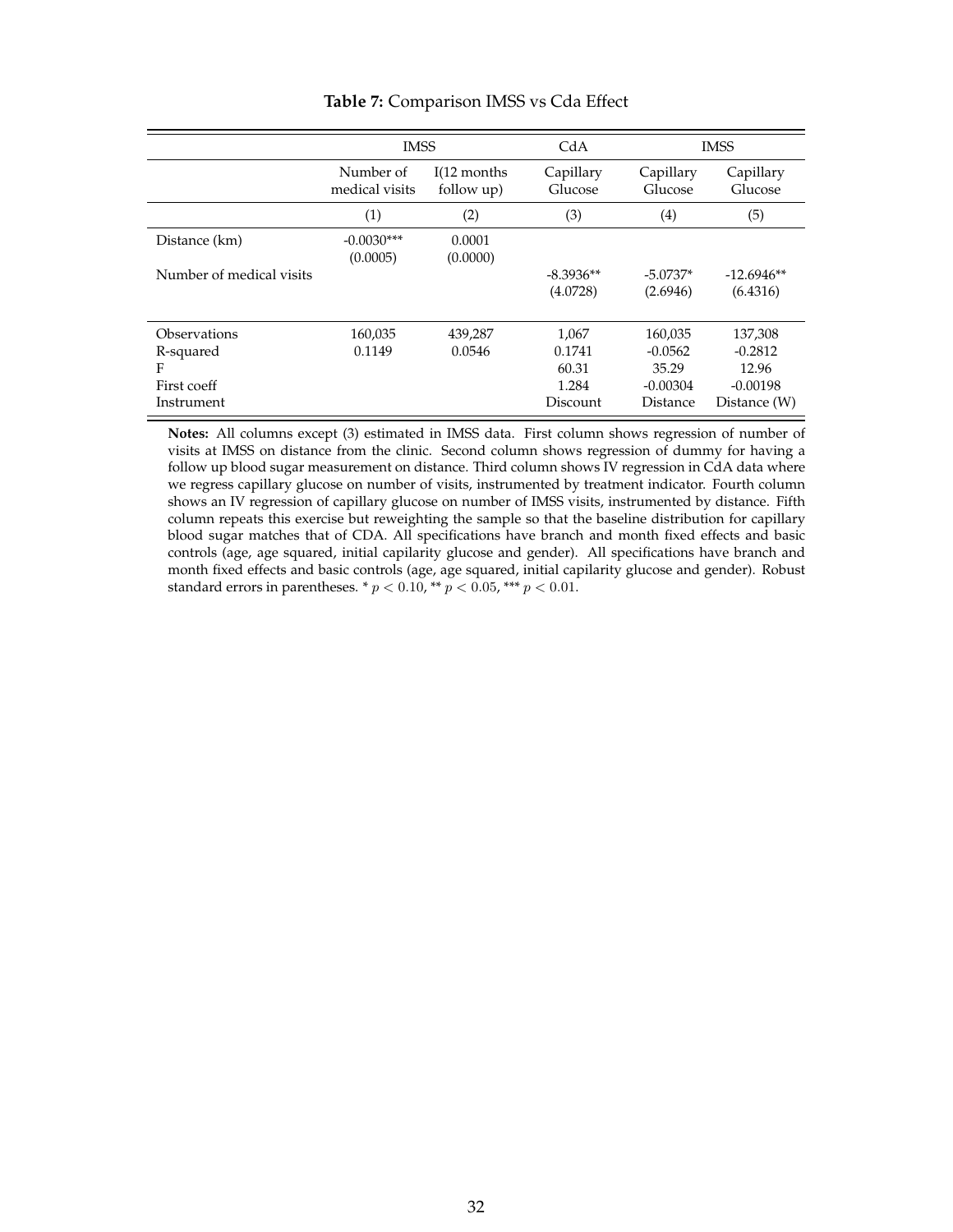<span id="page-33-0"></span>

|                       | Dif Trust    | Dif Trust in | Waiting     |
|-----------------------|--------------|--------------|-------------|
|                       | in Improving | Diagnosis    | time        |
|                       | (1)          | (2)          | (2)         |
| Use Cda               | $1.9223***$  | 1.4831**     | $-30.33***$ |
|                       | (0.5991)     | (0.5973)     | (9.02)      |
| Branch FE             | Yes          | Yes          | Yes         |
| Enrollment Month Fe   | Yes          | Yes          | Yes         |
| <b>Basic Controls</b> | Yes          | Yes          | Yes         |
| Observations          | 682          | 676          | 739         |
| R-squared             | 0.0181       | 0.0177       | $-0.05$     |
| Mean dep. var         | 2.107        | 2.292        | 43.46       |
| F                     | 82.97        | 92.88        | 82.49       |
| First coeff           | 0.330        | 0.348        | 0.325       |

**Table 8:** Effect on Trust and Waiting Time

**Notes:** This table presents the results from the effect of getting CDA treatment on trust and waiting time. The first column captures the local average treatment effect (LATE) on the difference in the self-reported trust that the patient will improve their health through CdA, as opposed to through their health provider at baseline (the difference in the rows shown in Table 2), we also control by the baseline measure of the variable which is define as the difference from the baseline survey on the same questions. The second column carries out the same exercise for patients' trust in diagnoses that come from CdA as opposed to their health provider at baseline, we also control by the baseline measure of the variable which is define as the difference from the baseline survey on the same questions. The third column reports our results on waiting time. On our follow-up survey we asked how long do patients usually wait at the doctor they usually go to get diabetes care and estimated the difference based on our experiment, instrumenting going to CdA rather than to other providers by being in the treatment group. We winzorized at 5% the upper tail to omit implausible waiting times. Robust standard errors in parentheses.  $* p < 0.10$ , \*\*  $p < 0.05$ , \*\*\*  $p < 0.01$ .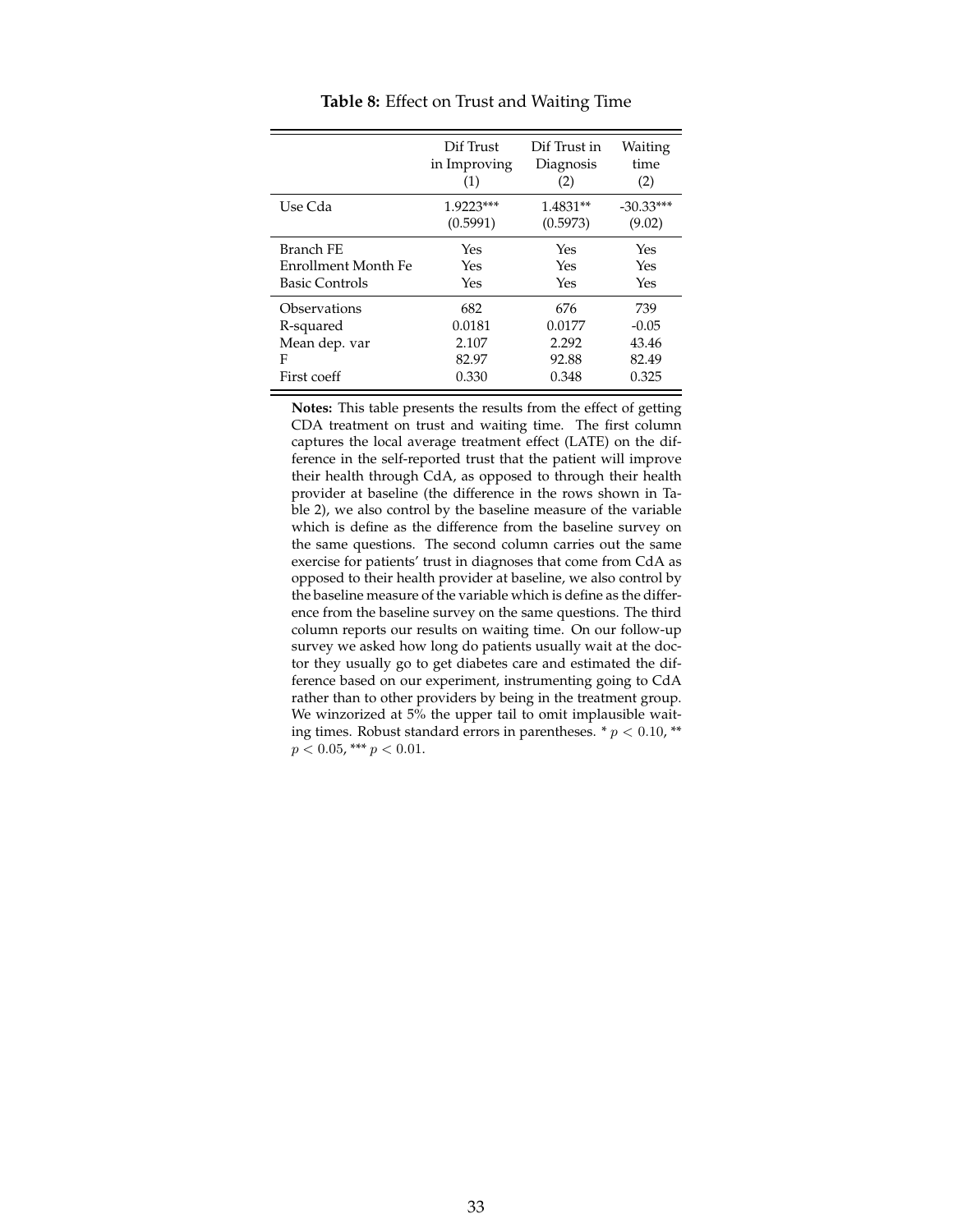<span id="page-34-0"></span>

|                          | H <sub>b</sub> A <sub>1</sub> c<br><b>IMSS Members</b> | HbA1c<br>non-IMSS-members |
|--------------------------|--------------------------------------------------------|---------------------------|
|                          | (1)                                                    | (2)                       |
| Treatment                | 0.22                                                   | $-0.17$                   |
|                          | (0.37)                                                 | (0.54)                    |
| High saturated clinic    | $0.88***$                                              | $-0.15$                   |
|                          | (0.31)                                                 | (0.47)                    |
| Treat x High sat. Clinic | $-0.85**$                                              | 0.05                      |
|                          | (0.41)                                                 | (0.6)                     |
| Branch FE                | Yes                                                    | Yes                       |
| IMSS only                | Yes                                                    | No                        |
| Observations             | 515                                                    | 292                       |
| R-squared                | 0.28                                                   | 0.30                      |

| <b>Table 9:</b> Effect on HbA1c by saturation for IMSS |  |
|--------------------------------------------------------|--|
| enrollees                                              |  |

**Notes:** This table presents the heterogeneity results on the effect of CDA on HbA1c by saturation of IMSS clinics in Nuevo León. We define a clinic as saturated if they have at least an 85% flow of maximum capacity on average. That is, if they have at least 3.4 patients per hour per office open on average over a full year. The first column reports the heterogeneity estimates for IMSS population while the second column reports the same estimates for patients that do not report getting access to IMSS, which serves as a placebo. We control by HbA1c and branch fixed effects. We focus only in Nuevo León because Coahuila has very few IMSS clinics in Torreón and Saltillo, so we could not exploit the clinics heterogeneity there. Robust standard errors in parentheses. \*  $p < 0.10$ , \*\*  $p < 0.05$ , \*\*\*  $p < 0.01$ .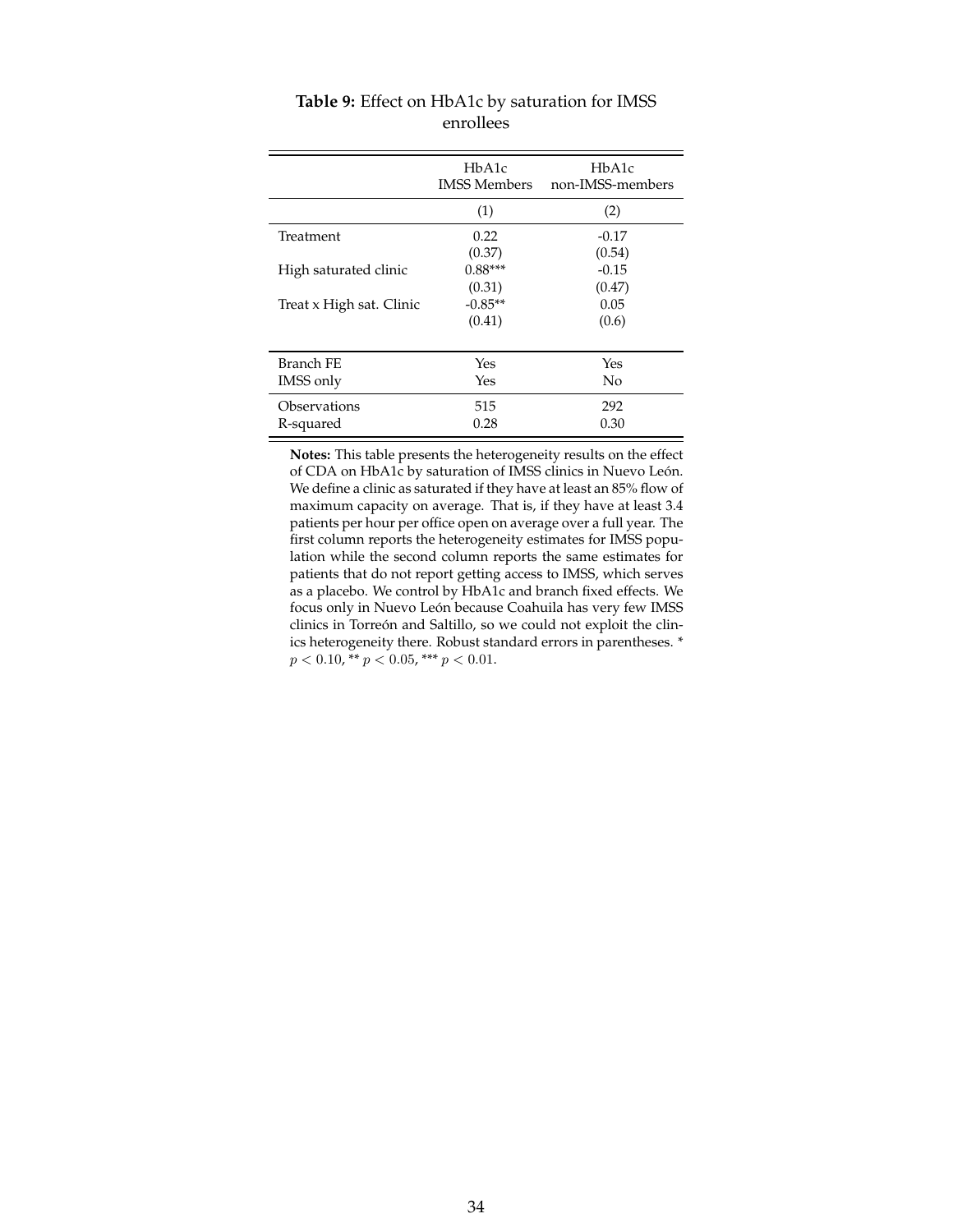## <span id="page-35-0"></span>**Figures**



#### **Figure 1:** Recruitment Process

**Notes:** This figure represents the process through which a patient was included in our experiment. The patient would first go through the regular free-screening that CDA ususally offers and continue as a potential candidate unless she refused to fill out a survey. Then, if the patient was diagnosed as diabetic, the salesforce would try to sell a membership at full-price to that person. If the patient bough at full price, the person would leave the experiment, since we would know that person is an always taker. If the person was not interested in buying a full-price membership, then the salesforce would offer the chance to win a 60% discount from our study. This is the first point in which we would modify the regular flow of patients within CdA. If the person said they were not interested at that price either, then we would know that such a patient was a never taker. However, if the person said she was interested, then a button on the computer would reveal the treatment status to the salesforce and they would be able to offer the 60% discount if the patient was in the treatment group.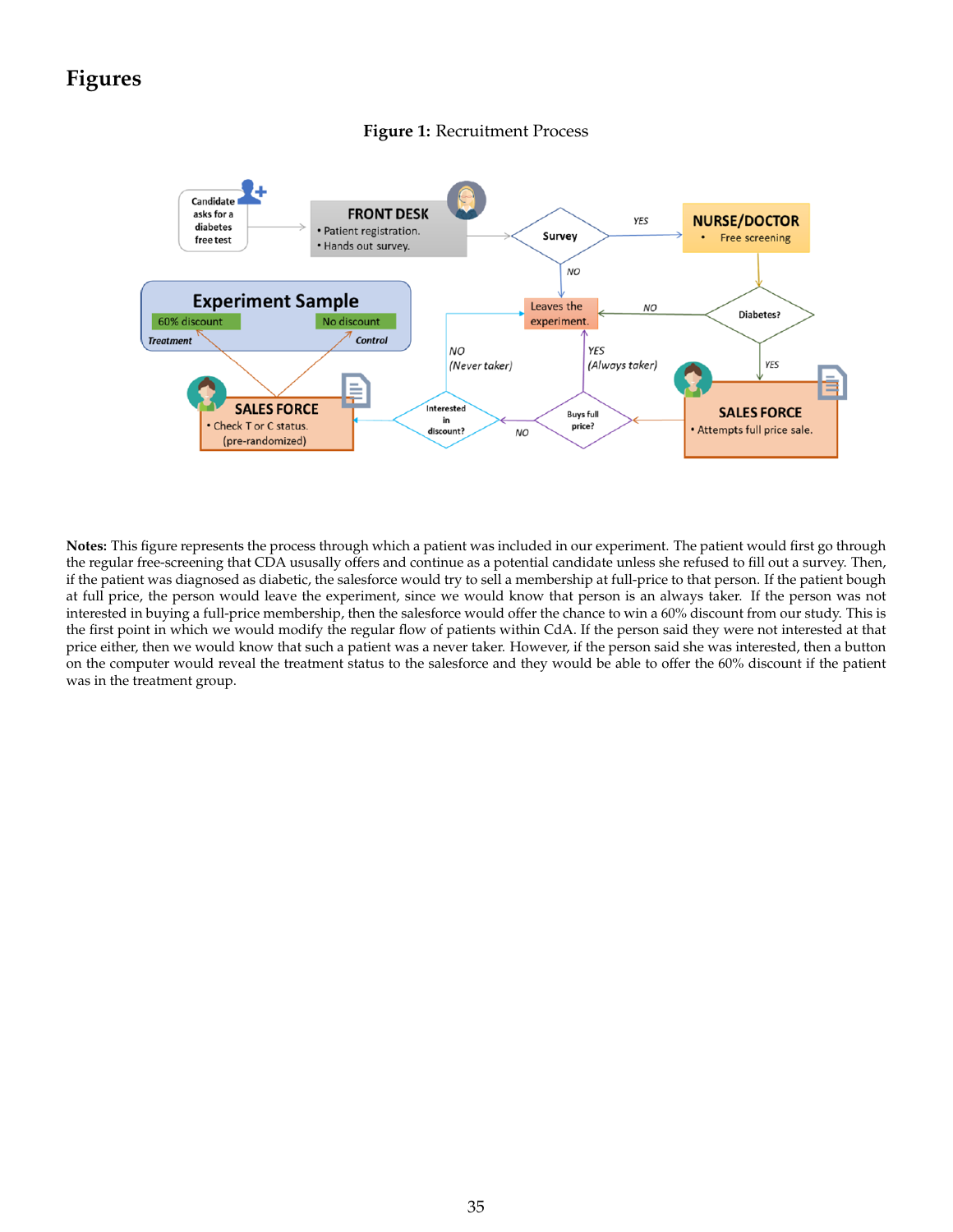## **Figure 2:** Recruitment Summary

<span id="page-36-0"></span>

**Notes:** This figure summarizes our 8 month recruitment results. We can see that there were nearly 8,000 diabetes patients that inquired about CDA, that our randomization was don evenly among treatment and control groups and that 94% of the patients were willing to answer our baseline survey. Moreover, we can see that through our deniers randomization design we were able to screen out 67% of the sample as always takers or never takers, which significantly increased our power for this experiment.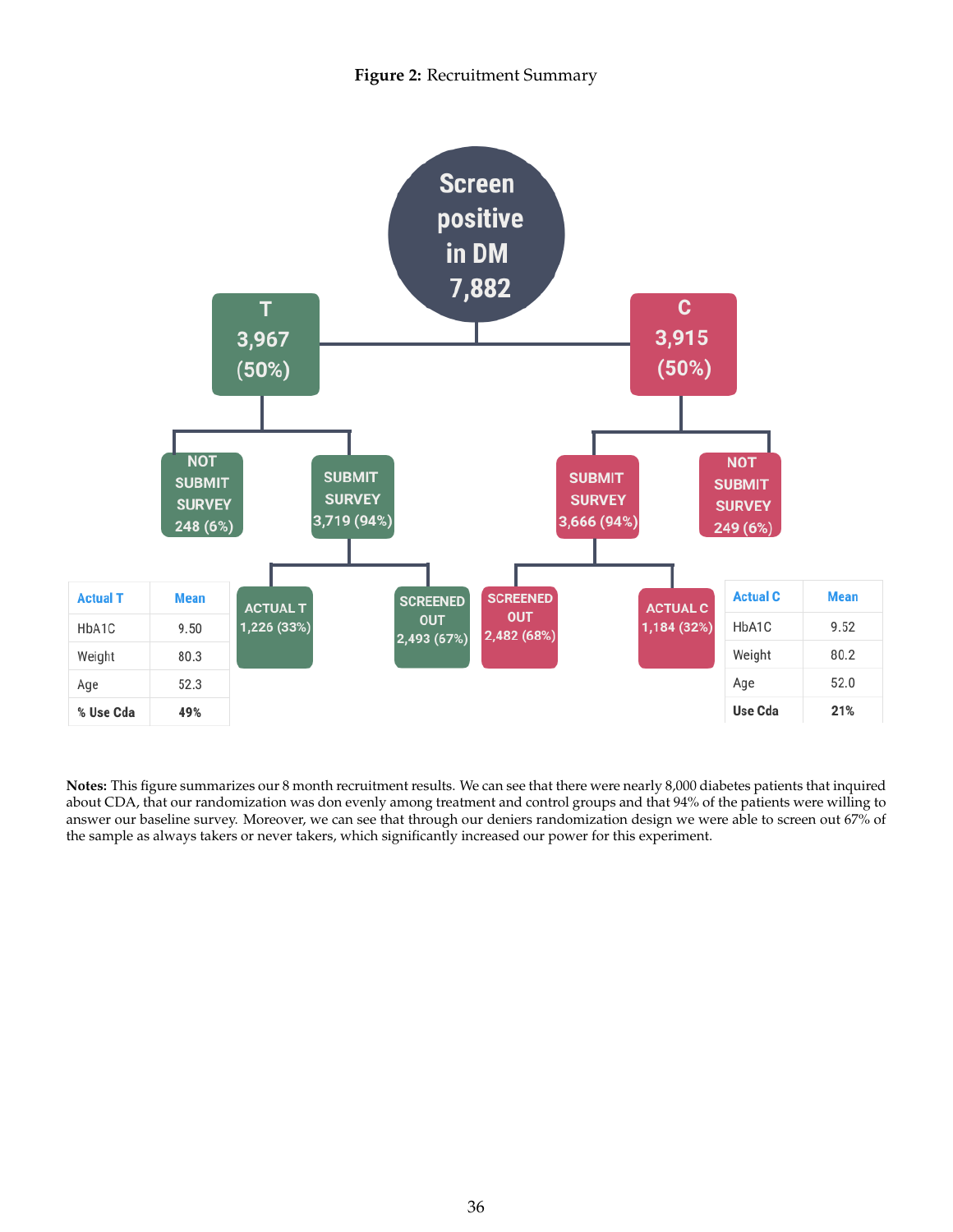

<span id="page-37-1"></span><span id="page-37-0"></span>

**Notes:** This figure compares the distribution of the conditional average treatment effect we estimate based on [Athey and Wager](#page-40-23) [\(2019\)](#page-40-23) for our sample and how such an effect looks if we extrapolate to the rest of patients that showed interest in CdA. We can see both distributions look quite similar. Note that here we only utilize the reduced form estimates from being assigned to control or treatment and not the IV since we cannot know the endogenous choice that a regular patient would have made on whether or not to take up the offer by CdA. All the persons out of the experiment where assigned a zero en the treatment variable. We include as covariables: gender, HbA1c, BMI, age, social insurance and the clinic where the appointment took place. We omit the education variable because of missing values.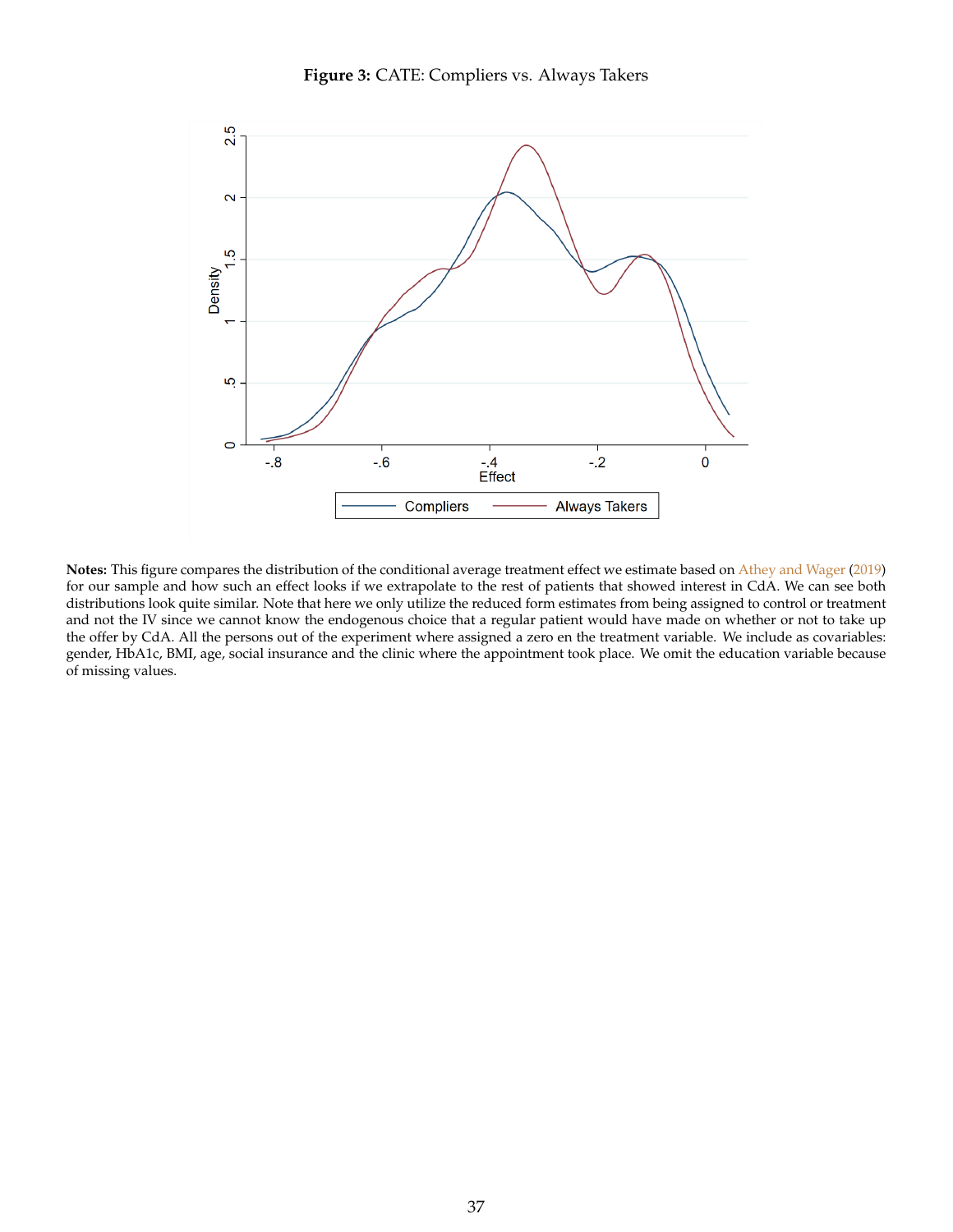<span id="page-38-1"></span><span id="page-38-0"></span>

**Notes:** This figure shows the savings we would observe from averted hospitalizations based on the reductions in HbA1c we causally estimate along with what the medical literature estimates and public spending data from the government. Specifically, we follow six steps. n six steps, recognizing the important heterogeneity in impacts by baseline blood sugar levels. First, we classify our sample into HbA1c baseline value bins, using the smaller nearest integer. Second, for those in the control group, in each bin we averaged their HbA1c observed at follow up  $(HbA1C_{C_j}^{followup})$ . Third, to go from HbA1c levels to health complications, we use the complications incidence tables by level of HbA1c from the widely cited UKPDS 35 study [\(King et al.,](#page-41-14) [2001\)](#page-41-14). This gives us the estimated complications for the control group by bin. Fourth, we apply an analogous method for the treatment group. We start from their baseline level and add in the conditional local average treatment effect (CLATE) of the respective bin, where the estimate is done as above but separately for each bin. That is for each bin j we calculate the number  $HbA1C_{T_j}^{followup} = HbA1C_{T_j}^{baseline} + CLATE_j$ , and map these to health complications. Fifth, we define averted hospitalizations as the difference expected hospitalizations between treatment and control group for each bin. Finally, to estimate the savings to the system from reduced hospitalizations, we multiply what each complication costs by the averted hospitalizations using the cost data from [Barraza-Lloréns et al.](#page-40-1) [\(2015\)](#page-40-1) for 2013 in Mexico updated for inflation.. Overall, we see that on average 55% of the costs would be recuperated by averted hospitalizations and that CdA is a potential savings mechanism for the government for most complicated patients. It is important to note that this figure is not considering substitution away from public sector services nor externalities from emptier clinics.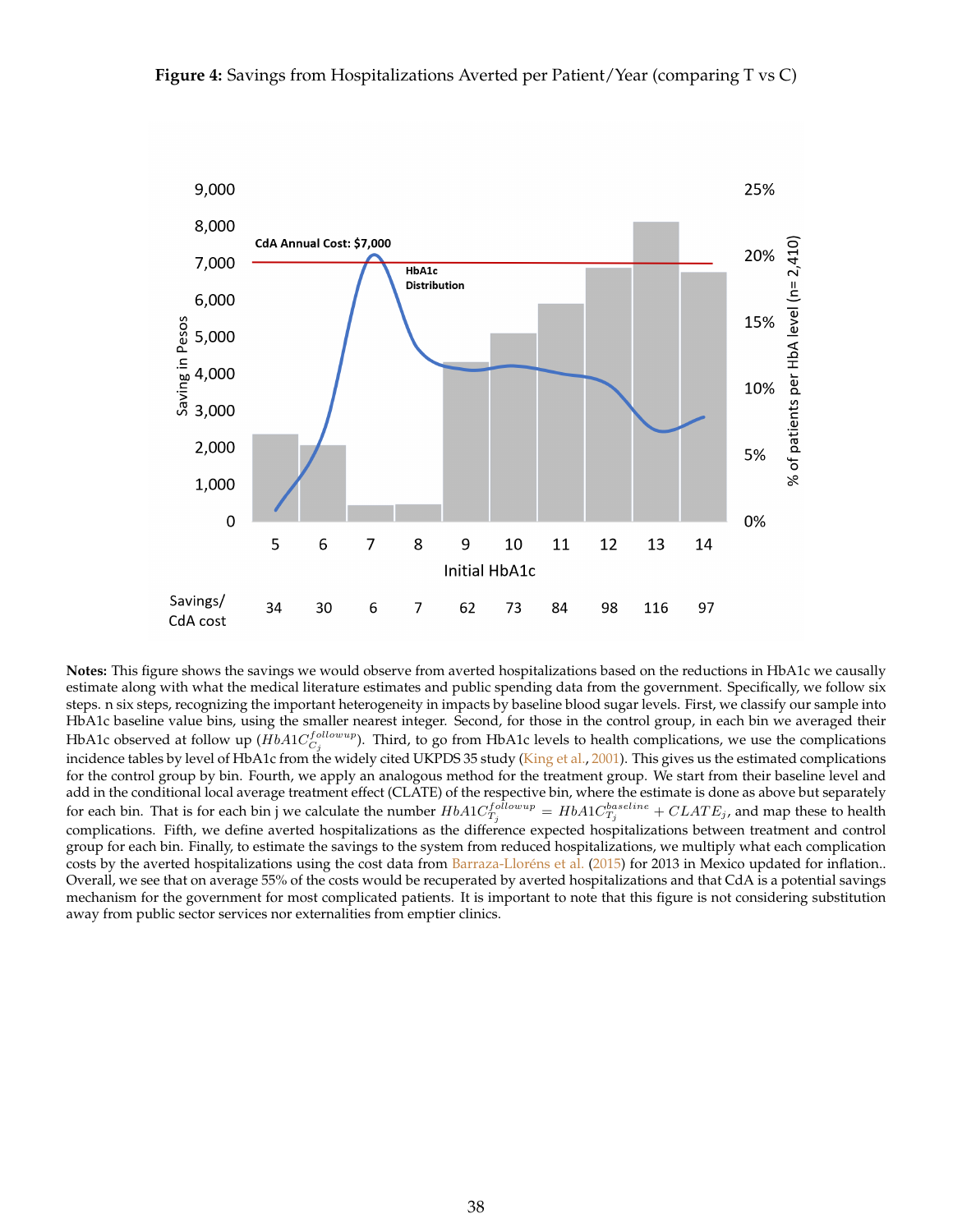

<span id="page-39-0"></span>

**Notes:** This figure shows the distribution in distance form home to the clinic for the IMSS patients we utilize in our regressions. We winzorized the distances higher than 100 km.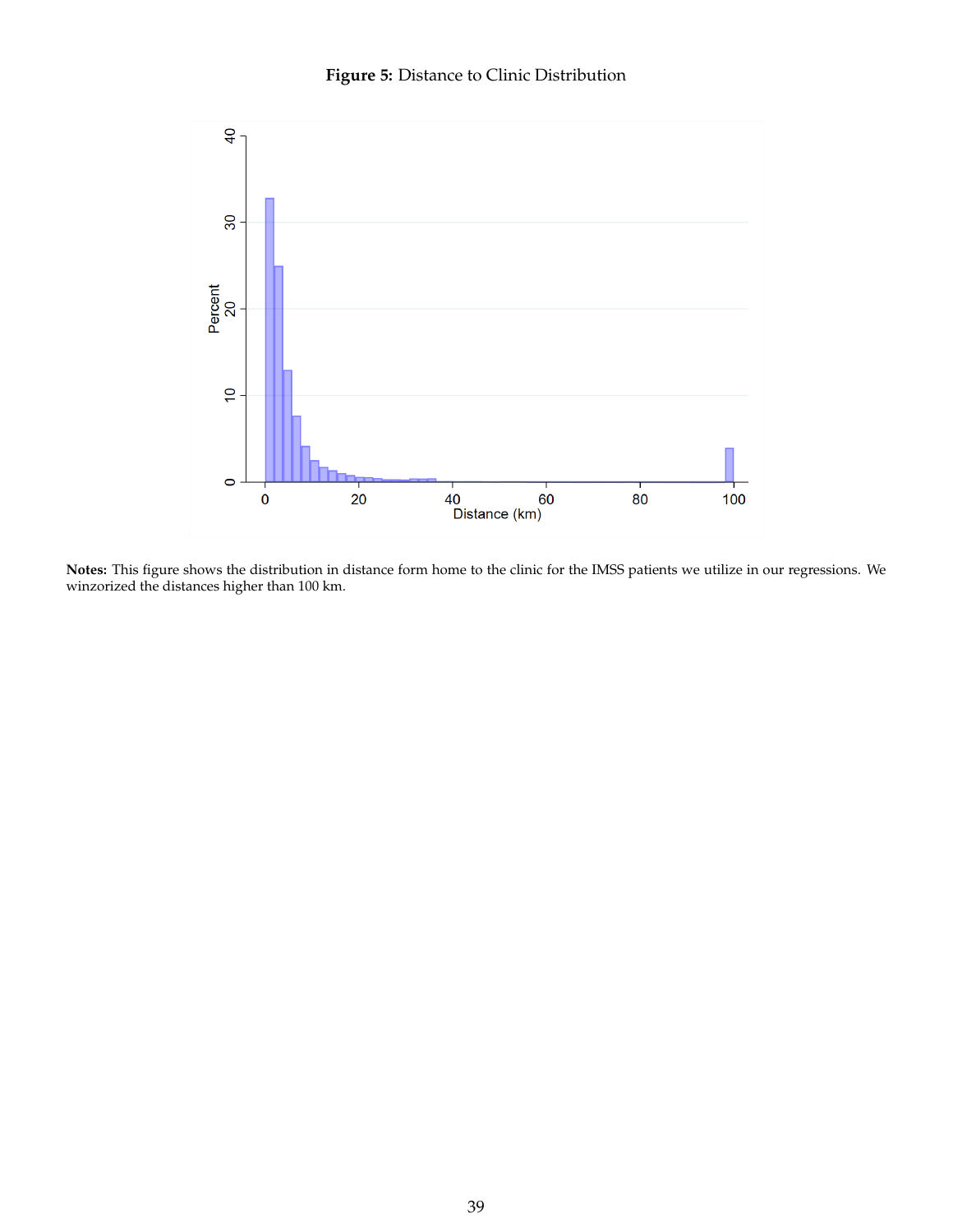## **References**

- <span id="page-40-19"></span>AGUILAR, A., E. GUTIERREZ, AND E. SEIRA (2021): "The Effectiveness of Sin Food Taxes: Evidence from Mexico," *Forthcoming Journal of Health Economics*. [\[7\]](#page-7-3)
- <span id="page-40-11"></span>AJALA, O., P. ENGLISH, AND J. PINKNEY (2013): "Systematic review and meta-analysis of different dietary approaches to the management of type 2 diabetes," *The American Journal of Clinical Nutrition*, 97. [\[5,](#page-5-3) [13\]](#page-13-2)
- <span id="page-40-4"></span>ALMOMENTO.MX (2015): "¿Inicia privatización del IMSS?" Last accessed 9 March 2021, [http://fmdiabetes.org/](http://fmdiabetes.org/inicia-privatizacion-del-imss/) [inicia-privatizacion-del-imss/](http://fmdiabetes.org/inicia-privatizacion-del-imss/). [\[1\]](#page-0-0)
- <span id="page-40-21"></span>ARNOLD, L. W. AND Z. WANG (2014): "The HbA1c and all-cause mortality relationship in patients with type 2 diabetes is J-shaped: a meta-analysis of observational studies," *Society for Biomedical Diabetes Research*, 11. [\[13\]](#page-13-2)
- <span id="page-40-23"></span>ATHEY, S. AND S. WAGER (2019): "Estimating Treatment Effects with Causal Forests: An Application," *arXiv: Methodology*. [\[15,](#page-15-2) [37\]](#page-37-1)
- <span id="page-40-1"></span>BARRAZA-LLORÉNS, M., V. J. G. BARRÓN, C. H. VIVEROS, F. J. P. GUZMÁN, AND E. CRABLE (2015): *Carga Económica de la Diabetes Mellitus en México, 2013*, Fundación Mexicana para la Salud, A.C. [\[1,](#page-0-0) [16,](#page-16-1) [17,](#page-17-1) [38\]](#page-38-1)
- <span id="page-40-8"></span>BASU, S., J. ANDREWS, S. KISHORE, PANJABI, AND D. STUCKLER (2012): "Comparative Performance of Private and Public Healthcare Systems in Low- and Middle-Income Countries: A Systematic Review," *PLOS MEDICINE*, 6. [\[4\]](#page-4-0)
- <span id="page-40-12"></span>CHANDRA, A., J. GRUBER, AND R. MCKNIGHT (2010): "Patient cost-sharing and hospitalization offsets in the elderly," *American Economic Review*, 100. [\[5\]](#page-5-3)
- <span id="page-40-14"></span>CLINIC, M. (2020): "Type 2 diabetes," Last accessed 9 March 2021, [https://www.mayoclinic.org/](https://www.mayoclinic.org/diseases-conditions/type-2-diabetes/diagnosis-treatment/drc-20351199##:~:text=Metformin%20(Fortamet%2C%20Glumetza%2C%20others,body%20uses%20insulin%20more%20effectively) diseases-conditions/type-2-diabetes/diagnosis-treatment/drc-20351199#:":text=Metformin% [20\(Fortamet%2C%20Glumetza%2C%20others,body%20uses%20insulin%20more%20effectively](https://www.mayoclinic.org/diseases-conditions/type-2-diabetes/diagnosis-treatment/drc-20351199##:~:text=Metformin%20(Fortamet%2C%20Glumetza%2C%20others,body%20uses%20insulin%20more%20effectively). [\[5\]](#page-5-3)
- <span id="page-40-20"></span>COLCHERO, M. A., J. A. RIVERA, B. M. POPKIN, AND S. WEN (2017): "Sustained consumer response: evidence from two-years after implementing the sugar sweetened beverage tax in Mexico," *Health Affairs*, 36. [\[7\]](#page-7-3)
- <span id="page-40-9"></span>DAS, J., A. HOLLA, V. DAS, M. MOHANAN, D. TABAK, AND B. CHAN (2012): "In Urban And Rural India, A Standardized Patient Study Showed Low Levels Of Provider Training And Huge Quality Gaps," *Health Affairs*, 31. [\[4\]](#page-4-0)
- <span id="page-40-10"></span>DAS, J., A. HOLLA, A. MOHPAL, AND K. MURALIDHARAN (2016): "Quality and Accountability in Health Care Delivery: Audit-Study Evidence from Primary Care in India," *American Economic Review*, 106. [\[4\]](#page-4-0)
- <span id="page-40-0"></span>FRAKES, M., J. GRUBER, AND A. JENA (2021): "Is great information good enough? Evidence from physicians as patients," *Journal Health Economics*, 75. [\[1\]](#page-0-0)
- <span id="page-40-22"></span>HEALD, A. H., M. STEDMAN, M. DAVIES, M. LIVINGSTON, R. ALSHAMES, M. LUNT, G. RAYMAN, AND R. GADSBY (2020): "Estimating life years lost to diabetes: outcomes from analysis of National Diabetes Audit and Office of National Statistics data," *Cardiovascular Endocrinology Metabolism*, 9. [\[14,](#page-14-0) [18\]](#page-18-1)
- <span id="page-40-13"></span>IDF (2019): *IDF Diabetes Atlas 9th Edition*, International Diabetes Federation. [\[5\]](#page-5-3)
- <span id="page-40-24"></span>IMSS (2013): "Modelo de prevención en diabetes mellitus (PREVENIMSS)," 5ta Conferencia Científica Anual sobre Síndrome Metabólico, [https://www.slideshare.net/sindromemetabolico/](https://www.slideshare.net/sindromemetabolico/modelo-de-prevencin-en-diabetes-mellitus-prevenimss) [modelo-de-prevencin-en-diabetes-mellitus-prevenimss](https://www.slideshare.net/sindromemetabolico/modelo-de-prevencin-en-diabetes-mellitus-prevenimss). [\[20\]](#page-20-2)
- <span id="page-40-6"></span>——— (2018a): "IMSS atiende cada año a 2.7 millones de personas con diabetes," Last accessed 9 March 2021, [http://www.imss.gob.mx/prensa/archivo/201815/035#:~:text=Cada%20a%C3%B1o%20en%20las%20Unidades,](http://www.imss.gob.mx/prensa/archivo/201815/035##:~:text=Cada%20a%C3%B1o%20en%20las%20Unidades,social%20para%20modificar%20estilos%20de) [social%20para%20modificar%20estilos%20de](http://www.imss.gob.mx/prensa/archivo/201815/035##:~:text=Cada%20a%C3%B1o%20en%20las%20Unidades,social%20para%20modificar%20estilos%20de). [\[2\]](#page-2-2)
- <span id="page-40-15"></span>——— (2018b): "Informe al Ejecutivo Federal y al Congreso de la Unión 2017-2018," . [\[6\]](#page-6-2)
- <span id="page-40-5"></span>——— (2020): "Informe al Ejecutivo Federal y al Congreso de la Unión sobre la Situación Financiera y los Riestos del Instituto Mexicano del Seguro Social 2019-2020," . [\[2\]](#page-2-2)
- <span id="page-40-16"></span>INEGI (2017): "Encuesta Nacional de Empleo y Seguridad Social: Principales Resultados," Last accessed 10 March 2021, [https://www.inegi.org.mx/contenidos/programas/eness/2017/doc/presentacion\\_eness\\_2017.pdf](https://www.inegi.org.mx/contenidos/programas/eness/2017/doc/presentacion_eness_2017.pdf). [\[6\]](#page-6-2)
- <span id="page-40-7"></span>— (2018): "Encuesta Nacional de Ingresos y Gastos de los Hogares," . [\[2\]](#page-2-2)
- <span id="page-40-17"></span>– (2019a): "Cuenta satélite del Sector Salud de México, 2019," Last accessed 10 March 2021, [https://www.inegi.](https://www.inegi.org.mx/temas/saludsat/) [org.mx/temas/saludsat/](https://www.inegi.org.mx/temas/saludsat/). [\[6\]](#page-6-2)
- <span id="page-40-2"></span>——— (2019b): "¿De qué mueren los mexicanos?" Last accessed 9 March 2021, [http://cuentame.inegi.org.mx/](http://cuentame.inegi.org.mx/poblacion/defunciones.aspx?tema=P) [poblacion/defunciones.aspx?tema=P](http://cuentame.inegi.org.mx/poblacion/defunciones.aspx?tema=P). [\[1\]](#page-0-0)
- <span id="page-40-18"></span><span id="page-40-3"></span>INSP (2012): "Encuesta Nacional de Salud y Nutrición 2016," . [\[7\]](#page-7-3)
- $-$  (2018): "Encuesta Nacional de Salud y Nutrición 2018," . [\[1,](#page-0-0) [2,](#page-2-2) [7\]](#page-7-3)